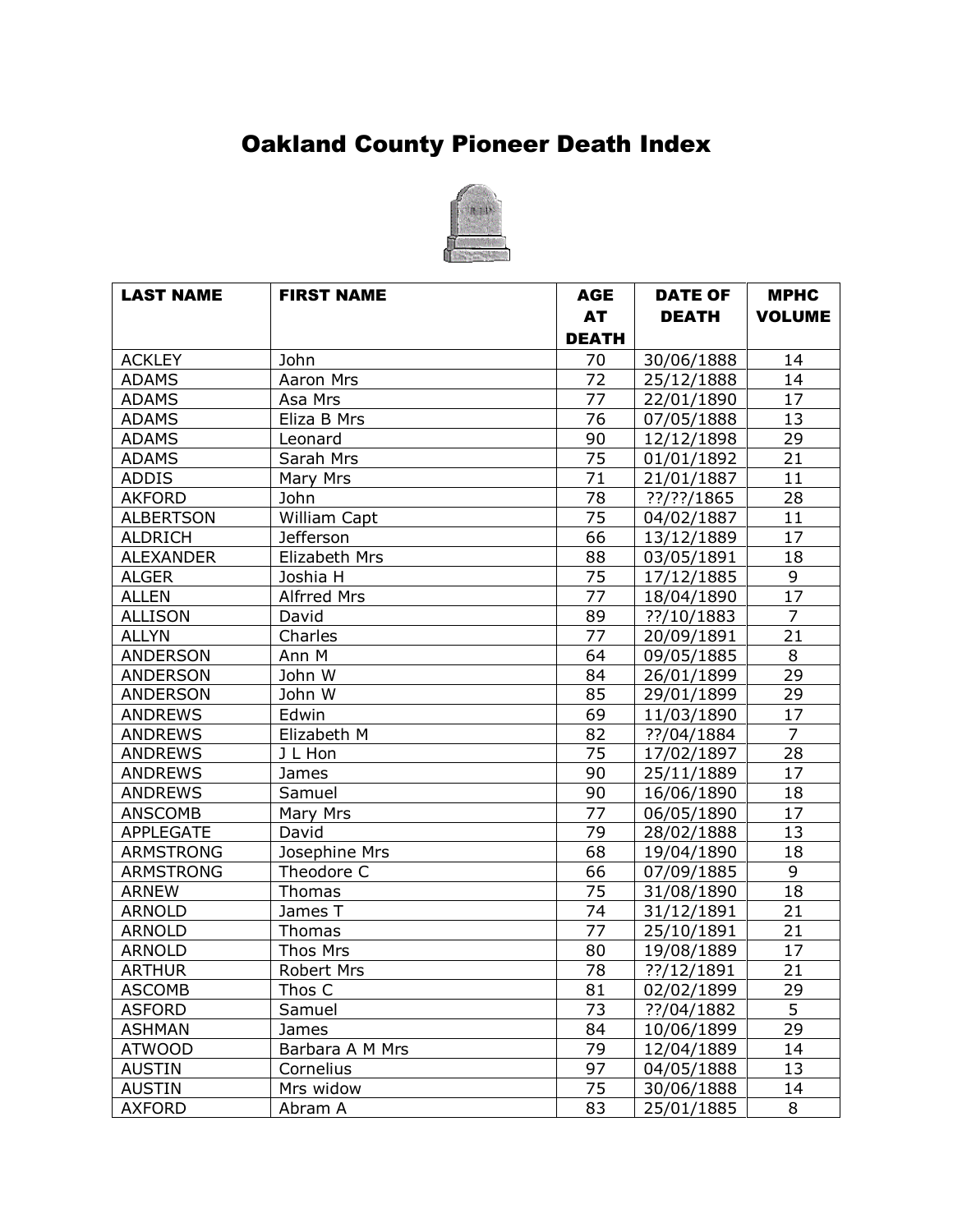| <b>AXFORD</b>    | <b>Charity Mrs</b> | 90              | 11/07/1890    | 18              |
|------------------|--------------------|-----------------|---------------|-----------------|
| <b>AXFORD</b>    | Daniel M           | 80              | 25/09/1891    | 21              |
| <b>AXFORD</b>    | Ellen C Mrs        | 76              | 01/11/1887    | 13              |
| <b>AXFORD</b>    | Samuel             | 73              | ??/04/1882    | 6               |
| <b>AXFORD</b>    | William Hon        | 73              | 16/09/1886    | 11              |
| <b>BABCOCK</b>   | Curtis             | 77              | ??/10/1881    | $\overline{5}$  |
| <b>BABCOCK</b>   | Henry S Hon        | 44              | 26/10/1842    | 28              |
| <b>BABCOCK</b>   | Pamelia Mrs        | 68              | 02/02/1882    | $\overline{5}$  |
| <b>BACON</b>     | Erastus            | $\overline{74}$ | 16/12/1887    | $\overline{13}$ |
| <b>BACON</b>     | Henry              | 65              | ??/07/1889    | 17              |
| <b>BACON</b>     | Levi               | 68              | ??/??/18??    | 13              |
| <b>BAGG</b>      | M L Dr             | 80              | 15/04/1890    | 17              |
| <b>BAILEY</b>    | Joseph             | 85              | 04/12/1899    | 29              |
| <b>BAKER</b>     | F A Sr             | 83              | 06/12/1887    | 13              |
| <b>BAKER</b>     | J C Mrs            | 66              | 07/70/1889    | 17              |
| <b>BAKER</b>     | <b>Jehiel</b>      | 64              | 29/01/1889    | 14              |
| <b>BAKER</b>     | Mahitable          | 67              | 24/01/1888    | 13              |
| <b>BALDWIN</b>   | <b>Benedict</b>    | 97              | 19/01/1884    | $\overline{7}$  |
| <b>BALDWIN</b>   | Charles            | 85              | 25/05/1889    | 14              |
| <b>BALDWIN</b>   | Edwin              | 86              | 03/04/1889    | 14              |
| <b>BALDWIN</b>   | <b>Edwin Mrs</b>   | 85              | 27/12/1900    | 31              |
| <b>BALDWIN</b>   | S M Mrs            | 83              | 05/01/1900    | 31              |
| <b>BALL</b>      | William            | 72              | ??/01/1883    | 6               |
| <b>BAMBER</b>    | Susan Mrs          | 89              | 20/02/1901    | 31              |
| <b>BARBER</b>    | Gardner            | 107             | 17/12/1889    | 17              |
| <b>BARBOUR</b>   | Alonzo             | 82              | ??/09/1883    | $\overline{7}$  |
| <b>BARKHAM</b>   | Edmund             | 77              | 19/06/1886    | $\overline{11}$ |
| <b>BARKHAM</b>   | Mary Mrs           | 88              | 11/04/1899    | 29              |
| <b>BARNUM</b>    | William            | 78              | 18/11/1885    | 9               |
| <b>BARTLETT</b>  | Richard Dr         | 62              | 28/04/1885    | 9               |
| <b>BASSETT</b>   | Ervilla            | 69              | 02/27/1887    | 13              |
| <b>BASSETT</b>   | Ervilla Mrs        | 71              | 27/02/1887    | 11              |
| <b>BASSETT</b>   | Roxana Mrs         | 71              | 14/04/1891    | 18              |
| <b>BATEMAN</b>   | James D            | 58              | 21/11/1888    | 14              |
| <b>BAYLEY</b>    | James Hon          | 84              | 01/05/1887    | 11              |
| <b>BAYLEY</b>    | James Mrs          | 84              | 14/07/1889    | 17              |
| <b>BEACH</b>     | Caroline M Mrs     | 76              | 25/07/1890    | 18              |
| <b>BEACH</b>     | Castle Mrs         | 85              | 16/06/1890    | 18              |
| <b>BEACH</b>     | Eben C             | 70              | 06/05/1892    | 21              |
| <b>BEAN</b>      | Levina R Mrs       | 82              | 21/01/1892    | 21              |
| <b>BEARDSLEE</b> | Barbara Mrs        | 85              | 07/04/1891    | 18              |
| <b>BEARDSLEE</b> | George             | 85              | 25/04/1889    | 14              |
| <b>BEARDSLEE</b> | Morris             | 67              | ??/??/1890    | 17              |
| <b>BEARDSLEE</b> | Rebecca Mrs        | 88              | 04/05/1887    | 11              |
| <b>BEARDSLEE</b> | Robbins            | 80              | 13/09/1887    | 13              |
| <b>BEATTY</b>    | Sally Ann          | 78              | ??/01/1883    | $\overline{7}$  |
| <b>BEAUMONT</b>  | Francis            | 81              | 06/04/1891    | 18              |
| <b>BEEBE</b>     | Elizabeth M Mrs    | 80              | ??/08/1881    | 5               |
| <b>BEEBE</b>     | Erastus            | 81              | 18/01/1887    | 11              |
| <b>BELFORD</b>   | Flora              | 83              | $??$ /??/18?? | 29              |
| <b>BELL</b>      | Alexander Mrs      | 81              | 12/12/1891    | 21              |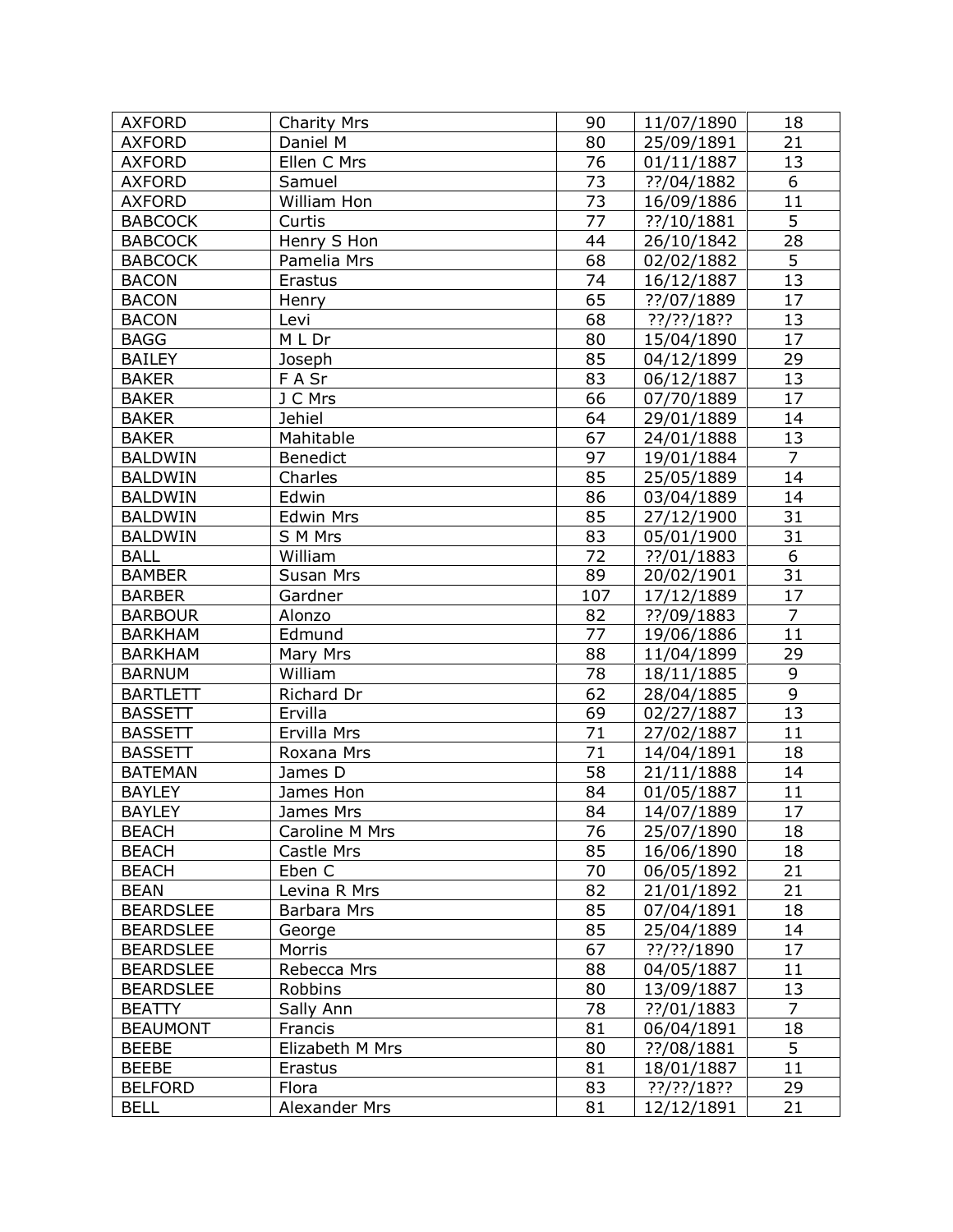| <b>BELLES</b>                     | Samuel W                           | 62              | 03/01/1892    | 21              |
|-----------------------------------|------------------------------------|-----------------|---------------|-----------------|
| <b>BENEDICT</b>                   | Delia E                            | 82              | 14/11/1885    | 9               |
| <b>BENEDICT</b>                   | Eri                                | 90              | 21/03/1889    | 14              |
| <b>BENJAMIN</b>                   | Isaac P                            | 76              | 05/04/1892    | 21              |
| <b>BENJAMIN</b>                   | James                              | 81              | 26/08/1890    | 18              |
| <b>BENJAMIN</b>                   | James D                            | 77              | 26/02/1892    | 21              |
| <b>BENNETT</b>                    | Edwin S                            | 84              | $??$ /??/18?? | 13              |
| <b>BENNETT</b>                    | Sarah Scott                        | 78              | 26/12/1888    | 14              |
| <b>BENTLY</b>                     | Aly Jane                           | $\overline{70}$ | 15/10/1888    | $\overline{14}$ |
| <b>BERRIDGE</b>                   | John                               | $\overline{75}$ | 24/02/1887    | 11              |
| <b>BICKFORD</b>                   | Pamelia Mrs                        | 75              | 05/09/1886    | 11              |
| <b>BIGELOW</b>                    | Isaac J Dr                         | 79              | 01/12/1887    | 13              |
| <b>BIGLER</b>                     | Hannah                             | 81              | 24/04/1899    | 29              |
| <b>BIGLER</b>                     | Joseph                             | 60              | 05/08/1891    | 21              |
| <b>BIGNELL</b>                    | Jane S Mrs                         | 92              | 12/06/1891    | 21              |
| <b>BIRD</b>                       | Israil S                           | 64              | ??/11/1887    | 13              |
| <b>BIRD</b>                       | James                              | 83              | 12/01/1900    | 31              |
| <b>BIRD</b>                       | John A                             | 83              | 30/09/1898    | 29              |
| <b>BIRD</b>                       | Samuel                             | 79              | 08/12/1889    | 17              |
| <b>BIRD</b>                       | Thomas                             | 72              | 11/02/1889    | 14              |
| <b>BIRD</b>                       | Thos S                             | 74              | ??/09/1883    | $\overline{7}$  |
| <b>BISHOP</b>                     | Hannah Mrs                         | 83              | ??/??/1890    | 17              |
| <b>BLACKWOOD</b>                  | Samuel                             | 86              | 24/05/1888    | 13              |
| <b>BLACKWOOD</b>                  | Susan Mrs                          | 71              | 02/03/1892    | 21              |
| <b>BLOOMBURG</b>                  | Michael                            | 86              | ??/12/1882    | $\overline{6}$  |
| <b>BLOUNT</b>                     | Hannah Mrs                         | 86              | 27/09/1887    | 13              |
| <b>BLOW</b>                       | John                               | $\overline{76}$ | 16/12/1886    | 11              |
| <b>BOOKHAM</b>                    | Henry                              | 70              | 08/11/1890    | 18              |
| <b>BOOTH</b>                      | Elizabeth D Mrs                    | 70              | 25/12/1891    | 21              |
| <b>BOSTWICK</b>                   | David                              | 87              | 10/02/1892    | 21              |
| <b>BOTSFORD</b>                   | Harvey W                           | 75              | 16/10/1887    | 13              |
| <b>BOTSFORD</b>                   | Loina Mrs                          | 72              | 18/01/1891    | 18              |
| <b>BOWEN</b>                      | $Mrs -$                            | 80              | $??$ /??/18?? | 29              |
| <b>BOWERS</b>                     | Henry                              | 83              | 02/02/1901    | 31              |
| <b>BOWMAN</b>                     | Sophronia Mrs                      | 71              | 09/11/1891    | 21              |
| <b>BRADFORD</b>                   | Andrew                             | 63              | 03/03/1888    | 13              |
| <b>BRADFORD</b>                   | James S                            | 58              | 01/03/1890    | 17              |
| <b>BRADLEY</b>                    | Clarissa Mrs wife of Jas B Bradley | 70              | 11/01/1889    | 14              |
| <b>BRAZINGTON</b>                 | Peter                              | 73              | 21/03/1888    | 13              |
| <b>BREWSTER</b>                   | Peter Mrs                          | 80              | ??/03/1892    | 21              |
| <b>BRIGGS</b>                     | Anna M Mrs                         | 83              | 27/01/1899    | 29              |
| <b>BRIGGS</b>                     | Betsey E Mrs                       | 86              | 29/01/1898    | 29              |
| <b>BRISTOL</b>                    | Lucy Mrs                           | 93              | 19/02/1901    | 31              |
| <b>BRITTEN</b>                    | John                               | 85              | 11/02/1900    | 31              |
| <b>BROMLEY</b>                    | Roswell                            | 86              | 19/01/1890    | 17              |
| <b>BROOKINS</b>                   | Wm                                 | 84              | 28/01/1897    | 28              |
|                                   |                                    | 71              |               | 17              |
| <b>BROTHERTON</b><br><b>BROWN</b> | Francis                            | 79              | 05/02/1890    | 11              |
|                                   | Azar                               |                 | 23/02/1887    |                 |
| <b>BROWN</b>                      | Azer                               | 79              | 27/02/1887    | 13              |
| <b>BROWN</b>                      | James                              | 86<br>75        | 22/07/1891    | 21<br>17        |
| <b>BROWN</b>                      | John                               |                 | 24/08/1889    |                 |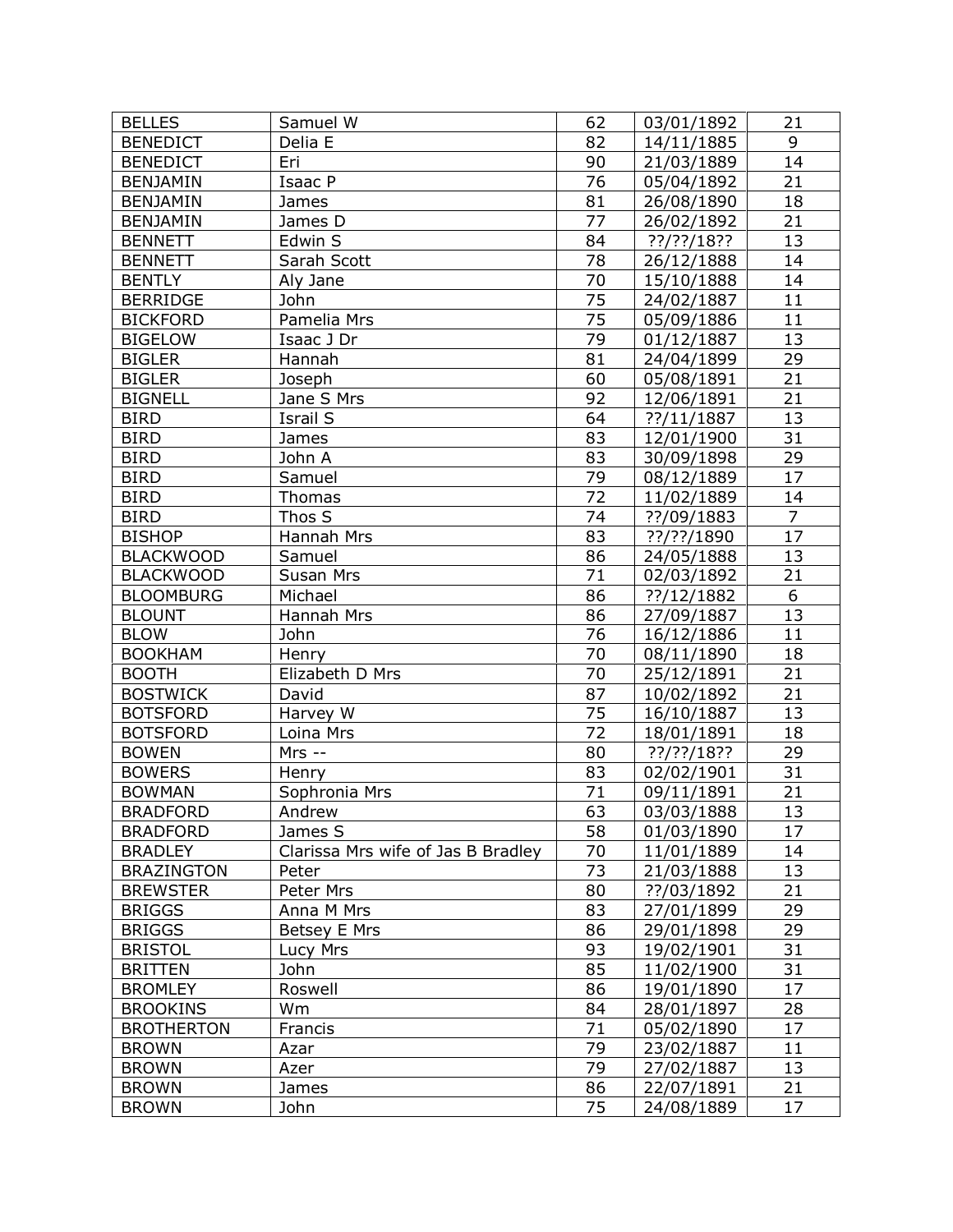| 13<br><b>BROWN</b><br>Samuel<br>80<br>26/03/1888<br><b>BROWNELL</b><br>73<br>$\overline{7}$<br>John L<br>??/09/1883<br>11<br>65<br><b>BRUSH</b><br>Francis G<br>12/12/1886<br>75<br><b>BUCKLAND</b><br>21/09/1888<br>14<br>Don Carlos<br>17<br><b>BUCKNELL</b><br><b>William Mrs</b><br>16/70/1889<br>80<br>9<br>SD<br>66<br><b>BUCKNER</b><br>17/12/1885<br>70<br>18<br>Henry S MD<br><b>BUEL</b><br>10/01/1891<br>$\overline{71}$<br>21<br><b>BURCH</b><br>Charles<br>09/02/1892<br>9<br>Electa<br>83<br><b>BURCH</b><br>13/04/1886<br>21<br>69<br><b>BURDICK</b><br>E Mrs wife of Dr<br>??/12/1891<br><b>BURGESS</b><br>$Mr -$<br>88<br>21<br>16/04/1892<br>William N<br>79<br>21<br><b>BURNETT</b><br>09/11/1891<br>72<br>14<br><b>BURRAR</b><br>Valetine<br>23/03/1889<br>82<br><b>BUSSEY</b><br>27/10/1890<br>18<br>Calvin<br>6<br>85<br><b>BUTLER</b><br>Alva<br>07/04/1883<br>21<br>84<br><b>BUTLER</b><br>Beady Mrs<br>24/01/1892<br>57<br>9<br><b>BUTLER</b><br>17/12/1885<br>Harvey<br>$\overline{7}$<br>73<br><b>BUTTERFIELD</b><br>Frances C<br>23/03/1884<br>8<br>79<br><b>BUTTERFIELD</b><br>Isaac<br>09/07/1884<br>17<br>74<br>George W<br><b>BUTTON</b><br>24/02/1890<br>77<br>14<br><b>BUZZARD</b><br>27/05/1889<br>Mary Mrs<br>70<br>13<br><b>CADWORTH</b><br>A Barnard Mrs<br>05/02/1888<br>79<br>30/06/1888<br>14<br><b>CALHOUN</b><br>Matthew<br>21<br>66<br><b>CALKINS</b><br>Mrs wife of Rev S<br>07/04/1892<br>17<br>87<br><b>CALKINS</b><br>William H<br>16/12/1889<br>18<br>William<br>83<br>CALLARD<br>16/11/1890<br>31<br>90<br>CALLOW<br>Charles<br>17/04/1900<br>18<br><b>CALLOW</b><br>78<br><b>Charles Mrs</b><br>03/04/1891<br><b>CAMPBELL</b><br>70<br>28/04/1891<br>18<br>John Mrs<br><b>CAMPBELL</b><br>80<br>18<br>Thomas<br>23/01/1891<br>78<br><b>CAMPBELL</b><br>Welcome<br>11/11/1888<br>14<br>81<br>CANLEE<br>29/05/1889<br>14<br>James<br>???<br><b>CANTRELL</b><br>10/04/1889<br>14<br>David Mrs<br>76<br>13<br><b>CARHART</b><br>06/12/1887<br>James<br>17<br><b>CARMAN</b><br>95<br>03/06/1889<br>Jacob Mrs<br>78<br><b>CARPENTER</b><br>14<br><b>Benedict K</b><br>29/01/1889<br>Charles A<br>74<br>13<br><b>CARPENTER</b><br>12/08/1887<br>70<br><b>CARPENTER</b><br>??/??/1883<br>7<br>Henry<br>85<br>21<br><b>CARPENTER</b><br>Thomas J<br>25/02/1892<br>70<br>William<br>13<br><b>CARPENTER</b><br>28/10/1887<br>68<br>John<br>09/11/1890<br>18<br><b>CARTER</b><br>Nancy Mrs<br>21<br><b>CARTER</b><br>78<br>28/04/1892 | <b>BROWN</b>      | Robt W | 80 | 10/05/1888 | 13 |
|------------------------------------------------------------------------------------------------------------------------------------------------------------------------------------------------------------------------------------------------------------------------------------------------------------------------------------------------------------------------------------------------------------------------------------------------------------------------------------------------------------------------------------------------------------------------------------------------------------------------------------------------------------------------------------------------------------------------------------------------------------------------------------------------------------------------------------------------------------------------------------------------------------------------------------------------------------------------------------------------------------------------------------------------------------------------------------------------------------------------------------------------------------------------------------------------------------------------------------------------------------------------------------------------------------------------------------------------------------------------------------------------------------------------------------------------------------------------------------------------------------------------------------------------------------------------------------------------------------------------------------------------------------------------------------------------------------------------------------------------------------------------------------------------------------------------------------------------------------------------------------------------------------------------------------------------------------------------------------------------------------------------------------------------------------------------------------------------------------------------------------------------------------------------------------------------------------------------------------------------------------------------------------------------------------------------------------------------------------------------------------------------------------------------------------------------------------------------------|-------------------|--------|----|------------|----|
|                                                                                                                                                                                                                                                                                                                                                                                                                                                                                                                                                                                                                                                                                                                                                                                                                                                                                                                                                                                                                                                                                                                                                                                                                                                                                                                                                                                                                                                                                                                                                                                                                                                                                                                                                                                                                                                                                                                                                                                                                                                                                                                                                                                                                                                                                                                                                                                                                                                                              |                   |        |    |            |    |
|                                                                                                                                                                                                                                                                                                                                                                                                                                                                                                                                                                                                                                                                                                                                                                                                                                                                                                                                                                                                                                                                                                                                                                                                                                                                                                                                                                                                                                                                                                                                                                                                                                                                                                                                                                                                                                                                                                                                                                                                                                                                                                                                                                                                                                                                                                                                                                                                                                                                              |                   |        |    |            |    |
|                                                                                                                                                                                                                                                                                                                                                                                                                                                                                                                                                                                                                                                                                                                                                                                                                                                                                                                                                                                                                                                                                                                                                                                                                                                                                                                                                                                                                                                                                                                                                                                                                                                                                                                                                                                                                                                                                                                                                                                                                                                                                                                                                                                                                                                                                                                                                                                                                                                                              |                   |        |    |            |    |
|                                                                                                                                                                                                                                                                                                                                                                                                                                                                                                                                                                                                                                                                                                                                                                                                                                                                                                                                                                                                                                                                                                                                                                                                                                                                                                                                                                                                                                                                                                                                                                                                                                                                                                                                                                                                                                                                                                                                                                                                                                                                                                                                                                                                                                                                                                                                                                                                                                                                              |                   |        |    |            |    |
|                                                                                                                                                                                                                                                                                                                                                                                                                                                                                                                                                                                                                                                                                                                                                                                                                                                                                                                                                                                                                                                                                                                                                                                                                                                                                                                                                                                                                                                                                                                                                                                                                                                                                                                                                                                                                                                                                                                                                                                                                                                                                                                                                                                                                                                                                                                                                                                                                                                                              |                   |        |    |            |    |
|                                                                                                                                                                                                                                                                                                                                                                                                                                                                                                                                                                                                                                                                                                                                                                                                                                                                                                                                                                                                                                                                                                                                                                                                                                                                                                                                                                                                                                                                                                                                                                                                                                                                                                                                                                                                                                                                                                                                                                                                                                                                                                                                                                                                                                                                                                                                                                                                                                                                              |                   |        |    |            |    |
|                                                                                                                                                                                                                                                                                                                                                                                                                                                                                                                                                                                                                                                                                                                                                                                                                                                                                                                                                                                                                                                                                                                                                                                                                                                                                                                                                                                                                                                                                                                                                                                                                                                                                                                                                                                                                                                                                                                                                                                                                                                                                                                                                                                                                                                                                                                                                                                                                                                                              |                   |        |    |            |    |
|                                                                                                                                                                                                                                                                                                                                                                                                                                                                                                                                                                                                                                                                                                                                                                                                                                                                                                                                                                                                                                                                                                                                                                                                                                                                                                                                                                                                                                                                                                                                                                                                                                                                                                                                                                                                                                                                                                                                                                                                                                                                                                                                                                                                                                                                                                                                                                                                                                                                              |                   |        |    |            |    |
|                                                                                                                                                                                                                                                                                                                                                                                                                                                                                                                                                                                                                                                                                                                                                                                                                                                                                                                                                                                                                                                                                                                                                                                                                                                                                                                                                                                                                                                                                                                                                                                                                                                                                                                                                                                                                                                                                                                                                                                                                                                                                                                                                                                                                                                                                                                                                                                                                                                                              |                   |        |    |            |    |
|                                                                                                                                                                                                                                                                                                                                                                                                                                                                                                                                                                                                                                                                                                                                                                                                                                                                                                                                                                                                                                                                                                                                                                                                                                                                                                                                                                                                                                                                                                                                                                                                                                                                                                                                                                                                                                                                                                                                                                                                                                                                                                                                                                                                                                                                                                                                                                                                                                                                              |                   |        |    |            |    |
|                                                                                                                                                                                                                                                                                                                                                                                                                                                                                                                                                                                                                                                                                                                                                                                                                                                                                                                                                                                                                                                                                                                                                                                                                                                                                                                                                                                                                                                                                                                                                                                                                                                                                                                                                                                                                                                                                                                                                                                                                                                                                                                                                                                                                                                                                                                                                                                                                                                                              |                   |        |    |            |    |
|                                                                                                                                                                                                                                                                                                                                                                                                                                                                                                                                                                                                                                                                                                                                                                                                                                                                                                                                                                                                                                                                                                                                                                                                                                                                                                                                                                                                                                                                                                                                                                                                                                                                                                                                                                                                                                                                                                                                                                                                                                                                                                                                                                                                                                                                                                                                                                                                                                                                              |                   |        |    |            |    |
|                                                                                                                                                                                                                                                                                                                                                                                                                                                                                                                                                                                                                                                                                                                                                                                                                                                                                                                                                                                                                                                                                                                                                                                                                                                                                                                                                                                                                                                                                                                                                                                                                                                                                                                                                                                                                                                                                                                                                                                                                                                                                                                                                                                                                                                                                                                                                                                                                                                                              |                   |        |    |            |    |
|                                                                                                                                                                                                                                                                                                                                                                                                                                                                                                                                                                                                                                                                                                                                                                                                                                                                                                                                                                                                                                                                                                                                                                                                                                                                                                                                                                                                                                                                                                                                                                                                                                                                                                                                                                                                                                                                                                                                                                                                                                                                                                                                                                                                                                                                                                                                                                                                                                                                              |                   |        |    |            |    |
|                                                                                                                                                                                                                                                                                                                                                                                                                                                                                                                                                                                                                                                                                                                                                                                                                                                                                                                                                                                                                                                                                                                                                                                                                                                                                                                                                                                                                                                                                                                                                                                                                                                                                                                                                                                                                                                                                                                                                                                                                                                                                                                                                                                                                                                                                                                                                                                                                                                                              |                   |        |    |            |    |
|                                                                                                                                                                                                                                                                                                                                                                                                                                                                                                                                                                                                                                                                                                                                                                                                                                                                                                                                                                                                                                                                                                                                                                                                                                                                                                                                                                                                                                                                                                                                                                                                                                                                                                                                                                                                                                                                                                                                                                                                                                                                                                                                                                                                                                                                                                                                                                                                                                                                              |                   |        |    |            |    |
|                                                                                                                                                                                                                                                                                                                                                                                                                                                                                                                                                                                                                                                                                                                                                                                                                                                                                                                                                                                                                                                                                                                                                                                                                                                                                                                                                                                                                                                                                                                                                                                                                                                                                                                                                                                                                                                                                                                                                                                                                                                                                                                                                                                                                                                                                                                                                                                                                                                                              |                   |        |    |            |    |
|                                                                                                                                                                                                                                                                                                                                                                                                                                                                                                                                                                                                                                                                                                                                                                                                                                                                                                                                                                                                                                                                                                                                                                                                                                                                                                                                                                                                                                                                                                                                                                                                                                                                                                                                                                                                                                                                                                                                                                                                                                                                                                                                                                                                                                                                                                                                                                                                                                                                              |                   |        |    |            |    |
|                                                                                                                                                                                                                                                                                                                                                                                                                                                                                                                                                                                                                                                                                                                                                                                                                                                                                                                                                                                                                                                                                                                                                                                                                                                                                                                                                                                                                                                                                                                                                                                                                                                                                                                                                                                                                                                                                                                                                                                                                                                                                                                                                                                                                                                                                                                                                                                                                                                                              |                   |        |    |            |    |
|                                                                                                                                                                                                                                                                                                                                                                                                                                                                                                                                                                                                                                                                                                                                                                                                                                                                                                                                                                                                                                                                                                                                                                                                                                                                                                                                                                                                                                                                                                                                                                                                                                                                                                                                                                                                                                                                                                                                                                                                                                                                                                                                                                                                                                                                                                                                                                                                                                                                              |                   |        |    |            |    |
|                                                                                                                                                                                                                                                                                                                                                                                                                                                                                                                                                                                                                                                                                                                                                                                                                                                                                                                                                                                                                                                                                                                                                                                                                                                                                                                                                                                                                                                                                                                                                                                                                                                                                                                                                                                                                                                                                                                                                                                                                                                                                                                                                                                                                                                                                                                                                                                                                                                                              |                   |        |    |            |    |
|                                                                                                                                                                                                                                                                                                                                                                                                                                                                                                                                                                                                                                                                                                                                                                                                                                                                                                                                                                                                                                                                                                                                                                                                                                                                                                                                                                                                                                                                                                                                                                                                                                                                                                                                                                                                                                                                                                                                                                                                                                                                                                                                                                                                                                                                                                                                                                                                                                                                              |                   |        |    |            |    |
|                                                                                                                                                                                                                                                                                                                                                                                                                                                                                                                                                                                                                                                                                                                                                                                                                                                                                                                                                                                                                                                                                                                                                                                                                                                                                                                                                                                                                                                                                                                                                                                                                                                                                                                                                                                                                                                                                                                                                                                                                                                                                                                                                                                                                                                                                                                                                                                                                                                                              |                   |        |    |            |    |
|                                                                                                                                                                                                                                                                                                                                                                                                                                                                                                                                                                                                                                                                                                                                                                                                                                                                                                                                                                                                                                                                                                                                                                                                                                                                                                                                                                                                                                                                                                                                                                                                                                                                                                                                                                                                                                                                                                                                                                                                                                                                                                                                                                                                                                                                                                                                                                                                                                                                              |                   |        |    |            |    |
|                                                                                                                                                                                                                                                                                                                                                                                                                                                                                                                                                                                                                                                                                                                                                                                                                                                                                                                                                                                                                                                                                                                                                                                                                                                                                                                                                                                                                                                                                                                                                                                                                                                                                                                                                                                                                                                                                                                                                                                                                                                                                                                                                                                                                                                                                                                                                                                                                                                                              |                   |        |    |            |    |
|                                                                                                                                                                                                                                                                                                                                                                                                                                                                                                                                                                                                                                                                                                                                                                                                                                                                                                                                                                                                                                                                                                                                                                                                                                                                                                                                                                                                                                                                                                                                                                                                                                                                                                                                                                                                                                                                                                                                                                                                                                                                                                                                                                                                                                                                                                                                                                                                                                                                              |                   |        |    |            |    |
|                                                                                                                                                                                                                                                                                                                                                                                                                                                                                                                                                                                                                                                                                                                                                                                                                                                                                                                                                                                                                                                                                                                                                                                                                                                                                                                                                                                                                                                                                                                                                                                                                                                                                                                                                                                                                                                                                                                                                                                                                                                                                                                                                                                                                                                                                                                                                                                                                                                                              |                   |        |    |            |    |
|                                                                                                                                                                                                                                                                                                                                                                                                                                                                                                                                                                                                                                                                                                                                                                                                                                                                                                                                                                                                                                                                                                                                                                                                                                                                                                                                                                                                                                                                                                                                                                                                                                                                                                                                                                                                                                                                                                                                                                                                                                                                                                                                                                                                                                                                                                                                                                                                                                                                              |                   |        |    |            |    |
|                                                                                                                                                                                                                                                                                                                                                                                                                                                                                                                                                                                                                                                                                                                                                                                                                                                                                                                                                                                                                                                                                                                                                                                                                                                                                                                                                                                                                                                                                                                                                                                                                                                                                                                                                                                                                                                                                                                                                                                                                                                                                                                                                                                                                                                                                                                                                                                                                                                                              |                   |        |    |            |    |
|                                                                                                                                                                                                                                                                                                                                                                                                                                                                                                                                                                                                                                                                                                                                                                                                                                                                                                                                                                                                                                                                                                                                                                                                                                                                                                                                                                                                                                                                                                                                                                                                                                                                                                                                                                                                                                                                                                                                                                                                                                                                                                                                                                                                                                                                                                                                                                                                                                                                              |                   |        |    |            |    |
|                                                                                                                                                                                                                                                                                                                                                                                                                                                                                                                                                                                                                                                                                                                                                                                                                                                                                                                                                                                                                                                                                                                                                                                                                                                                                                                                                                                                                                                                                                                                                                                                                                                                                                                                                                                                                                                                                                                                                                                                                                                                                                                                                                                                                                                                                                                                                                                                                                                                              |                   |        |    |            |    |
|                                                                                                                                                                                                                                                                                                                                                                                                                                                                                                                                                                                                                                                                                                                                                                                                                                                                                                                                                                                                                                                                                                                                                                                                                                                                                                                                                                                                                                                                                                                                                                                                                                                                                                                                                                                                                                                                                                                                                                                                                                                                                                                                                                                                                                                                                                                                                                                                                                                                              |                   |        |    |            |    |
|                                                                                                                                                                                                                                                                                                                                                                                                                                                                                                                                                                                                                                                                                                                                                                                                                                                                                                                                                                                                                                                                                                                                                                                                                                                                                                                                                                                                                                                                                                                                                                                                                                                                                                                                                                                                                                                                                                                                                                                                                                                                                                                                                                                                                                                                                                                                                                                                                                                                              |                   |        |    |            |    |
|                                                                                                                                                                                                                                                                                                                                                                                                                                                                                                                                                                                                                                                                                                                                                                                                                                                                                                                                                                                                                                                                                                                                                                                                                                                                                                                                                                                                                                                                                                                                                                                                                                                                                                                                                                                                                                                                                                                                                                                                                                                                                                                                                                                                                                                                                                                                                                                                                                                                              |                   |        |    |            |    |
|                                                                                                                                                                                                                                                                                                                                                                                                                                                                                                                                                                                                                                                                                                                                                                                                                                                                                                                                                                                                                                                                                                                                                                                                                                                                                                                                                                                                                                                                                                                                                                                                                                                                                                                                                                                                                                                                                                                                                                                                                                                                                                                                                                                                                                                                                                                                                                                                                                                                              |                   |        |    |            |    |
|                                                                                                                                                                                                                                                                                                                                                                                                                                                                                                                                                                                                                                                                                                                                                                                                                                                                                                                                                                                                                                                                                                                                                                                                                                                                                                                                                                                                                                                                                                                                                                                                                                                                                                                                                                                                                                                                                                                                                                                                                                                                                                                                                                                                                                                                                                                                                                                                                                                                              |                   |        |    |            |    |
|                                                                                                                                                                                                                                                                                                                                                                                                                                                                                                                                                                                                                                                                                                                                                                                                                                                                                                                                                                                                                                                                                                                                                                                                                                                                                                                                                                                                                                                                                                                                                                                                                                                                                                                                                                                                                                                                                                                                                                                                                                                                                                                                                                                                                                                                                                                                                                                                                                                                              |                   |        |    |            |    |
|                                                                                                                                                                                                                                                                                                                                                                                                                                                                                                                                                                                                                                                                                                                                                                                                                                                                                                                                                                                                                                                                                                                                                                                                                                                                                                                                                                                                                                                                                                                                                                                                                                                                                                                                                                                                                                                                                                                                                                                                                                                                                                                                                                                                                                                                                                                                                                                                                                                                              |                   |        |    |            |    |
|                                                                                                                                                                                                                                                                                                                                                                                                                                                                                                                                                                                                                                                                                                                                                                                                                                                                                                                                                                                                                                                                                                                                                                                                                                                                                                                                                                                                                                                                                                                                                                                                                                                                                                                                                                                                                                                                                                                                                                                                                                                                                                                                                                                                                                                                                                                                                                                                                                                                              |                   |        |    |            |    |
|                                                                                                                                                                                                                                                                                                                                                                                                                                                                                                                                                                                                                                                                                                                                                                                                                                                                                                                                                                                                                                                                                                                                                                                                                                                                                                                                                                                                                                                                                                                                                                                                                                                                                                                                                                                                                                                                                                                                                                                                                                                                                                                                                                                                                                                                                                                                                                                                                                                                              |                   |        |    |            |    |
|                                                                                                                                                                                                                                                                                                                                                                                                                                                                                                                                                                                                                                                                                                                                                                                                                                                                                                                                                                                                                                                                                                                                                                                                                                                                                                                                                                                                                                                                                                                                                                                                                                                                                                                                                                                                                                                                                                                                                                                                                                                                                                                                                                                                                                                                                                                                                                                                                                                                              |                   |        |    |            |    |
|                                                                                                                                                                                                                                                                                                                                                                                                                                                                                                                                                                                                                                                                                                                                                                                                                                                                                                                                                                                                                                                                                                                                                                                                                                                                                                                                                                                                                                                                                                                                                                                                                                                                                                                                                                                                                                                                                                                                                                                                                                                                                                                                                                                                                                                                                                                                                                                                                                                                              |                   |        |    |            |    |
|                                                                                                                                                                                                                                                                                                                                                                                                                                                                                                                                                                                                                                                                                                                                                                                                                                                                                                                                                                                                                                                                                                                                                                                                                                                                                                                                                                                                                                                                                                                                                                                                                                                                                                                                                                                                                                                                                                                                                                                                                                                                                                                                                                                                                                                                                                                                                                                                                                                                              | <b>CARTWRIGHT</b> | John B | 71 | 10/09/1887 | 13 |
| 75<br>13<br><b>CARY</b><br>H (nee Kemp) Mrs<br>29/03/1888                                                                                                                                                                                                                                                                                                                                                                                                                                                                                                                                                                                                                                                                                                                                                                                                                                                                                                                                                                                                                                                                                                                                                                                                                                                                                                                                                                                                                                                                                                                                                                                                                                                                                                                                                                                                                                                                                                                                                                                                                                                                                                                                                                                                                                                                                                                                                                                                                    |                   |        |    |            |    |
| 65<br>CASE<br>13<br>Mariah C Mrs<br>01/02/1888                                                                                                                                                                                                                                                                                                                                                                                                                                                                                                                                                                                                                                                                                                                                                                                                                                                                                                                                                                                                                                                                                                                                                                                                                                                                                                                                                                                                                                                                                                                                                                                                                                                                                                                                                                                                                                                                                                                                                                                                                                                                                                                                                                                                                                                                                                                                                                                                                               |                   |        |    |            |    |
| <b>CASKEY</b><br>Isaac Mrs<br>83<br>18<br>25/04/1891                                                                                                                                                                                                                                                                                                                                                                                                                                                                                                                                                                                                                                                                                                                                                                                                                                                                                                                                                                                                                                                                                                                                                                                                                                                                                                                                                                                                                                                                                                                                                                                                                                                                                                                                                                                                                                                                                                                                                                                                                                                                                                                                                                                                                                                                                                                                                                                                                         |                   |        |    |            |    |
| <b>CASSADA</b><br>Edwd F<br>60<br>14<br>23/04/1889                                                                                                                                                                                                                                                                                                                                                                                                                                                                                                                                                                                                                                                                                                                                                                                                                                                                                                                                                                                                                                                                                                                                                                                                                                                                                                                                                                                                                                                                                                                                                                                                                                                                                                                                                                                                                                                                                                                                                                                                                                                                                                                                                                                                                                                                                                                                                                                                                           |                   |        |    |            |    |
| <b>CASSADY</b><br>85<br>Rose A Mrs<br>17<br>18/04/1890                                                                                                                                                                                                                                                                                                                                                                                                                                                                                                                                                                                                                                                                                                                                                                                                                                                                                                                                                                                                                                                                                                                                                                                                                                                                                                                                                                                                                                                                                                                                                                                                                                                                                                                                                                                                                                                                                                                                                                                                                                                                                                                                                                                                                                                                                                                                                                                                                       |                   |        |    |            |    |
| 71<br><b>CASTLE</b><br>Allen H<br>07/12/1889<br>17                                                                                                                                                                                                                                                                                                                                                                                                                                                                                                                                                                                                                                                                                                                                                                                                                                                                                                                                                                                                                                                                                                                                                                                                                                                                                                                                                                                                                                                                                                                                                                                                                                                                                                                                                                                                                                                                                                                                                                                                                                                                                                                                                                                                                                                                                                                                                                                                                           |                   |        |    |            |    |
| CHAMBERLAIN<br>John Mrs<br>90<br>17<br>16/01/1890                                                                                                                                                                                                                                                                                                                                                                                                                                                                                                                                                                                                                                                                                                                                                                                                                                                                                                                                                                                                                                                                                                                                                                                                                                                                                                                                                                                                                                                                                                                                                                                                                                                                                                                                                                                                                                                                                                                                                                                                                                                                                                                                                                                                                                                                                                                                                                                                                            |                   |        |    |            |    |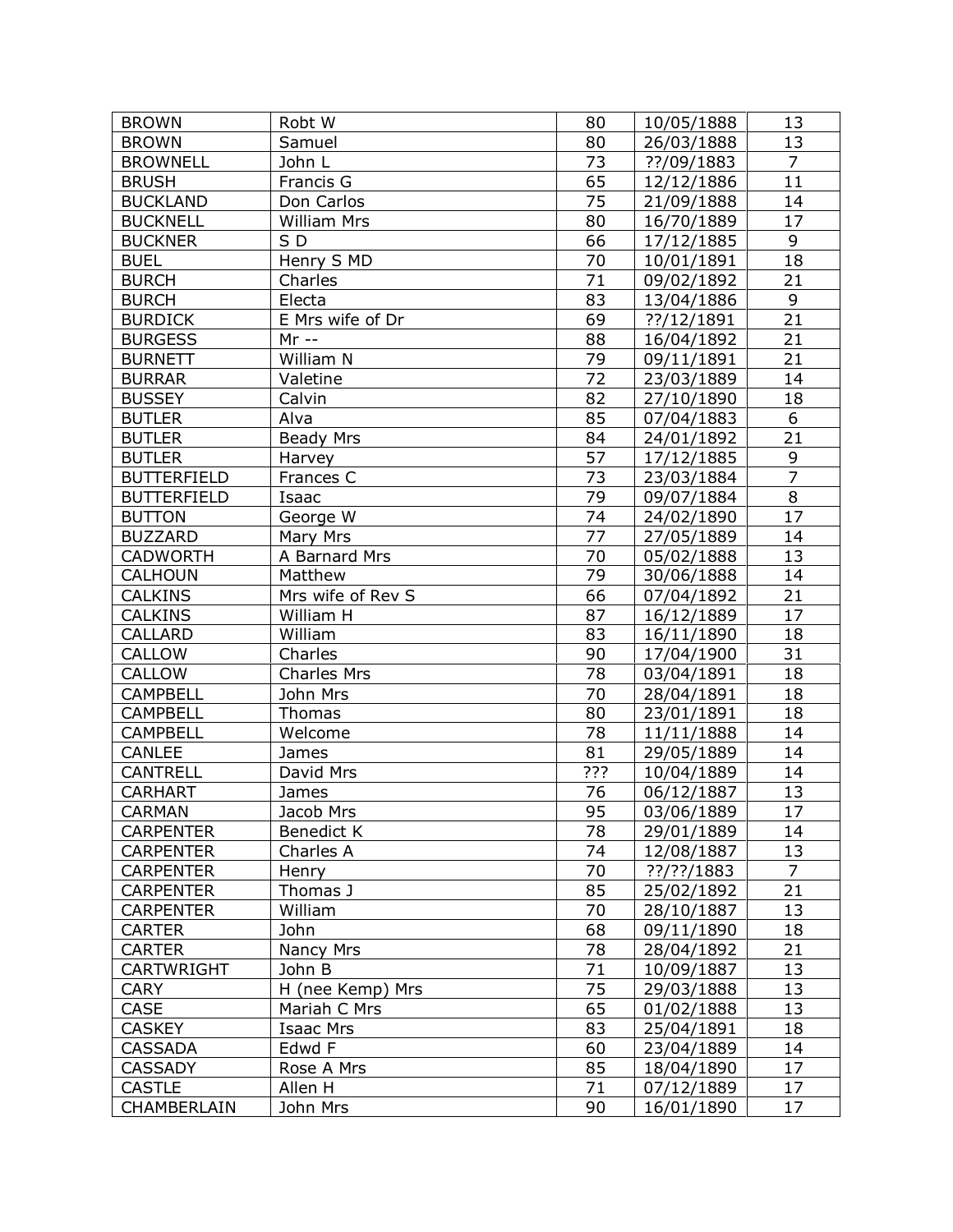| 93<br>31<br><b>CHAMBERLIN</b><br>Sally Mrs<br>??/11/1900<br>29<br>91<br><b>CHAPIN</b><br>Barton B<br>$??$ /??/18??<br>11<br>Edward<br>82<br><b>CHASE</b><br>21/08/1886<br>5<br>Jonathan<br>87<br><b>CHASE</b><br>??/03/1882<br>21<br><b>CHASE</b><br>Lucinthe Mrs<br>84<br>29/05/1891<br>31<br><b>CHASE</b><br>81<br>05/01/1901<br>Merritt<br>63<br>17<br><b>CHATFIELD</b><br>Daniel B<br>26/06/1889<br>14<br><b>CHATFIELD</b><br>89<br>07/10/1888<br>Susanna J Mrs<br>8<br>83<br><b>CHIPMAN</b><br>Cyrus A<br>02/08/1884<br>14<br>82<br>William F<br><b>CHIPMAN</b><br>??/02/1889<br>29<br><b>CHRISTIAN</b><br>81<br>Thomas<br>05/12/1898<br>87<br>18<br><b>CLARK</b><br>Darius<br>14/12/1890<br>72<br>13<br><b>CLARK</b><br>Edwin G Mrs<br>??/08/1887<br>91<br>8<br>Elijah B<br>??/07/1884<br><b>CLARK</b><br>9<br>78<br>??/02/1886<br><b>CLARK</b><br><b>Ester Mrs</b><br>18<br><b>CLARK</b><br>64<br>Lewis G<br>05/12/1890<br>74<br>13<br><b>CLARK</b><br>Linus<br>20/01/1888<br>71<br>O E Rev<br>18<br><b>CLARK</b><br>29/03/1891<br>84<br>William<br>18<br><b>CLARK</b><br>27/09/1890<br><b>CLIFTON</b><br>Rhoda<br>74<br>04/05/1890<br>17<br>John<br>67<br>18<br><b>COATS</b><br>16/11/1890<br>9<br>M G<br>73<br><b>COBB</b><br>19/07/1885<br>21<br>79<br><b>COBLEIGH</b><br>03/02/1892<br><b>Betsey</b><br>8<br>Charles<br>77<br>08/12/1884<br><b>CODER</b><br>21<br>70<br>14/11/1891<br><b>COGGER</b><br>Richard<br>$\overline{5}$<br>63<br><b>COGSHALL</b><br>Bella<br>??/10/1881<br>$\overline{17}$<br>62<br>Alvin<br><b>COLBY</b><br>09/12/1889<br>31<br>89<br><b>COLBY</b><br>Melinda Mrs<br>24/01/1901<br>82<br><b>COLE</b><br>12/04/1888<br>13<br>Benjamin<br><b>COLE</b><br>Isaiah Mrs<br>71<br>18<br>09/11/1890<br>81<br>21<br><b>COLE</b><br>Volney<br>25/01/1892<br>71<br><b>COLE</b><br>William M<br>13<br>22/01/1888<br><b>COLEMAN</b><br>66<br>19/01/1891<br>Charlotte M Mrs<br>18<br><b>COLLINS</b><br>93<br>??/??/18??<br>C M Mrs<br>13<br><b>COLLINS</b><br>92<br>11<br>Cynthia M Mrs<br>29/12/1886<br>70<br>11<br><b>COLLINS</b><br>Hannah J Mrs<br>22/07/1886<br>89<br>11<br><b>COLVIN</b><br>Margaret Mrs<br>14/01/1887<br>85<br>21<br><b>COMSTOCK</b><br>E B Mrs<br>07/03/1892<br><b>COMSTOCK</b><br>Elkanah B<br>76<br>09/09/1884<br>8<br>77<br>17<br><b>COMSTOCK</b><br>John<br>03/01/1890<br>82<br>CONE<br>Mary Crooks Mrs<br>07/08/1889<br>17<br>82<br><b>CONLEY</b><br>13<br>Stephen G<br>06/09/1887<br><b>CONWAY</b><br>Susan Mrs<br>103<br>10/04/1889<br>14<br>76<br><b>COOK</b><br>13<br>Abbey Mrs A P<br>30/04/1888<br>Amos P Capt<br>76<br><b>COOK</b><br>13<br>27/04/1888<br>95<br><b>COOK</b><br>Marcus<br>21<br>04/01/1892<br>5<br>51<br><b>COOLEY</b><br>Solon<br>27/04/1881<br><b>COOMER</b><br><b>B G Mrs</b><br>69<br>14/02/1892<br>21<br>5 <sub>1</sub><br><b>COON</b><br>Isaac D<br>74<br>20/02/1881<br><b>COON</b><br>81<br>21<br>Isaac D Mrs<br>18/02/1892 | <b>CHAMBERLIN</b> | Lydia Mrs | 78 | 10/11/1887 | 13 |
|--------------------------------------------------------------------------------------------------------------------------------------------------------------------------------------------------------------------------------------------------------------------------------------------------------------------------------------------------------------------------------------------------------------------------------------------------------------------------------------------------------------------------------------------------------------------------------------------------------------------------------------------------------------------------------------------------------------------------------------------------------------------------------------------------------------------------------------------------------------------------------------------------------------------------------------------------------------------------------------------------------------------------------------------------------------------------------------------------------------------------------------------------------------------------------------------------------------------------------------------------------------------------------------------------------------------------------------------------------------------------------------------------------------------------------------------------------------------------------------------------------------------------------------------------------------------------------------------------------------------------------------------------------------------------------------------------------------------------------------------------------------------------------------------------------------------------------------------------------------------------------------------------------------------------------------------------------------------------------------------------------------------------------------------------------------------------------------------------------------------------------------------------------------------------------------------------------------------------------------------------------------------------------------------------------------------------------------------------------------------------------------------------------------------------------------------------------------------------------------------------------------------------------------------------------------------------------------------------------------------------------------------------------------------------------------------------------------------------------------------------------------------------------------------------------------------------------------------------------------------------------------------------------------|-------------------|-----------|----|------------|----|
|                                                                                                                                                                                                                                                                                                                                                                                                                                                                                                                                                                                                                                                                                                                                                                                                                                                                                                                                                                                                                                                                                                                                                                                                                                                                                                                                                                                                                                                                                                                                                                                                                                                                                                                                                                                                                                                                                                                                                                                                                                                                                                                                                                                                                                                                                                                                                                                                                                                                                                                                                                                                                                                                                                                                                                                                                                                                                                              |                   |           |    |            |    |
|                                                                                                                                                                                                                                                                                                                                                                                                                                                                                                                                                                                                                                                                                                                                                                                                                                                                                                                                                                                                                                                                                                                                                                                                                                                                                                                                                                                                                                                                                                                                                                                                                                                                                                                                                                                                                                                                                                                                                                                                                                                                                                                                                                                                                                                                                                                                                                                                                                                                                                                                                                                                                                                                                                                                                                                                                                                                                                              |                   |           |    |            |    |
|                                                                                                                                                                                                                                                                                                                                                                                                                                                                                                                                                                                                                                                                                                                                                                                                                                                                                                                                                                                                                                                                                                                                                                                                                                                                                                                                                                                                                                                                                                                                                                                                                                                                                                                                                                                                                                                                                                                                                                                                                                                                                                                                                                                                                                                                                                                                                                                                                                                                                                                                                                                                                                                                                                                                                                                                                                                                                                              |                   |           |    |            |    |
|                                                                                                                                                                                                                                                                                                                                                                                                                                                                                                                                                                                                                                                                                                                                                                                                                                                                                                                                                                                                                                                                                                                                                                                                                                                                                                                                                                                                                                                                                                                                                                                                                                                                                                                                                                                                                                                                                                                                                                                                                                                                                                                                                                                                                                                                                                                                                                                                                                                                                                                                                                                                                                                                                                                                                                                                                                                                                                              |                   |           |    |            |    |
|                                                                                                                                                                                                                                                                                                                                                                                                                                                                                                                                                                                                                                                                                                                                                                                                                                                                                                                                                                                                                                                                                                                                                                                                                                                                                                                                                                                                                                                                                                                                                                                                                                                                                                                                                                                                                                                                                                                                                                                                                                                                                                                                                                                                                                                                                                                                                                                                                                                                                                                                                                                                                                                                                                                                                                                                                                                                                                              |                   |           |    |            |    |
|                                                                                                                                                                                                                                                                                                                                                                                                                                                                                                                                                                                                                                                                                                                                                                                                                                                                                                                                                                                                                                                                                                                                                                                                                                                                                                                                                                                                                                                                                                                                                                                                                                                                                                                                                                                                                                                                                                                                                                                                                                                                                                                                                                                                                                                                                                                                                                                                                                                                                                                                                                                                                                                                                                                                                                                                                                                                                                              |                   |           |    |            |    |
|                                                                                                                                                                                                                                                                                                                                                                                                                                                                                                                                                                                                                                                                                                                                                                                                                                                                                                                                                                                                                                                                                                                                                                                                                                                                                                                                                                                                                                                                                                                                                                                                                                                                                                                                                                                                                                                                                                                                                                                                                                                                                                                                                                                                                                                                                                                                                                                                                                                                                                                                                                                                                                                                                                                                                                                                                                                                                                              |                   |           |    |            |    |
|                                                                                                                                                                                                                                                                                                                                                                                                                                                                                                                                                                                                                                                                                                                                                                                                                                                                                                                                                                                                                                                                                                                                                                                                                                                                                                                                                                                                                                                                                                                                                                                                                                                                                                                                                                                                                                                                                                                                                                                                                                                                                                                                                                                                                                                                                                                                                                                                                                                                                                                                                                                                                                                                                                                                                                                                                                                                                                              |                   |           |    |            |    |
|                                                                                                                                                                                                                                                                                                                                                                                                                                                                                                                                                                                                                                                                                                                                                                                                                                                                                                                                                                                                                                                                                                                                                                                                                                                                                                                                                                                                                                                                                                                                                                                                                                                                                                                                                                                                                                                                                                                                                                                                                                                                                                                                                                                                                                                                                                                                                                                                                                                                                                                                                                                                                                                                                                                                                                                                                                                                                                              |                   |           |    |            |    |
|                                                                                                                                                                                                                                                                                                                                                                                                                                                                                                                                                                                                                                                                                                                                                                                                                                                                                                                                                                                                                                                                                                                                                                                                                                                                                                                                                                                                                                                                                                                                                                                                                                                                                                                                                                                                                                                                                                                                                                                                                                                                                                                                                                                                                                                                                                                                                                                                                                                                                                                                                                                                                                                                                                                                                                                                                                                                                                              |                   |           |    |            |    |
|                                                                                                                                                                                                                                                                                                                                                                                                                                                                                                                                                                                                                                                                                                                                                                                                                                                                                                                                                                                                                                                                                                                                                                                                                                                                                                                                                                                                                                                                                                                                                                                                                                                                                                                                                                                                                                                                                                                                                                                                                                                                                                                                                                                                                                                                                                                                                                                                                                                                                                                                                                                                                                                                                                                                                                                                                                                                                                              |                   |           |    |            |    |
|                                                                                                                                                                                                                                                                                                                                                                                                                                                                                                                                                                                                                                                                                                                                                                                                                                                                                                                                                                                                                                                                                                                                                                                                                                                                                                                                                                                                                                                                                                                                                                                                                                                                                                                                                                                                                                                                                                                                                                                                                                                                                                                                                                                                                                                                                                                                                                                                                                                                                                                                                                                                                                                                                                                                                                                                                                                                                                              |                   |           |    |            |    |
|                                                                                                                                                                                                                                                                                                                                                                                                                                                                                                                                                                                                                                                                                                                                                                                                                                                                                                                                                                                                                                                                                                                                                                                                                                                                                                                                                                                                                                                                                                                                                                                                                                                                                                                                                                                                                                                                                                                                                                                                                                                                                                                                                                                                                                                                                                                                                                                                                                                                                                                                                                                                                                                                                                                                                                                                                                                                                                              |                   |           |    |            |    |
|                                                                                                                                                                                                                                                                                                                                                                                                                                                                                                                                                                                                                                                                                                                                                                                                                                                                                                                                                                                                                                                                                                                                                                                                                                                                                                                                                                                                                                                                                                                                                                                                                                                                                                                                                                                                                                                                                                                                                                                                                                                                                                                                                                                                                                                                                                                                                                                                                                                                                                                                                                                                                                                                                                                                                                                                                                                                                                              |                   |           |    |            |    |
|                                                                                                                                                                                                                                                                                                                                                                                                                                                                                                                                                                                                                                                                                                                                                                                                                                                                                                                                                                                                                                                                                                                                                                                                                                                                                                                                                                                                                                                                                                                                                                                                                                                                                                                                                                                                                                                                                                                                                                                                                                                                                                                                                                                                                                                                                                                                                                                                                                                                                                                                                                                                                                                                                                                                                                                                                                                                                                              |                   |           |    |            |    |
|                                                                                                                                                                                                                                                                                                                                                                                                                                                                                                                                                                                                                                                                                                                                                                                                                                                                                                                                                                                                                                                                                                                                                                                                                                                                                                                                                                                                                                                                                                                                                                                                                                                                                                                                                                                                                                                                                                                                                                                                                                                                                                                                                                                                                                                                                                                                                                                                                                                                                                                                                                                                                                                                                                                                                                                                                                                                                                              |                   |           |    |            |    |
|                                                                                                                                                                                                                                                                                                                                                                                                                                                                                                                                                                                                                                                                                                                                                                                                                                                                                                                                                                                                                                                                                                                                                                                                                                                                                                                                                                                                                                                                                                                                                                                                                                                                                                                                                                                                                                                                                                                                                                                                                                                                                                                                                                                                                                                                                                                                                                                                                                                                                                                                                                                                                                                                                                                                                                                                                                                                                                              |                   |           |    |            |    |
|                                                                                                                                                                                                                                                                                                                                                                                                                                                                                                                                                                                                                                                                                                                                                                                                                                                                                                                                                                                                                                                                                                                                                                                                                                                                                                                                                                                                                                                                                                                                                                                                                                                                                                                                                                                                                                                                                                                                                                                                                                                                                                                                                                                                                                                                                                                                                                                                                                                                                                                                                                                                                                                                                                                                                                                                                                                                                                              |                   |           |    |            |    |
|                                                                                                                                                                                                                                                                                                                                                                                                                                                                                                                                                                                                                                                                                                                                                                                                                                                                                                                                                                                                                                                                                                                                                                                                                                                                                                                                                                                                                                                                                                                                                                                                                                                                                                                                                                                                                                                                                                                                                                                                                                                                                                                                                                                                                                                                                                                                                                                                                                                                                                                                                                                                                                                                                                                                                                                                                                                                                                              |                   |           |    |            |    |
|                                                                                                                                                                                                                                                                                                                                                                                                                                                                                                                                                                                                                                                                                                                                                                                                                                                                                                                                                                                                                                                                                                                                                                                                                                                                                                                                                                                                                                                                                                                                                                                                                                                                                                                                                                                                                                                                                                                                                                                                                                                                                                                                                                                                                                                                                                                                                                                                                                                                                                                                                                                                                                                                                                                                                                                                                                                                                                              |                   |           |    |            |    |
|                                                                                                                                                                                                                                                                                                                                                                                                                                                                                                                                                                                                                                                                                                                                                                                                                                                                                                                                                                                                                                                                                                                                                                                                                                                                                                                                                                                                                                                                                                                                                                                                                                                                                                                                                                                                                                                                                                                                                                                                                                                                                                                                                                                                                                                                                                                                                                                                                                                                                                                                                                                                                                                                                                                                                                                                                                                                                                              |                   |           |    |            |    |
|                                                                                                                                                                                                                                                                                                                                                                                                                                                                                                                                                                                                                                                                                                                                                                                                                                                                                                                                                                                                                                                                                                                                                                                                                                                                                                                                                                                                                                                                                                                                                                                                                                                                                                                                                                                                                                                                                                                                                                                                                                                                                                                                                                                                                                                                                                                                                                                                                                                                                                                                                                                                                                                                                                                                                                                                                                                                                                              |                   |           |    |            |    |
|                                                                                                                                                                                                                                                                                                                                                                                                                                                                                                                                                                                                                                                                                                                                                                                                                                                                                                                                                                                                                                                                                                                                                                                                                                                                                                                                                                                                                                                                                                                                                                                                                                                                                                                                                                                                                                                                                                                                                                                                                                                                                                                                                                                                                                                                                                                                                                                                                                                                                                                                                                                                                                                                                                                                                                                                                                                                                                              |                   |           |    |            |    |
|                                                                                                                                                                                                                                                                                                                                                                                                                                                                                                                                                                                                                                                                                                                                                                                                                                                                                                                                                                                                                                                                                                                                                                                                                                                                                                                                                                                                                                                                                                                                                                                                                                                                                                                                                                                                                                                                                                                                                                                                                                                                                                                                                                                                                                                                                                                                                                                                                                                                                                                                                                                                                                                                                                                                                                                                                                                                                                              |                   |           |    |            |    |
|                                                                                                                                                                                                                                                                                                                                                                                                                                                                                                                                                                                                                                                                                                                                                                                                                                                                                                                                                                                                                                                                                                                                                                                                                                                                                                                                                                                                                                                                                                                                                                                                                                                                                                                                                                                                                                                                                                                                                                                                                                                                                                                                                                                                                                                                                                                                                                                                                                                                                                                                                                                                                                                                                                                                                                                                                                                                                                              |                   |           |    |            |    |
|                                                                                                                                                                                                                                                                                                                                                                                                                                                                                                                                                                                                                                                                                                                                                                                                                                                                                                                                                                                                                                                                                                                                                                                                                                                                                                                                                                                                                                                                                                                                                                                                                                                                                                                                                                                                                                                                                                                                                                                                                                                                                                                                                                                                                                                                                                                                                                                                                                                                                                                                                                                                                                                                                                                                                                                                                                                                                                              |                   |           |    |            |    |
|                                                                                                                                                                                                                                                                                                                                                                                                                                                                                                                                                                                                                                                                                                                                                                                                                                                                                                                                                                                                                                                                                                                                                                                                                                                                                                                                                                                                                                                                                                                                                                                                                                                                                                                                                                                                                                                                                                                                                                                                                                                                                                                                                                                                                                                                                                                                                                                                                                                                                                                                                                                                                                                                                                                                                                                                                                                                                                              |                   |           |    |            |    |
|                                                                                                                                                                                                                                                                                                                                                                                                                                                                                                                                                                                                                                                                                                                                                                                                                                                                                                                                                                                                                                                                                                                                                                                                                                                                                                                                                                                                                                                                                                                                                                                                                                                                                                                                                                                                                                                                                                                                                                                                                                                                                                                                                                                                                                                                                                                                                                                                                                                                                                                                                                                                                                                                                                                                                                                                                                                                                                              |                   |           |    |            |    |
|                                                                                                                                                                                                                                                                                                                                                                                                                                                                                                                                                                                                                                                                                                                                                                                                                                                                                                                                                                                                                                                                                                                                                                                                                                                                                                                                                                                                                                                                                                                                                                                                                                                                                                                                                                                                                                                                                                                                                                                                                                                                                                                                                                                                                                                                                                                                                                                                                                                                                                                                                                                                                                                                                                                                                                                                                                                                                                              |                   |           |    |            |    |
|                                                                                                                                                                                                                                                                                                                                                                                                                                                                                                                                                                                                                                                                                                                                                                                                                                                                                                                                                                                                                                                                                                                                                                                                                                                                                                                                                                                                                                                                                                                                                                                                                                                                                                                                                                                                                                                                                                                                                                                                                                                                                                                                                                                                                                                                                                                                                                                                                                                                                                                                                                                                                                                                                                                                                                                                                                                                                                              |                   |           |    |            |    |
|                                                                                                                                                                                                                                                                                                                                                                                                                                                                                                                                                                                                                                                                                                                                                                                                                                                                                                                                                                                                                                                                                                                                                                                                                                                                                                                                                                                                                                                                                                                                                                                                                                                                                                                                                                                                                                                                                                                                                                                                                                                                                                                                                                                                                                                                                                                                                                                                                                                                                                                                                                                                                                                                                                                                                                                                                                                                                                              |                   |           |    |            |    |
|                                                                                                                                                                                                                                                                                                                                                                                                                                                                                                                                                                                                                                                                                                                                                                                                                                                                                                                                                                                                                                                                                                                                                                                                                                                                                                                                                                                                                                                                                                                                                                                                                                                                                                                                                                                                                                                                                                                                                                                                                                                                                                                                                                                                                                                                                                                                                                                                                                                                                                                                                                                                                                                                                                                                                                                                                                                                                                              |                   |           |    |            |    |
|                                                                                                                                                                                                                                                                                                                                                                                                                                                                                                                                                                                                                                                                                                                                                                                                                                                                                                                                                                                                                                                                                                                                                                                                                                                                                                                                                                                                                                                                                                                                                                                                                                                                                                                                                                                                                                                                                                                                                                                                                                                                                                                                                                                                                                                                                                                                                                                                                                                                                                                                                                                                                                                                                                                                                                                                                                                                                                              |                   |           |    |            |    |
|                                                                                                                                                                                                                                                                                                                                                                                                                                                                                                                                                                                                                                                                                                                                                                                                                                                                                                                                                                                                                                                                                                                                                                                                                                                                                                                                                                                                                                                                                                                                                                                                                                                                                                                                                                                                                                                                                                                                                                                                                                                                                                                                                                                                                                                                                                                                                                                                                                                                                                                                                                                                                                                                                                                                                                                                                                                                                                              |                   |           |    |            |    |
|                                                                                                                                                                                                                                                                                                                                                                                                                                                                                                                                                                                                                                                                                                                                                                                                                                                                                                                                                                                                                                                                                                                                                                                                                                                                                                                                                                                                                                                                                                                                                                                                                                                                                                                                                                                                                                                                                                                                                                                                                                                                                                                                                                                                                                                                                                                                                                                                                                                                                                                                                                                                                                                                                                                                                                                                                                                                                                              |                   |           |    |            |    |
|                                                                                                                                                                                                                                                                                                                                                                                                                                                                                                                                                                                                                                                                                                                                                                                                                                                                                                                                                                                                                                                                                                                                                                                                                                                                                                                                                                                                                                                                                                                                                                                                                                                                                                                                                                                                                                                                                                                                                                                                                                                                                                                                                                                                                                                                                                                                                                                                                                                                                                                                                                                                                                                                                                                                                                                                                                                                                                              |                   |           |    |            |    |
|                                                                                                                                                                                                                                                                                                                                                                                                                                                                                                                                                                                                                                                                                                                                                                                                                                                                                                                                                                                                                                                                                                                                                                                                                                                                                                                                                                                                                                                                                                                                                                                                                                                                                                                                                                                                                                                                                                                                                                                                                                                                                                                                                                                                                                                                                                                                                                                                                                                                                                                                                                                                                                                                                                                                                                                                                                                                                                              |                   |           |    |            |    |
|                                                                                                                                                                                                                                                                                                                                                                                                                                                                                                                                                                                                                                                                                                                                                                                                                                                                                                                                                                                                                                                                                                                                                                                                                                                                                                                                                                                                                                                                                                                                                                                                                                                                                                                                                                                                                                                                                                                                                                                                                                                                                                                                                                                                                                                                                                                                                                                                                                                                                                                                                                                                                                                                                                                                                                                                                                                                                                              |                   |           |    |            |    |
|                                                                                                                                                                                                                                                                                                                                                                                                                                                                                                                                                                                                                                                                                                                                                                                                                                                                                                                                                                                                                                                                                                                                                                                                                                                                                                                                                                                                                                                                                                                                                                                                                                                                                                                                                                                                                                                                                                                                                                                                                                                                                                                                                                                                                                                                                                                                                                                                                                                                                                                                                                                                                                                                                                                                                                                                                                                                                                              |                   |           |    |            |    |
|                                                                                                                                                                                                                                                                                                                                                                                                                                                                                                                                                                                                                                                                                                                                                                                                                                                                                                                                                                                                                                                                                                                                                                                                                                                                                                                                                                                                                                                                                                                                                                                                                                                                                                                                                                                                                                                                                                                                                                                                                                                                                                                                                                                                                                                                                                                                                                                                                                                                                                                                                                                                                                                                                                                                                                                                                                                                                                              |                   |           |    |            |    |
|                                                                                                                                                                                                                                                                                                                                                                                                                                                                                                                                                                                                                                                                                                                                                                                                                                                                                                                                                                                                                                                                                                                                                                                                                                                                                                                                                                                                                                                                                                                                                                                                                                                                                                                                                                                                                                                                                                                                                                                                                                                                                                                                                                                                                                                                                                                                                                                                                                                                                                                                                                                                                                                                                                                                                                                                                                                                                                              |                   |           |    |            |    |
|                                                                                                                                                                                                                                                                                                                                                                                                                                                                                                                                                                                                                                                                                                                                                                                                                                                                                                                                                                                                                                                                                                                                                                                                                                                                                                                                                                                                                                                                                                                                                                                                                                                                                                                                                                                                                                                                                                                                                                                                                                                                                                                                                                                                                                                                                                                                                                                                                                                                                                                                                                                                                                                                                                                                                                                                                                                                                                              |                   |           |    |            |    |
|                                                                                                                                                                                                                                                                                                                                                                                                                                                                                                                                                                                                                                                                                                                                                                                                                                                                                                                                                                                                                                                                                                                                                                                                                                                                                                                                                                                                                                                                                                                                                                                                                                                                                                                                                                                                                                                                                                                                                                                                                                                                                                                                                                                                                                                                                                                                                                                                                                                                                                                                                                                                                                                                                                                                                                                                                                                                                                              |                   |           |    |            |    |
|                                                                                                                                                                                                                                                                                                                                                                                                                                                                                                                                                                                                                                                                                                                                                                                                                                                                                                                                                                                                                                                                                                                                                                                                                                                                                                                                                                                                                                                                                                                                                                                                                                                                                                                                                                                                                                                                                                                                                                                                                                                                                                                                                                                                                                                                                                                                                                                                                                                                                                                                                                                                                                                                                                                                                                                                                                                                                                              |                   |           |    |            |    |
|                                                                                                                                                                                                                                                                                                                                                                                                                                                                                                                                                                                                                                                                                                                                                                                                                                                                                                                                                                                                                                                                                                                                                                                                                                                                                                                                                                                                                                                                                                                                                                                                                                                                                                                                                                                                                                                                                                                                                                                                                                                                                                                                                                                                                                                                                                                                                                                                                                                                                                                                                                                                                                                                                                                                                                                                                                                                                                              |                   |           |    |            |    |
|                                                                                                                                                                                                                                                                                                                                                                                                                                                                                                                                                                                                                                                                                                                                                                                                                                                                                                                                                                                                                                                                                                                                                                                                                                                                                                                                                                                                                                                                                                                                                                                                                                                                                                                                                                                                                                                                                                                                                                                                                                                                                                                                                                                                                                                                                                                                                                                                                                                                                                                                                                                                                                                                                                                                                                                                                                                                                                              |                   |           |    |            |    |
|                                                                                                                                                                                                                                                                                                                                                                                                                                                                                                                                                                                                                                                                                                                                                                                                                                                                                                                                                                                                                                                                                                                                                                                                                                                                                                                                                                                                                                                                                                                                                                                                                                                                                                                                                                                                                                                                                                                                                                                                                                                                                                                                                                                                                                                                                                                                                                                                                                                                                                                                                                                                                                                                                                                                                                                                                                                                                                              |                   |           |    |            |    |
|                                                                                                                                                                                                                                                                                                                                                                                                                                                                                                                                                                                                                                                                                                                                                                                                                                                                                                                                                                                                                                                                                                                                                                                                                                                                                                                                                                                                                                                                                                                                                                                                                                                                                                                                                                                                                                                                                                                                                                                                                                                                                                                                                                                                                                                                                                                                                                                                                                                                                                                                                                                                                                                                                                                                                                                                                                                                                                              |                   |           |    |            |    |
|                                                                                                                                                                                                                                                                                                                                                                                                                                                                                                                                                                                                                                                                                                                                                                                                                                                                                                                                                                                                                                                                                                                                                                                                                                                                                                                                                                                                                                                                                                                                                                                                                                                                                                                                                                                                                                                                                                                                                                                                                                                                                                                                                                                                                                                                                                                                                                                                                                                                                                                                                                                                                                                                                                                                                                                                                                                                                                              |                   |           |    |            |    |
|                                                                                                                                                                                                                                                                                                                                                                                                                                                                                                                                                                                                                                                                                                                                                                                                                                                                                                                                                                                                                                                                                                                                                                                                                                                                                                                                                                                                                                                                                                                                                                                                                                                                                                                                                                                                                                                                                                                                                                                                                                                                                                                                                                                                                                                                                                                                                                                                                                                                                                                                                                                                                                                                                                                                                                                                                                                                                                              |                   |           |    |            |    |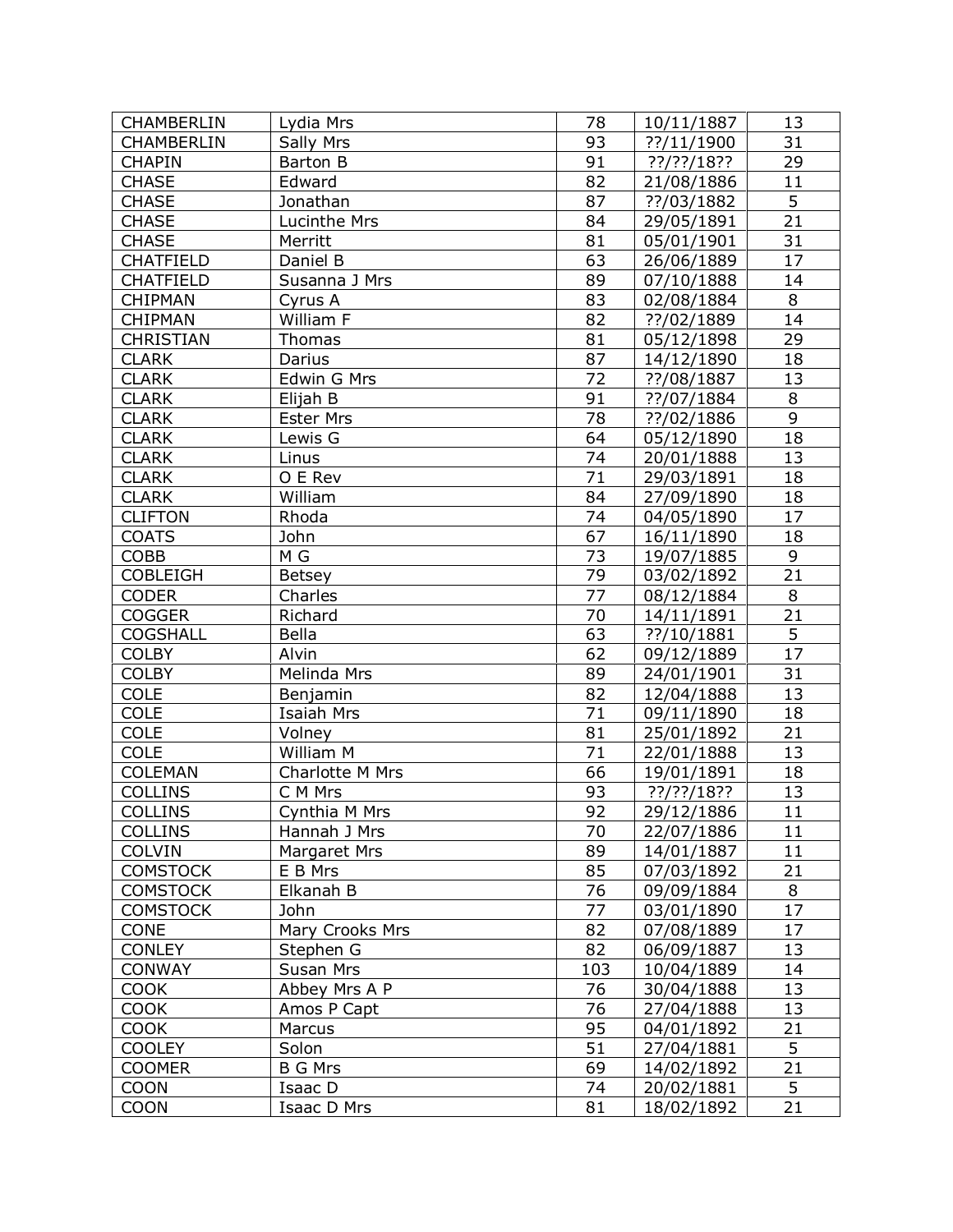| <b>COONLEY</b>   | Baldwin D          | 72              | 13/03/1890    | 17                  |
|------------------|--------------------|-----------------|---------------|---------------------|
| <b>COONLEY</b>   | Samuel S           | 83              | 14/12/1890    | 18                  |
| <b>COONLEY</b>   | Wm                 | 75              | 14/02/1895    | 28                  |
| <b>COOPER</b>    | Samantha           | 73              | 25/02/1888    | 13                  |
| <b>CORBETT</b>   | John               | 90              | 13/04/1898    | 29                  |
| <b>COREY</b>     | Hannah Mrs         | 82              | 31/12/1891    | 21                  |
| <b>CORSON</b>    | J R Mrs            | 71              | 02/04/1884    | $\overline{7}$      |
| <b>CORSON</b>    | James R            | 78              | 18/06/1887    | 13                  |
| <b>COTCHER</b>   | John Mrs           | 86              | 06/03/1889    | 14                  |
| <b>COURTER</b>   | Francis            | 87              | 24/05/1888    | 13                  |
| <b>COVERT</b>    | Hiram L            | 71              | 29/07/1889    | 17                  |
| <b>COVERT</b>    | Isaac              | 88              | 13/02/1890    | 17                  |
| <b>COVEY</b>     | Hiram              | 86              | 23/10/1888    | 14                  |
| <b>COWDEN</b>    | Addison            | 81              | 28/05/1888    | 13                  |
| <b>COWLES</b>    | Loren M            | 67              | 31/10/1887    | 13                  |
| <b>COX</b>       | Clark              | 83              | 06/09/1898    | 29                  |
| <b>COX</b>       | Elizabeth          | 84              | 10/04/1898    | 29                  |
| <b>COX</b>       | <b>Harriet Mrs</b> | 96              | 23/01/1886    | 9                   |
| <b>CRAFT</b>     | <b>Betsey Mrs</b>  | 75              | 25/05/1891    | 21                  |
| <b>CRANDALL</b>  | John               | 81              | 05/09/1891    | 21                  |
| <b>CRAWFORD</b>  | Alfred Mrs         | 74              | 21/04/1891    | 18                  |
|                  |                    | 74              | 21/07/1890    | 18                  |
| <b>CRAWFORD</b>  | George             | 68              |               | 11                  |
| <b>CRAWFORD</b>  | Henderson          |                 | 11/08/1886    |                     |
| <b>CRAWFORD</b>  | Isaac Sr           | 93              | 28/04/1891    | 18                  |
| <b>CRAWFORD</b>  | John               | 78              | ??/11/1885    | 9<br>$\overline{7}$ |
| <b>CRAWFORD</b>  | Robert             | 97              | 31/05/1884    |                     |
| <b>CRAWFORD</b>  | Robt E             | 82              | 18/07/1897    | 28                  |
| <b>CRAWFORD</b>  | Robt Mrs           | 71              | 23/07/1888    | 14                  |
| <b>CRAWFORD</b>  | Sarah Mrs          | 89              | 09/01/1889    | 14                  |
| <b>CRAWFORD</b>  | Sena Miss          | 87              | 13/11/1887    | 13                  |
| <b>CRAWFORD</b>  | William            | 84              | 10/03/1889    | 14                  |
| <b>CRICKMORE</b> | Robert Mrs         | 75              | 27/01/1892    | 21                  |
| <b>CROFOOT</b>   | M E Judge          | 62              | 11/05/1884    | $\overline{7}$      |
| <b>CROFOTT</b>   | Hannah L Mrs       | 81              | 01/06/1890    | 18                  |
| <b>CROMBIE</b>   | John G             | 67              | 11/01/1887    | 11                  |
| <b>CROTTY</b>    | James              | $\overline{78}$ | 06/07/1887    | 13                  |
| <b>CROUSE</b>    | Chauncey L Mrs     | 84              | 02/06/1890    | 18                  |
| <b>CUDWORTH</b>  | A Bernard          | 71              | 26/08/1890    | 18                  |
| <b>CULVER</b>    | Andrew J           | 60              | 13/08/1889    | 17                  |
| <b>CUNDY</b>     | Mary Mrs           | 88              | 23/08/1890    | 18                  |
| <b>CUNEEN</b>    | Mary Mrs           | 84              | 08/06/1899    | 29                  |
| <b>CURDY</b>     | Thomas             | 89              | 17/03/1898    | 29                  |
| <b>CUTHBERT</b>  | Joseph Mrs         | 65              | 21/04/1891    | 18                  |
| <b>DAHLMAN</b>   | Fred               | 70              | 09/06/1889    | 17                  |
| <b>DAINES</b>    | John A             | 85              | $??$ /??/18?? | 29                  |
| <b>DALGLISH</b>  | George             | 88              | 20/05/1887    | 11                  |
| <b>DANDERSEN</b> | Joseph             | 81              | 23/12/1897    | 28                  |
| <b>DANIELS</b>   | Hiram              | 88              | 23/01/1889    | 14                  |
| <b>DANIELS</b>   | William            | 81              | 05/04/1889    | 14                  |
| <b>DAPHNE</b>    | Mrs                | 87              | 19/08/1889    | 17                  |
| <b>DART</b>      | Albert             | ???             | ??/??/18??    | 14                  |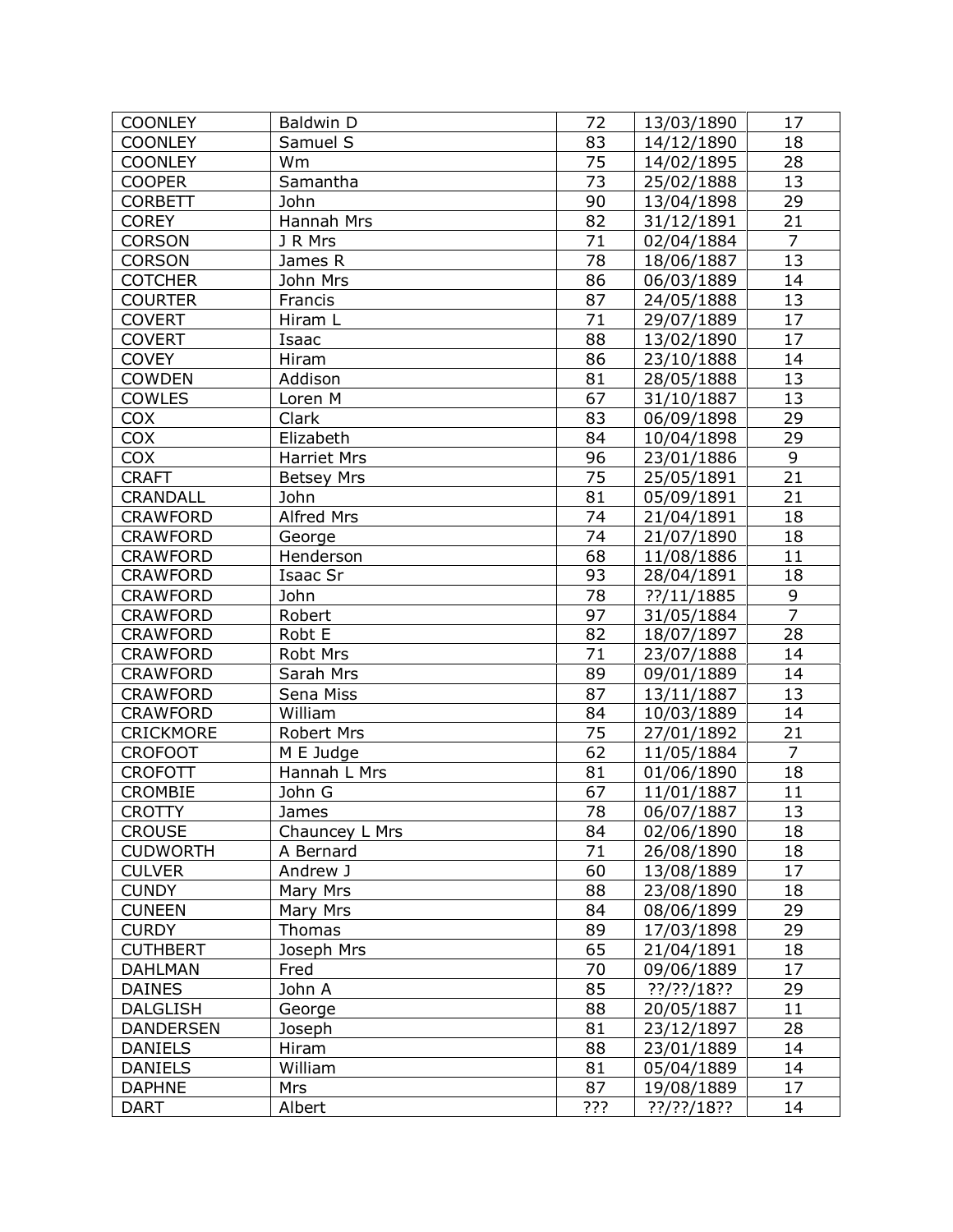| <b>DAVIDSON</b>  | George             | 87 | 10/08/1891            | 21              |
|------------------|--------------------|----|-----------------------|-----------------|
| <b>DAVIS</b>     | George             | 86 | 01/12/1890            | 18              |
| <b>DAVIS</b>     | George W           | 70 | 11/02/1890            | 17              |
| <b>DAVIS</b>     | Leonard            | 87 | 28/01/1891            | 18              |
| <b>DAVIS</b>     | Nancy G Mrs        | 65 | ??/03/1882            | 5               |
| <b>DAVIS</b>     | Nancy Mrs          | 66 | ??/03/1882            | $\overline{6}$  |
| <b>DAVIS</b>     | Philo C            | 60 | 23/11/1886            | 11              |
| <b>DAVIS</b>     | Thomas             | 71 | 04/04/1891            | 18              |
| <b>DAWSON</b>    | Charles            | 82 | 30/01/1897            | 28              |
| <b>DAWSON</b>    | Richard            | 81 | 27/03/1891            | 18              |
| <b>DAWSON</b>    | Robert             | 91 | ??/03/1897            | 28              |
| <b>DEAKS</b>     | Levi               | 78 | 15/02/1890            | 17              |
| <b>DEAN</b>      | <b>B</b> Mrs       | 89 | 11/03/1890            | 17              |
| <b>DECKER</b>    | Freeman            | 76 | 10/09/1889            | 17              |
| <b>DECKER</b>    | Sabrina Bagg Mrs   | 74 | 30/04/1891            | 18              |
| <b>DELLING</b>   | E M                | 76 | 07/08/1887            | 13              |
| <b>DELLING</b>   | Elijah M           | 76 | 07/01/1887            | 11              |
| <b>DEMUND</b>    | Harrison           | 69 | 04/70/1889            | 17              |
| <b>DENISON</b>   | Wm A               | 83 | 07/11/1900            | 31              |
| <b>DENNISON</b>  | Daniel A           | 73 | 05/12/1888            | 14              |
| <b>DEVERAUX</b>  | S M                | 83 | 19/06/1885            | 9               |
| <b>DEVOE</b>     | Mary Mrs           | 85 | 13/04/1888            | 13              |
| <b>DEWEY</b>     | John K             | 92 | 12/04/1887            | 11              |
| <b>DEWEY</b>     | John K             | 91 | 12/04/1887            | 13              |
| <b>DEWEY</b>     | Sarah Mrs          | 87 | 22/05/1892            | 21              |
| <b>DEWITT</b>    | Elizabeth Mrs      | 83 | 12/07/1891            | 21              |
| <b>DIEHL</b>     | <b>Adam Mrs</b>    | 62 | 06/06/1891            | $\overline{21}$ |
| <b>DINGMAN</b>   | William            | 78 | 20/03/1890            | 17              |
| <b>DONALDSON</b> | Hannah Mrs         | 79 | 13/07/1890            | 18              |
| <b>DONALDSON</b> | Ira W Rev          | 70 | 08/01/1892            | 21              |
| <b>DONALDSON</b> | Nancy Mrs          | 91 | 03/09/1898            | 29              |
| <b>DOVEN</b>     | Joseph Mrs         | 73 | 03/02/1890            | 17              |
| <b>DOW</b>       | Peter              | 66 | 21/10/1887            | 13              |
| <b>DOWNEY</b>    | Alexander          | 85 | 03/11/1885            | 9               |
| <b>DOWNEY</b>    | Moses              | 69 | 21/02/1892            | 21              |
| <b>DRAKE</b>     | <b>Leonard Mrs</b> | 91 | $\frac{27}{10}{1891}$ | $\overline{21}$ |
| <b>DRAKE</b>     | Melvin             | 74 | ??/02/1881            | 5               |
| <b>DRAPER</b>    | Albert F           | 68 | 03/04/1886            | 9               |
| <b>DRAPER</b>    | Chas A             | 88 | 20/04/1900            | 31              |
| <b>DRESSER</b>   | John H             | 66 | 11/01/1892            | 21              |
| <b>DUCKERING</b> | Saml               | 90 | 25/09/1899            | 29              |
| <b>DUNLAP</b>    | James M            | 66 | 14/04/1888            | 13              |
| <b>DURKEE</b>    | Jeddiah            | 84 | ??/07/1883            | $\overline{7}$  |
| <b>DURKEE</b>    | Jedediah           | 83 | ??/07/1883            | 6               |
| <b>DUTTON</b>    | Albert B           | 60 | 08/02/1890            | 17              |
| <b>DUTTON</b>    | Benjamin           | 85 | 28/77/1889            | 17              |
| <b>DYE</b>       | Ezekiel            | 82 | 02/03/1888            | 13              |
| <b>DYE</b>       | Margaret Mrs       | 83 | 18/03/1891            | 18              |
| <b>EAGLE</b>     | Solomon            | 80 | 02/05/1890            | 17              |
| <b>EARLES</b>    | Melinda Mrs        | 81 | 16/07/1897            | 28              |
| <b>EDGAR</b>     | Agnes Mrs          | 70 | 17/02/1899            | 29              |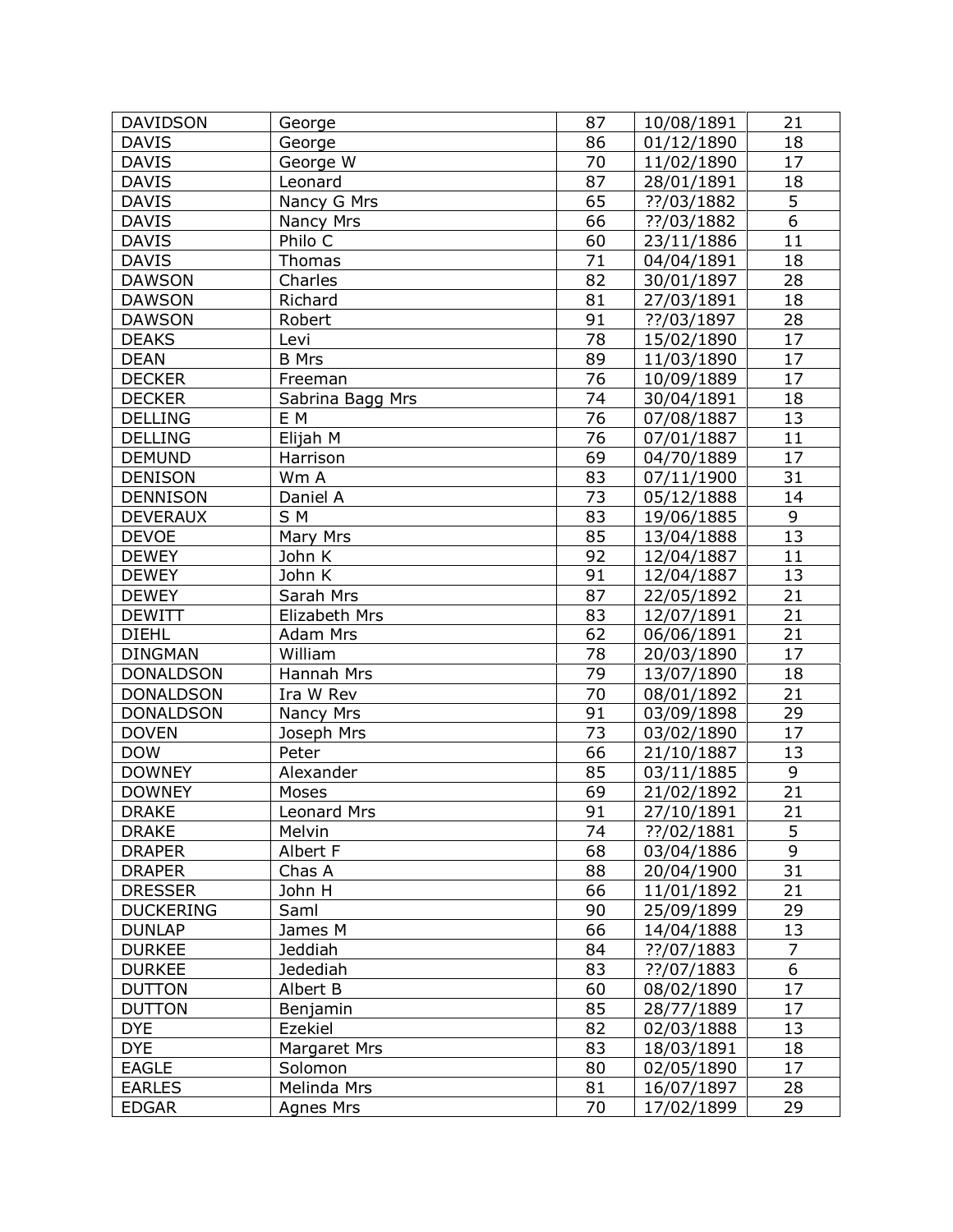| <b>EDGAR</b>        | William             | 72              | 15/06/1891    | 21                   |
|---------------------|---------------------|-----------------|---------------|----------------------|
| <b>ELDRED</b>       | Benj                | 89              | 22/11/1888    | 14                   |
| <b>ELDRED</b>       | Sarah Mrs           | 87              | 20/12/1899    | 29                   |
| <b>ELDRIDGE</b>     | Lucretia Mrs        | 85              | ??/??/1897    | 28                   |
| <b>ELLENWOOD</b>    | John M              | 85              | 04/11/1898    | 29                   |
| <b>ELLENWOOD</b>    | John Mrs            | 74              | 13/02/1892    | 21                   |
| <b>ELLIOTT</b>      | W H Mrs             | 65              | 18/04/1889    | 14                   |
| <b>ELLIS</b>        | William M           | 70              | 17/12/1889    | 17                   |
| <b>ENO</b>          | Mary Mrs            | 84              | 19/04/1890    | 18                   |
| <b>ENSLEY</b>       | John                | 84              | 08/08/1898    | 29                   |
| <b>ERWIN</b>        | Jesse               | 80              | ??/??/18??    | 29                   |
| <b>EVANS</b>        | James               | 86              | 19/04/1890    | 18                   |
| <b>EVANS</b>        | Margaret E Mrs      | 95              | 04/12/1890    | 18                   |
| <b>EVARTS</b>       | James               | 68              | ??/03/1882    | 5                    |
| <b>EVERTS</b>       | Miles Mrs           | 81              | 23/10/1885    | 9                    |
| <b>FARNHAM</b>      | <b>Emeline Mrs</b>  | 78              | 26/04/1888    | 13                   |
| <b>FARR</b>         | Nathan              | 71              | 14/02/1892    | 21                   |
| <b>FARRELL</b>      | Patrick Mrs         | 85              | $??$ /??/18?? | 28                   |
| <b>FAY</b>          | Charles H           | 74              | 18/09/1891    | 21                   |
| <b>FAY</b>          | J F Rev             | 83              | $??$ /??/18?? | 29                   |
| <b>FEATHERSTONE</b> | John                | 76              | 21/11/1891    | 21                   |
| <b>FENNER</b>       | Wilson              | 71              | ??/08/1883    | $\overline{7}$       |
| <b>FERGUSON</b>     | Clara G Mrs         | 98              |               | 21                   |
|                     |                     | 82              | 12/11/1891    | 14                   |
| <b>FERGUSON</b>     | Embree              |                 | 26/11/1888    |                      |
| <b>FERGUSON</b>     | John                | 79              | 14/07/1888    | 14<br>$\overline{7}$ |
| <b>FERGUSON</b>     | Samuel B            | 84              | 19/05/1884    | 14                   |
| <b>FIELDEN</b>      | Armistead           | 110             | 08/05/1889    |                      |
| <b>FILLINGHAM</b>   | Wm                  | 83              | 19/08/1898    | 29                   |
| <b>FILLMORE</b>     | Julia Mrs           | 89              | 28/06/1890    | 18                   |
| <b>FINEGAN</b>      | Edward              | 82              | 22/12/1888    | 14                   |
| <b>FIRTH</b>        | Eliz Mrs            | 67              | 19/09/1889    | 17                   |
| <b>FISH</b>         | James               | 66              | 17/02/1890    | 17                   |
| <b>FISHER</b>       | John                | 91              | 14/04/1899    | 29                   |
| <b>FISHER</b>       | William             | 79              | 13/09/1886    | 11                   |
| <b>FISHER</b>       | William             | 77              | 19/12/1889    | 17<br>17             |
| <b>FITZGERALD</b>   | Richard             | $\overline{78}$ | 21/05/1890    |                      |
| <b>FLEMING</b>      | Martha Mrs          | 83              | 06/01/1892    | 21                   |
| <b>FLEMING</b>      | Thomas R            | 76              | 22/06/1889    | 17                   |
| <b>FLINN</b>        | Sally Mrs           | 68              | 14/08/1887    | 13<br>$\overline{7}$ |
| <b>FLINN</b>        | Thos                | 66              | 06/07/1883    |                      |
| <b>FLINT</b>        | Mary Mrs            | 80              | 11/04/1891    | 18                   |
| <b>FLOWER</b>       | <b>Angeline Mrs</b> | 78              | $??$ /??/18?? | 13                   |
| <b>FLUMERFELT</b>   | <b>Bethul</b>       | 67              | 09/04/1891    | 18                   |
| <b>FOSDICK</b>      | Alvin Mrs           | 75              | 31/12/1885    | 9                    |
| <b>FOSDICK</b>      | <b>Esther Mrs</b>   | 83              | 01/05/1891    | 18                   |
| <b>FOSDICK</b>      | William B           | 78              | 17/04/1886    | 9                    |
| <b>FOSSMIRE</b>     | Julia A Mrs         | 80              | 03/09/1890    | 18                   |
| <b>FOSTER</b>       | John P Col          | 60              | 05/11/1886    | 11                   |
| <b>FOSTER</b>       | John P Mrs          | 61              | ??/03/1892    | 21                   |
| <b>FRANCES</b>      | William             | 80              | 28/07/1888    | 14                   |
| <b>FRANCIS</b>      | Erastus M           | 73              | 08/08/1884    | 8                    |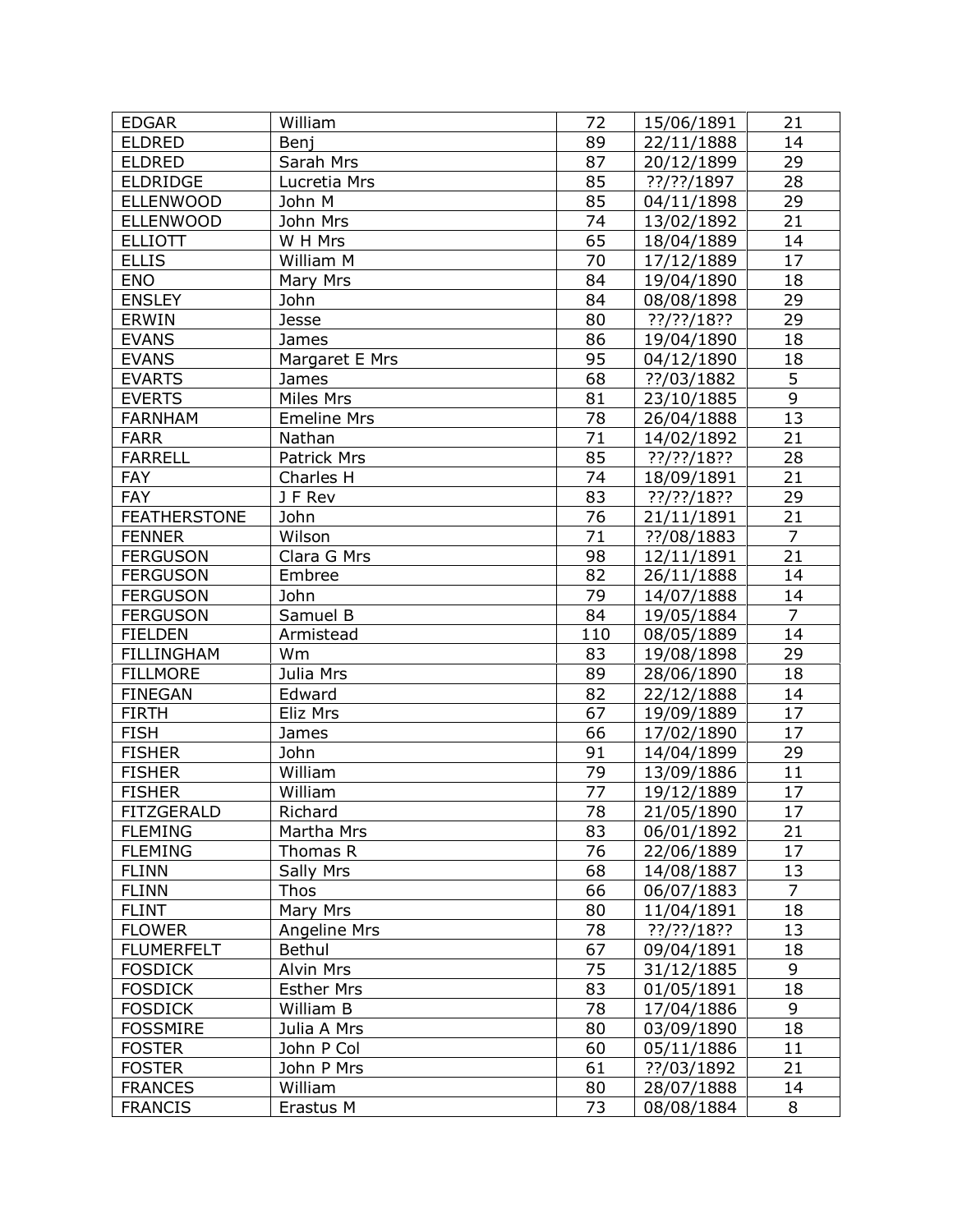| <b>FRANK</b>     | Adeline Kittle Mrs | 88 | 21/11/1886    | 11 |
|------------------|--------------------|----|---------------|----|
| <b>FRANK</b>     | John Col           | 89 | 30/12/1887    | 13 |
| <b>FREDERICK</b> | Richard            | 75 | 02/06/1888    | 14 |
| <b>FREDRICK</b>  | Richard            | 84 | 12/06/1888    | 13 |
| <b>FREEMAN</b>   | Green              | 82 | 27/06/1899    | 29 |
| <b>FREEMAN</b>   | Mark               | 71 | 22/04/1892    | 21 |
| <b>FRIDAY</b>    | Philip             | 64 | 10/02/1888    | 13 |
| <b>FRINK</b>     | Harry              | 80 | 29/10/1889    | 17 |
| <b>FRINK</b>     | <b>Harry Mrs</b>   | 76 | 22/02/1892    | 21 |
| <b>FRINK</b>     | Susan Mrs          | 73 | 06/08/1885    | 9  |
| <b>FRISBIE</b>   | <b>Philip Mrs</b>  | 79 | 01/12/1890    | 18 |
| <b>FROST</b>     | A P                | 83 | ??/??/18??    | 29 |
| <b>FROST</b>     | Charles H          | 63 | ??/12/1884    | 8  |
| <b>FULLAM</b>    | Lemuel Mrs         | 77 | 18/09/1891    | 21 |
| <b>FULLER</b>    | Banjamin           | 80 | ??/06/1885    | 9  |
| <b>FULLER</b>    | Eliza Mrs          | 88 | 11/10/1897    | 28 |
| <b>FULLER</b>    | Orville            | 80 | $??$ /??/18?? | 29 |
| <b>GAGE</b>      | L Mrs              | 88 | 03/08/1890    | 18 |
| <b>GALE</b>      | George             | 68 | 28/08/1889    | 17 |
| <b>GALE</b>      | William J          | 67 | 29/06/1890    | 18 |
| <b>GAMBLE</b>    | James              | 71 | 10/03/1891    | 18 |
| <b>GANONG</b>    | Rebecca Cole       | 81 | 11/03/1886    | 9  |
| <b>GARDINER</b>  | Henry              | 66 | 29/09/1889    | 17 |
| <b>GARDNER</b>   | Franklin           | 80 | 31/10/1890    | 18 |
| <b>GARDNER</b>   | Hannah C Mrs       | 87 | 15/09/1891    | 21 |
| <b>GARNER</b>    | Geo                | 89 | 30/12/1897    | 28 |
| <b>GARNER</b>    | John               | 70 | 29/06/1890    | 18 |
| <b>GARNER</b>    | Margaret Mrs       | 93 | 06/08/1900    | 31 |
| <b>GATES</b>     | Eliza A Miss       | 80 | 24/02/1892    | 21 |
| <b>GAYLORD</b>   | Josiah C           | 80 | 20/03/1897    | 28 |
| <b>GERLS</b>     | Thomas F           | 80 | 17/04/1900    | 31 |
| <b>GIBBS</b>     | Almeron            | 69 | 23/10/1886    | 11 |
| <b>GIBBS</b>     | Tracy              | 87 | 06/05/1888    | 13 |
| <b>GIBSON</b>    | James              | 88 | 15/09/1890    | 18 |
| <b>GIDDINGS</b>  | <b>Ethana Mrs</b>  | 85 | 12/08/1890    | 18 |
| <b>GILLESPIE</b> | Thomas             | 84 | 08/12/1899    | 29 |
| <b>GILLESPIE</b> | William            | 75 | 24/02/1887    | 11 |
| <b>GILLETT</b>   | A                  | 73 | 18/03/1889    | 14 |
| <b>GILLETT</b>   | Harriet N Mrs      | 72 | 20/04/1890    | 17 |
| <b>GILLICH</b>   | Thomas             | 72 | ??/??/1889    | 14 |
| <b>GLADDEN</b>   | Joshua             | 81 | 12/01/1889    | 14 |
| <b>GLADDIN</b>   | Mary Mrs           | 85 | 06/06/1891    | 21 |
| <b>GLAZIER</b>   | Mrs                | 88 | 14/09/1888    | 14 |
| <b>GOFF</b>      | Sylvester D        | 79 | 01/04/1891    | 18 |
| <b>GOING</b>     | Benjamin Mrs       | 90 | 10/01/1901    | 31 |
| <b>GOODENOW</b>  | Horatio N          | 84 | 20/04/1900    | 31 |
| <b>GOODNOW</b>   | Frederick N        | 89 | 01/02/1888    | 13 |
| <b>GOODRICH</b>  | <b>Emily Mrs</b>   | 76 | 06/10/1888    | 14 |
| <b>GOODRICH</b>  | Ira                | 82 | 06/02/1888    | 13 |
| <b>GOODSELL</b>  | Lydia Mrs          | 81 | 28/11/1898    | 29 |
| <b>GOODSPEED</b> | Rebecca Mrs        | 91 | 16/08/1887    | 13 |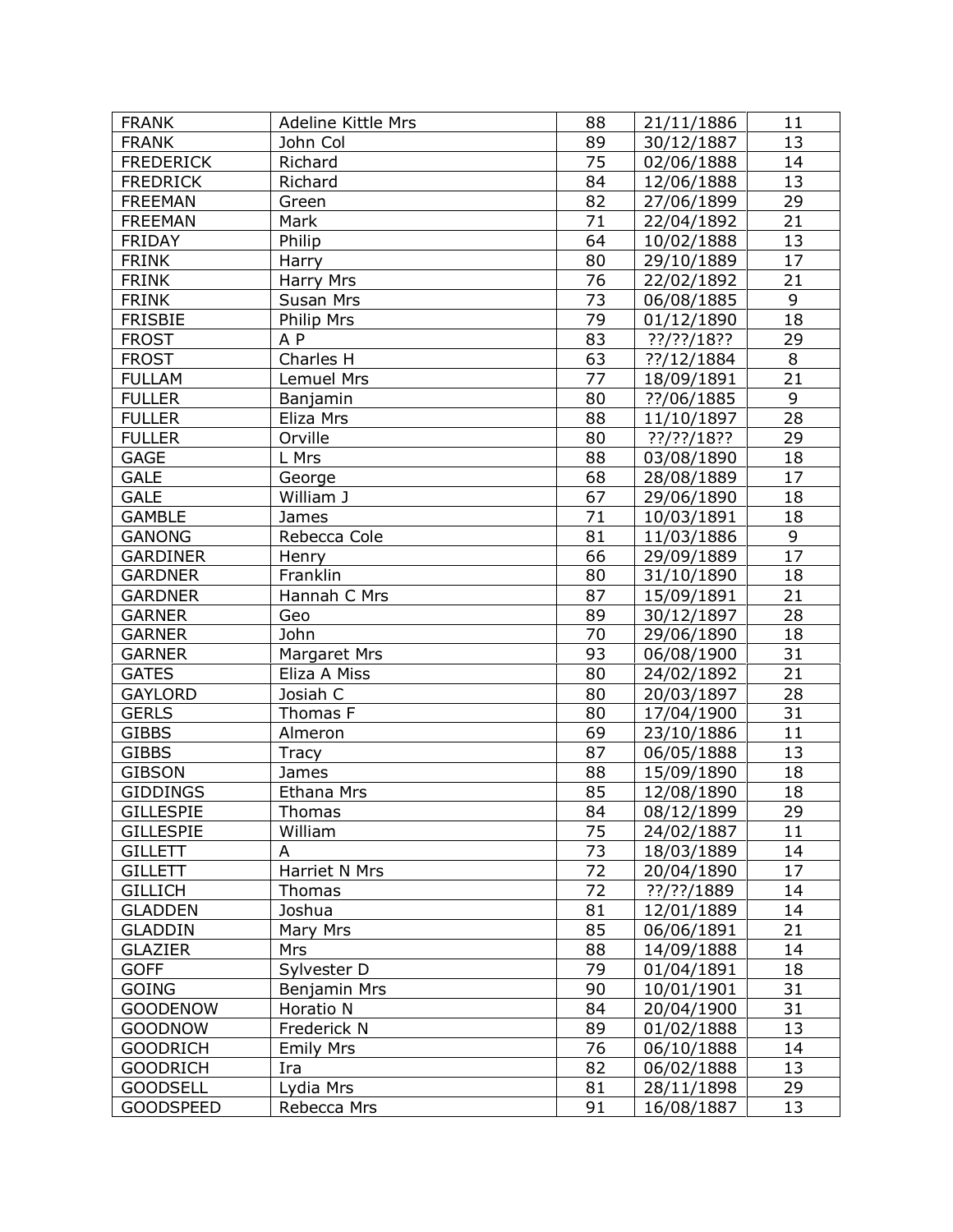| <b>GORDON</b>                  | George                       | 95              | 26/02/1889                         | 14                           |
|--------------------------------|------------------------------|-----------------|------------------------------------|------------------------------|
| <b>GORDON</b>                  | Sarah Barkley                | 76              | 06/08/1886                         | 11                           |
| <b>GRAECEN</b>                 | John Mrs                     | 68              | 20/01/1891                         | 18                           |
| <b>GRAW</b>                    | Stillman C Rev               | 81              | 25/04/1888                         | 13                           |
| <b>GRAY</b>                    | Horace                       | 71              | 04/07/1889                         | 17                           |
| <b>GREADY</b>                  | George Mrs                   | $\overline{71}$ | 20/03/1892                         | 21                           |
| <b>GREEN</b>                   | Archibald H                  | 94              | 07/04/1887                         | 11                           |
| <b>GREEN</b>                   | B W                          | 71              | 29/04/1890                         | 17                           |
| <b>GREEN</b>                   | <b>Catherine Mrs</b>         | $\overline{79}$ | 28/04/1892                         | $\overline{21}$              |
| <b>GREEN</b>                   | Elizabeth W Mrs              | 79              | 23/01/1890                         | 17                           |
| <b>GREEN</b>                   | Jane Mrs                     | 61              | 04/12/1882                         | 6                            |
| <b>GREEN</b>                   | Jane W                       | 54              | ??/12/1883                         | $\overline{7}$               |
| <b>GREEN</b>                   | Leland                       | 98              | 04/03/1899                         | 29                           |
| <b>GREEN</b>                   | Minerva Mrs                  | 81              | 07/05/1898                         | 29                           |
| <b>GREEN</b>                   | Polly                        | 83              | 27/02/1886                         | 9                            |
| <b>GREEN</b>                   | Polly Mrs                    | 68              | 03/04/1886                         | 11                           |
| <b>GREEN</b>                   | Ruth                         | 87              | ??/09/1885                         | 9                            |
| <b>GREEN</b>                   | Thomas                       | 82              | 27/04/1898                         | 29                           |
| <b>GREEN</b>                   | William T                    | 72              | 25/01/1892                         | 21                           |
| <b>GREENE</b>                  | Calvin A                     | 75              | 27/08/1887                         | 13                           |
| <b>GREENE</b>                  | Champlin W Mrs               | 85              | 29/12/1889                         | 17                           |
| <b>GREENSHIELD</b>             | Mrs wife of Dr               | 84              | 28/01/1892                         | 21                           |
| <b>GREER</b>                   | John Sr Mrs                  | 77              | 03/04/1891                         | 18                           |
| <b>GREER</b>                   | Miss                         | 89              | 25/01/1888                         | 13                           |
| <b>GREGORY</b>                 | John                         | 65              | 10/10/1890                         | 18                           |
| <b>GRIMLEY</b>                 |                              | 85              |                                    |                              |
| <b>GRINNELL</b>                | James H<br>Eliza Mrs         | 62              | 11/04/1899                         | <u>29</u><br>$\overline{17}$ |
| <b>GRISWOLD</b>                | Geo G                        | 88              | 18/09/1889                         | 29                           |
| <b>GROOVER</b>                 |                              | 68              | ??/??/18??                         | 21                           |
| <b>GROW</b>                    | Samuel D Mrs<br>Abel P       | 73              | 13/02/1892                         | 17                           |
| <b>GROW</b>                    |                              | 70              | 21/01/1890                         | 8                            |
| <b>GROW</b>                    | Charity B                    | 76              | 06/05/1885                         | 11                           |
| <b>GROW</b>                    | Elijah                       | 76              | 24/04/1887                         | 11                           |
| <b>GROW</b>                    | Elisha<br>W P Mrs            | 66              | 04/03/1887<br>07/09/1891           | 21                           |
| <b>GROW</b>                    |                              | 73              |                                    | 28                           |
| HADDRILL                       | Waterman<br><b>Isaac Mrs</b> | 86              | 09/03/1897<br>$\frac{77}{10/1891}$ | $\overline{21}$              |
|                                |                              | 70              |                                    | 21                           |
| <b>HADDRILL</b>                | Job Mrs                      | 72              | 23/06/1891                         |                              |
| <b>HADLEY</b><br><b>HADLEY</b> | Joseph Mrs<br>Marshall H     | 69              | 22/06/1890<br>14/11/1887           | 18<br>13                     |
| <b>HAFF</b>                    |                              | 76              |                                    |                              |
|                                | Edwin<br>John                | 81              | 16/04/1891                         | 18<br>14                     |
| <b>HAGERMAN</b>                | <b>Charles Mrs</b>           | 84              | 17/05/1889                         |                              |
| <b>HAINES</b>                  |                              |                 | 03/10/1898                         | 29                           |
| <b>HALE</b>                    | John P                       | 81              | 15/08/1887                         | 13                           |
| <b>HALL</b>                    | Abby Mrs                     | 90<br>77        | 06/04/1900                         | 31                           |
| <b>HALL</b>                    | Eliza Houston Mrs            |                 | 08/08/1886                         | 11                           |
| <b>HALL</b>                    | Lettice Partridge Mrs        | 90              | 17/01/1892                         | 21                           |
| <b>HAMLIN</b>                  | Laura                        | 74              | 09/07/1883                         | 7                            |
| <b>HAMLIN</b>                  | Mariam W Mrs                 | 82              | 11/08/1888                         | 14                           |
| <b>HAMLIN</b>                  | Nicholas Mrs                 | 87              | 09/04/1889                         | 14                           |
| <b>HANNA</b>                   | Robert Sr                    | 84              | 14/06/1899                         | 29                           |
| <b>HARDENBORG</b>              | Helen                        | 69              | 03/06/1886                         | 9                            |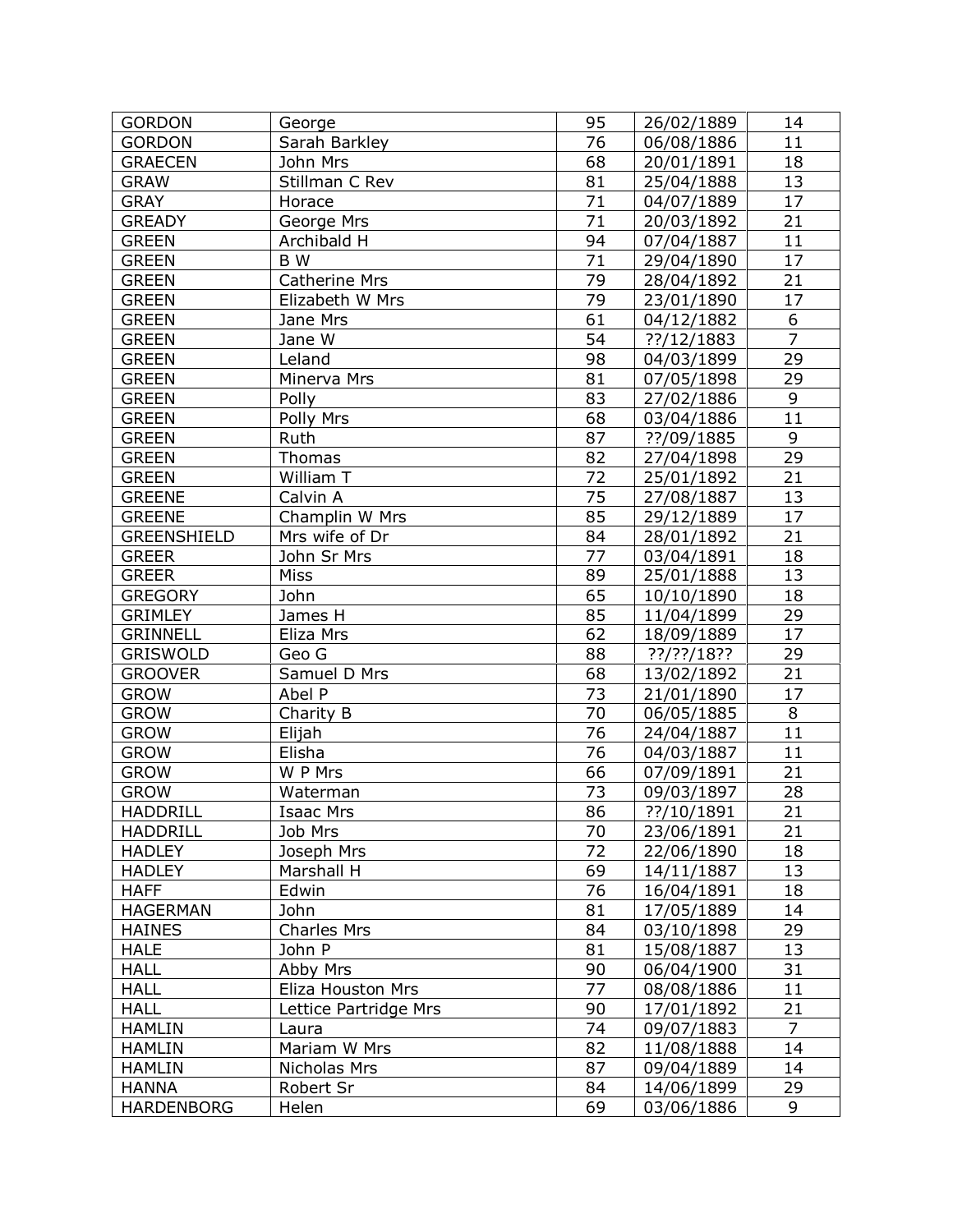| <b>HARGER</b>    | Elizabeth       | 101             | 18/02/1889 | 14              |
|------------------|-----------------|-----------------|------------|-----------------|
| <b>HARMON</b>    | Benj Mrs        | 71              | 27/07/1888 | 14              |
| <b>HARMON</b>    | Benjamin        | 81              | 19/06/1888 | 14              |
| <b>HARRIS</b>    | Clark M         | 73              | 24/01/1890 | 17              |
| <b>HARRIS</b>    | James           | 71              | 17/10/1891 | 21              |
| <b>HARRIS</b>    | Solon           | $\overline{73}$ | ??/01/1891 | 18              |
| <b>HART</b>      | Abram           | 83              | 30/03/1891 | 18              |
| <b>HART</b>      | Margaret Mrs    | 76              | 03/03/1888 | 13              |
| <b>HART</b>      | William         | 83              | 31/03/1891 | 18              |
| <b>HASKINS</b>   | Susan Mrs       | 79              | 26/01/1892 | 21              |
| <b>HATFIELD</b>  | Sintha Mrs      | 80              | ??/??/18?? | 14              |
| <b>HEATH</b>     | Daniel W        | 64              | ??/03/1890 | 17              |
| <b>HENCHEN</b>   | William         | 76              | 13/07/1888 | 14              |
| <b>HENDERSON</b> | William S       | 85              | 28/01/1890 | 17              |
| <b>HENRY</b>     | Catharine       | 81              | 03/10/1891 | 21              |
| <b>HENRY</b>     | William         | 64              | 12/03/1892 | 21              |
| <b>HERSEY</b>    | James           | 86              | 07/07/1890 | 18              |
| <b>HEWITT</b>    | O W Mrs         | 75              | 17/03/1890 | 17              |
| <b>HEWITT</b>    | Oliver W Dr     | 69              | 09/10/1888 | 14              |
| <b>HICKS</b>     | Elizabeth Mrs   | 70              | 05/11/1890 | 18              |
| <b>HICKS</b>     | George          | 85              | 06/01/1892 | 21              |
| <b>HIGHLAND</b>  | Thomas          | 82              | 12/70/1889 | 17              |
| <b>HILL</b>      | Andrew J        | 60              | 07/70/1889 | 17              |
| <b>HILL</b>      | Elisha          | 80              | 06/11/1891 | 21              |
| <b>HILL</b>      | Orrin           | 76              | 10/08/1891 | 21              |
| <b>HILL</b>      | S N Revb        | 76              | 27/01/1892 | 21              |
| <b>HILLER</b>    | L C Mrs         | $\overline{71}$ | 27/12/1889 | $\overline{17}$ |
| <b>HILLER</b>    | Lyman C         | 78              | 28/03/1892 | 21              |
| <b>HILTON</b>    | Sarah H Mrs     | 88              | 29/10/1888 | 14              |
| <b>HIX</b>       | Frederick Mrs   | 83              | 12/03/1891 | 18              |
| <b>HIXON</b>     | Sarah K Mrs     | 71              | 27/05/1891 | 21              |
| <b>HODGES</b>    | Mary Ann Mrs    | 82              | 21/01/1889 | 14              |
| <b>HOLLOWAY</b>  | Joseph          | 69              | 16/08/1891 | 21              |
| <b>HOLLY</b>     | John P          | 73              | 18/12/1891 | 21              |
| <b>HOLMAN</b>    | Samuel          | 70              | 16/07/1888 | 14              |
| HOLMES           | Hiram C         | 86              | 14/04/1891 | 18              |
| <b>HONEYWELL</b> | E Mrs           | 82              | 09/11/1886 | 11              |
| <b>HOOPER</b>    | Peter           | 77              | 12/01/1892 | 21              |
| <b>HOPKINSON</b> | George          | 76              | 13/04/1885 | 8               |
| <b>HOPKINSON</b> | Marie Mrs       | 75              | ??/??/1884 | $\overline{7}$  |
| <b>HORTON</b>    | Christian Z     | 86              | 05/08/1898 | 29              |
| <b>HORTON</b>    | Henrietta Mrs   | 89              | 20/08/1898 | 29              |
| <b>HORTON</b>    | Henry W         | 88              | 03/04/1886 | 9               |
| <b>HORTON</b>    | Mary E Mrs      | 74              | 05/06/1890 | 18              |
| <b>HOUGH</b>     | Simon           | 85              | 23/03/1885 | 8               |
| <b>HOUGHTON</b>  | Elizabeth Van S | 77              | 18/04/1889 | 14              |
| <b>HOUGHTON</b>  | Michael C       | 79              | 13/11/1888 | 14              |
| <b>HOVEY</b>     | A W             | 80              | 29/11/1897 | 28              |
| <b>HOVEY</b>     | P R Dr          | 62              | 17/12/1889 | 17              |
| <b>HOWARD</b>    | Charles A       | 70              | ??/??/1899 | 29              |
| <b>HOWARD</b>    | Elizabeth       | 88              | 23/02/1897 | 28              |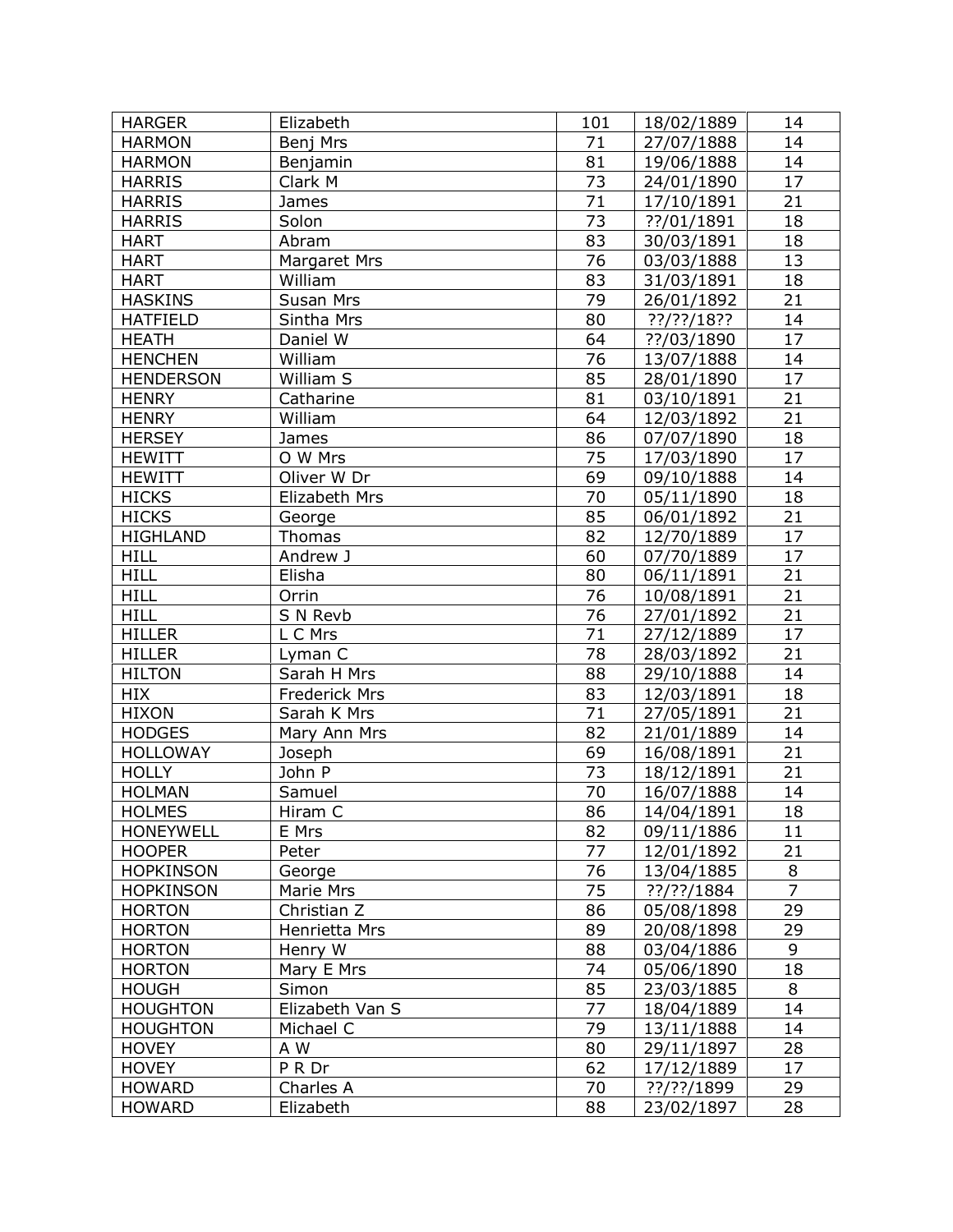| <b>HOWARD</b><br>Horatio N<br>80<br>03/05/1886<br>14<br><b>HOWELL</b><br>Charles<br>48<br>30/09/1888<br><b>HOWLETT</b><br>68<br>13<br>Eliz<br>15/10/1887<br>Samuel Sr<br>80<br>13<br><b>HOWLETT</b><br>14/10/1887<br>79<br>28<br>08/07/1897<br><b>HOWSER</b><br>Elmira<br>21<br>HOY<br>77<br>08/02/1892<br>Thomas<br>75<br><b>HOYT</b><br>William C<br>22/04/1891<br>18<br>$\overline{5}$<br>81<br><b>HUBBARD</b><br>Diodale<br>20/08/1881<br>$\overline{8}$<br>$\overline{78}$<br><b>HUBBELL</b><br>Caroline<br>02/10/1885<br>17<br>80<br><b>HUBBELL</b><br>Daniel<br>19/12/1889<br>67<br>13<br><b>HUBBELL</b><br>Sardis S<br>16/06/1887<br><b>HUBBELL</b><br>90<br>??/07/1889<br>17<br><b>Stephen Mrs</b><br>72<br><b>HULICK</b><br>17<br>Daniel<br>02/07/1889<br>82<br>29<br>Julia Mrs<br><b>HUNT</b><br>18/02/1899<br>76<br>27/09/1886<br>11<br><b>HUNT</b><br>Mary Ann Mrs<br>75<br>9<br><b>HUNTER</b><br>??/10/1885<br>James G<br>$\overline{17}$<br>91<br><b>HUSTED</b><br>Henry S<br>14/70/1889<br>65<br><b>HUSTED</b><br>17<br>Lewis H Mrs<br>22/09/1889<br>80<br>29<br><b>INGOLDSBY</b><br>Sarah H Mrs<br>??/??/18??<br>59<br><b>IRISH</b><br>18<br>Benjamin<br>03/10/1890<br>53<br>Benjamin -- Julia Mrs<br>18<br><b>IRISH</b><br>14/10/1890<br>80<br>21<br><b>JACKSON</b><br>Mrs wife of Rev William P<br>11/01/1892<br>26<br>26<br><b>JACOKES</b><br>Daniel C Rev Dr<br>11/01/1894<br>66<br>18<br><b>JAMES</b><br>04/03/1891<br>Edmund<br>75<br>8<br><b>JAMES</b><br>Elizabeth<br>04/10/1884<br>11<br>84<br><b>JAMES</b><br>Mason I<br>20/09/1886<br>13<br>80<br>John Mrs Dr (nee Melissa Slocum)<br><b>JEFFREYS</b><br>11/03/1888<br>71<br>17<br><b>JENKS</b><br>Amy Mrs<br>14/04/1890<br>85<br>Cornelius W<br>29<br><b>JENKS</b><br>??/??/18??<br><b>JENKS</b><br>Nathan C<br>70<br>21<br>01/03/1892<br>79<br><b>JENNINGS</b><br>17<br>Edmund L<br>18/08/1889<br>63<br>17<br><b>JENNINGS</b><br>Edwin S<br>09/04/1890<br>79<br>17<br><b>JENNINGS</b><br>18/12/1889<br>Jane Mrs<br>65<br>21<br><b>JENNINGS</b><br>10/07/1891<br>Joseph<br>$\overline{17}$<br>97<br><b>JENNINGS</b><br>??/03/1890<br>Stephen<br>$\overline{75}$<br>14<br>14/06/1888<br><b>JOHNS</b><br>Horace<br>81<br><b>JOHNSON</b><br>11<br>Amanda Mrs<br>27/04/1887<br>68<br>17<br><b>JOHNSON</b><br><b>Charles Mrs</b><br>07/12/1889<br><b>JOHNSON</b><br>Horace J<br>79<br>13<br>10/03/1888<br>85<br><b>JOHNSON</b><br>11<br>Narcissa A Mrs<br>12/03/1887<br>77<br><b>JONES</b><br>25/09/1888<br>14<br>Bergoyne |
|----------------------------------------------------------------------------------------------------------------------------------------------------------------------------------------------------------------------------------------------------------------------------------------------------------------------------------------------------------------------------------------------------------------------------------------------------------------------------------------------------------------------------------------------------------------------------------------------------------------------------------------------------------------------------------------------------------------------------------------------------------------------------------------------------------------------------------------------------------------------------------------------------------------------------------------------------------------------------------------------------------------------------------------------------------------------------------------------------------------------------------------------------------------------------------------------------------------------------------------------------------------------------------------------------------------------------------------------------------------------------------------------------------------------------------------------------------------------------------------------------------------------------------------------------------------------------------------------------------------------------------------------------------------------------------------------------------------------------------------------------------------------------------------------------------------------------------------------------------------------------------------------------------------------------------------------------------------------------------------------------------------------------------------------------------------------------------------------------------------------------------------------------------------------------------------------------------------------------------------------------------------------------------------------------------------------------------------------------------------------------------------------------------------------------------------------------------------------------------------------------|
|                                                                                                                                                                                                                                                                                                                                                                                                                                                                                                                                                                                                                                                                                                                                                                                                                                                                                                                                                                                                                                                                                                                                                                                                                                                                                                                                                                                                                                                                                                                                                                                                                                                                                                                                                                                                                                                                                                                                                                                                                                                                                                                                                                                                                                                                                                                                                                                                                                                                                                    |
|                                                                                                                                                                                                                                                                                                                                                                                                                                                                                                                                                                                                                                                                                                                                                                                                                                                                                                                                                                                                                                                                                                                                                                                                                                                                                                                                                                                                                                                                                                                                                                                                                                                                                                                                                                                                                                                                                                                                                                                                                                                                                                                                                                                                                                                                                                                                                                                                                                                                                                    |
|                                                                                                                                                                                                                                                                                                                                                                                                                                                                                                                                                                                                                                                                                                                                                                                                                                                                                                                                                                                                                                                                                                                                                                                                                                                                                                                                                                                                                                                                                                                                                                                                                                                                                                                                                                                                                                                                                                                                                                                                                                                                                                                                                                                                                                                                                                                                                                                                                                                                                                    |
|                                                                                                                                                                                                                                                                                                                                                                                                                                                                                                                                                                                                                                                                                                                                                                                                                                                                                                                                                                                                                                                                                                                                                                                                                                                                                                                                                                                                                                                                                                                                                                                                                                                                                                                                                                                                                                                                                                                                                                                                                                                                                                                                                                                                                                                                                                                                                                                                                                                                                                    |
|                                                                                                                                                                                                                                                                                                                                                                                                                                                                                                                                                                                                                                                                                                                                                                                                                                                                                                                                                                                                                                                                                                                                                                                                                                                                                                                                                                                                                                                                                                                                                                                                                                                                                                                                                                                                                                                                                                                                                                                                                                                                                                                                                                                                                                                                                                                                                                                                                                                                                                    |
|                                                                                                                                                                                                                                                                                                                                                                                                                                                                                                                                                                                                                                                                                                                                                                                                                                                                                                                                                                                                                                                                                                                                                                                                                                                                                                                                                                                                                                                                                                                                                                                                                                                                                                                                                                                                                                                                                                                                                                                                                                                                                                                                                                                                                                                                                                                                                                                                                                                                                                    |
|                                                                                                                                                                                                                                                                                                                                                                                                                                                                                                                                                                                                                                                                                                                                                                                                                                                                                                                                                                                                                                                                                                                                                                                                                                                                                                                                                                                                                                                                                                                                                                                                                                                                                                                                                                                                                                                                                                                                                                                                                                                                                                                                                                                                                                                                                                                                                                                                                                                                                                    |
|                                                                                                                                                                                                                                                                                                                                                                                                                                                                                                                                                                                                                                                                                                                                                                                                                                                                                                                                                                                                                                                                                                                                                                                                                                                                                                                                                                                                                                                                                                                                                                                                                                                                                                                                                                                                                                                                                                                                                                                                                                                                                                                                                                                                                                                                                                                                                                                                                                                                                                    |
|                                                                                                                                                                                                                                                                                                                                                                                                                                                                                                                                                                                                                                                                                                                                                                                                                                                                                                                                                                                                                                                                                                                                                                                                                                                                                                                                                                                                                                                                                                                                                                                                                                                                                                                                                                                                                                                                                                                                                                                                                                                                                                                                                                                                                                                                                                                                                                                                                                                                                                    |
|                                                                                                                                                                                                                                                                                                                                                                                                                                                                                                                                                                                                                                                                                                                                                                                                                                                                                                                                                                                                                                                                                                                                                                                                                                                                                                                                                                                                                                                                                                                                                                                                                                                                                                                                                                                                                                                                                                                                                                                                                                                                                                                                                                                                                                                                                                                                                                                                                                                                                                    |
|                                                                                                                                                                                                                                                                                                                                                                                                                                                                                                                                                                                                                                                                                                                                                                                                                                                                                                                                                                                                                                                                                                                                                                                                                                                                                                                                                                                                                                                                                                                                                                                                                                                                                                                                                                                                                                                                                                                                                                                                                                                                                                                                                                                                                                                                                                                                                                                                                                                                                                    |
|                                                                                                                                                                                                                                                                                                                                                                                                                                                                                                                                                                                                                                                                                                                                                                                                                                                                                                                                                                                                                                                                                                                                                                                                                                                                                                                                                                                                                                                                                                                                                                                                                                                                                                                                                                                                                                                                                                                                                                                                                                                                                                                                                                                                                                                                                                                                                                                                                                                                                                    |
|                                                                                                                                                                                                                                                                                                                                                                                                                                                                                                                                                                                                                                                                                                                                                                                                                                                                                                                                                                                                                                                                                                                                                                                                                                                                                                                                                                                                                                                                                                                                                                                                                                                                                                                                                                                                                                                                                                                                                                                                                                                                                                                                                                                                                                                                                                                                                                                                                                                                                                    |
|                                                                                                                                                                                                                                                                                                                                                                                                                                                                                                                                                                                                                                                                                                                                                                                                                                                                                                                                                                                                                                                                                                                                                                                                                                                                                                                                                                                                                                                                                                                                                                                                                                                                                                                                                                                                                                                                                                                                                                                                                                                                                                                                                                                                                                                                                                                                                                                                                                                                                                    |
|                                                                                                                                                                                                                                                                                                                                                                                                                                                                                                                                                                                                                                                                                                                                                                                                                                                                                                                                                                                                                                                                                                                                                                                                                                                                                                                                                                                                                                                                                                                                                                                                                                                                                                                                                                                                                                                                                                                                                                                                                                                                                                                                                                                                                                                                                                                                                                                                                                                                                                    |
|                                                                                                                                                                                                                                                                                                                                                                                                                                                                                                                                                                                                                                                                                                                                                                                                                                                                                                                                                                                                                                                                                                                                                                                                                                                                                                                                                                                                                                                                                                                                                                                                                                                                                                                                                                                                                                                                                                                                                                                                                                                                                                                                                                                                                                                                                                                                                                                                                                                                                                    |
|                                                                                                                                                                                                                                                                                                                                                                                                                                                                                                                                                                                                                                                                                                                                                                                                                                                                                                                                                                                                                                                                                                                                                                                                                                                                                                                                                                                                                                                                                                                                                                                                                                                                                                                                                                                                                                                                                                                                                                                                                                                                                                                                                                                                                                                                                                                                                                                                                                                                                                    |
|                                                                                                                                                                                                                                                                                                                                                                                                                                                                                                                                                                                                                                                                                                                                                                                                                                                                                                                                                                                                                                                                                                                                                                                                                                                                                                                                                                                                                                                                                                                                                                                                                                                                                                                                                                                                                                                                                                                                                                                                                                                                                                                                                                                                                                                                                                                                                                                                                                                                                                    |
|                                                                                                                                                                                                                                                                                                                                                                                                                                                                                                                                                                                                                                                                                                                                                                                                                                                                                                                                                                                                                                                                                                                                                                                                                                                                                                                                                                                                                                                                                                                                                                                                                                                                                                                                                                                                                                                                                                                                                                                                                                                                                                                                                                                                                                                                                                                                                                                                                                                                                                    |
|                                                                                                                                                                                                                                                                                                                                                                                                                                                                                                                                                                                                                                                                                                                                                                                                                                                                                                                                                                                                                                                                                                                                                                                                                                                                                                                                                                                                                                                                                                                                                                                                                                                                                                                                                                                                                                                                                                                                                                                                                                                                                                                                                                                                                                                                                                                                                                                                                                                                                                    |
|                                                                                                                                                                                                                                                                                                                                                                                                                                                                                                                                                                                                                                                                                                                                                                                                                                                                                                                                                                                                                                                                                                                                                                                                                                                                                                                                                                                                                                                                                                                                                                                                                                                                                                                                                                                                                                                                                                                                                                                                                                                                                                                                                                                                                                                                                                                                                                                                                                                                                                    |
|                                                                                                                                                                                                                                                                                                                                                                                                                                                                                                                                                                                                                                                                                                                                                                                                                                                                                                                                                                                                                                                                                                                                                                                                                                                                                                                                                                                                                                                                                                                                                                                                                                                                                                                                                                                                                                                                                                                                                                                                                                                                                                                                                                                                                                                                                                                                                                                                                                                                                                    |
|                                                                                                                                                                                                                                                                                                                                                                                                                                                                                                                                                                                                                                                                                                                                                                                                                                                                                                                                                                                                                                                                                                                                                                                                                                                                                                                                                                                                                                                                                                                                                                                                                                                                                                                                                                                                                                                                                                                                                                                                                                                                                                                                                                                                                                                                                                                                                                                                                                                                                                    |
|                                                                                                                                                                                                                                                                                                                                                                                                                                                                                                                                                                                                                                                                                                                                                                                                                                                                                                                                                                                                                                                                                                                                                                                                                                                                                                                                                                                                                                                                                                                                                                                                                                                                                                                                                                                                                                                                                                                                                                                                                                                                                                                                                                                                                                                                                                                                                                                                                                                                                                    |
|                                                                                                                                                                                                                                                                                                                                                                                                                                                                                                                                                                                                                                                                                                                                                                                                                                                                                                                                                                                                                                                                                                                                                                                                                                                                                                                                                                                                                                                                                                                                                                                                                                                                                                                                                                                                                                                                                                                                                                                                                                                                                                                                                                                                                                                                                                                                                                                                                                                                                                    |
|                                                                                                                                                                                                                                                                                                                                                                                                                                                                                                                                                                                                                                                                                                                                                                                                                                                                                                                                                                                                                                                                                                                                                                                                                                                                                                                                                                                                                                                                                                                                                                                                                                                                                                                                                                                                                                                                                                                                                                                                                                                                                                                                                                                                                                                                                                                                                                                                                                                                                                    |
|                                                                                                                                                                                                                                                                                                                                                                                                                                                                                                                                                                                                                                                                                                                                                                                                                                                                                                                                                                                                                                                                                                                                                                                                                                                                                                                                                                                                                                                                                                                                                                                                                                                                                                                                                                                                                                                                                                                                                                                                                                                                                                                                                                                                                                                                                                                                                                                                                                                                                                    |
|                                                                                                                                                                                                                                                                                                                                                                                                                                                                                                                                                                                                                                                                                                                                                                                                                                                                                                                                                                                                                                                                                                                                                                                                                                                                                                                                                                                                                                                                                                                                                                                                                                                                                                                                                                                                                                                                                                                                                                                                                                                                                                                                                                                                                                                                                                                                                                                                                                                                                                    |
|                                                                                                                                                                                                                                                                                                                                                                                                                                                                                                                                                                                                                                                                                                                                                                                                                                                                                                                                                                                                                                                                                                                                                                                                                                                                                                                                                                                                                                                                                                                                                                                                                                                                                                                                                                                                                                                                                                                                                                                                                                                                                                                                                                                                                                                                                                                                                                                                                                                                                                    |
|                                                                                                                                                                                                                                                                                                                                                                                                                                                                                                                                                                                                                                                                                                                                                                                                                                                                                                                                                                                                                                                                                                                                                                                                                                                                                                                                                                                                                                                                                                                                                                                                                                                                                                                                                                                                                                                                                                                                                                                                                                                                                                                                                                                                                                                                                                                                                                                                                                                                                                    |
|                                                                                                                                                                                                                                                                                                                                                                                                                                                                                                                                                                                                                                                                                                                                                                                                                                                                                                                                                                                                                                                                                                                                                                                                                                                                                                                                                                                                                                                                                                                                                                                                                                                                                                                                                                                                                                                                                                                                                                                                                                                                                                                                                                                                                                                                                                                                                                                                                                                                                                    |
|                                                                                                                                                                                                                                                                                                                                                                                                                                                                                                                                                                                                                                                                                                                                                                                                                                                                                                                                                                                                                                                                                                                                                                                                                                                                                                                                                                                                                                                                                                                                                                                                                                                                                                                                                                                                                                                                                                                                                                                                                                                                                                                                                                                                                                                                                                                                                                                                                                                                                                    |
|                                                                                                                                                                                                                                                                                                                                                                                                                                                                                                                                                                                                                                                                                                                                                                                                                                                                                                                                                                                                                                                                                                                                                                                                                                                                                                                                                                                                                                                                                                                                                                                                                                                                                                                                                                                                                                                                                                                                                                                                                                                                                                                                                                                                                                                                                                                                                                                                                                                                                                    |
|                                                                                                                                                                                                                                                                                                                                                                                                                                                                                                                                                                                                                                                                                                                                                                                                                                                                                                                                                                                                                                                                                                                                                                                                                                                                                                                                                                                                                                                                                                                                                                                                                                                                                                                                                                                                                                                                                                                                                                                                                                                                                                                                                                                                                                                                                                                                                                                                                                                                                                    |
|                                                                                                                                                                                                                                                                                                                                                                                                                                                                                                                                                                                                                                                                                                                                                                                                                                                                                                                                                                                                                                                                                                                                                                                                                                                                                                                                                                                                                                                                                                                                                                                                                                                                                                                                                                                                                                                                                                                                                                                                                                                                                                                                                                                                                                                                                                                                                                                                                                                                                                    |
|                                                                                                                                                                                                                                                                                                                                                                                                                                                                                                                                                                                                                                                                                                                                                                                                                                                                                                                                                                                                                                                                                                                                                                                                                                                                                                                                                                                                                                                                                                                                                                                                                                                                                                                                                                                                                                                                                                                                                                                                                                                                                                                                                                                                                                                                                                                                                                                                                                                                                                    |
|                                                                                                                                                                                                                                                                                                                                                                                                                                                                                                                                                                                                                                                                                                                                                                                                                                                                                                                                                                                                                                                                                                                                                                                                                                                                                                                                                                                                                                                                                                                                                                                                                                                                                                                                                                                                                                                                                                                                                                                                                                                                                                                                                                                                                                                                                                                                                                                                                                                                                                    |
|                                                                                                                                                                                                                                                                                                                                                                                                                                                                                                                                                                                                                                                                                                                                                                                                                                                                                                                                                                                                                                                                                                                                                                                                                                                                                                                                                                                                                                                                                                                                                                                                                                                                                                                                                                                                                                                                                                                                                                                                                                                                                                                                                                                                                                                                                                                                                                                                                                                                                                    |
|                                                                                                                                                                                                                                                                                                                                                                                                                                                                                                                                                                                                                                                                                                                                                                                                                                                                                                                                                                                                                                                                                                                                                                                                                                                                                                                                                                                                                                                                                                                                                                                                                                                                                                                                                                                                                                                                                                                                                                                                                                                                                                                                                                                                                                                                                                                                                                                                                                                                                                    |
|                                                                                                                                                                                                                                                                                                                                                                                                                                                                                                                                                                                                                                                                                                                                                                                                                                                                                                                                                                                                                                                                                                                                                                                                                                                                                                                                                                                                                                                                                                                                                                                                                                                                                                                                                                                                                                                                                                                                                                                                                                                                                                                                                                                                                                                                                                                                                                                                                                                                                                    |
| 70<br>11<br><b>JONES</b><br><b>Catharine Mrs</b><br>17/10/1886                                                                                                                                                                                                                                                                                                                                                                                                                                                                                                                                                                                                                                                                                                                                                                                                                                                                                                                                                                                                                                                                                                                                                                                                                                                                                                                                                                                                                                                                                                                                                                                                                                                                                                                                                                                                                                                                                                                                                                                                                                                                                                                                                                                                                                                                                                                                                                                                                                     |
| <b>JONES</b><br><b>Eunice Mrs</b><br>80<br>??/??/18??<br>29                                                                                                                                                                                                                                                                                                                                                                                                                                                                                                                                                                                                                                                                                                                                                                                                                                                                                                                                                                                                                                                                                                                                                                                                                                                                                                                                                                                                                                                                                                                                                                                                                                                                                                                                                                                                                                                                                                                                                                                                                                                                                                                                                                                                                                                                                                                                                                                                                                        |
| <b>JONES</b><br>Henry N Mrs<br>81<br>21/10/1890<br>18                                                                                                                                                                                                                                                                                                                                                                                                                                                                                                                                                                                                                                                                                                                                                                                                                                                                                                                                                                                                                                                                                                                                                                                                                                                                                                                                                                                                                                                                                                                                                                                                                                                                                                                                                                                                                                                                                                                                                                                                                                                                                                                                                                                                                                                                                                                                                                                                                                              |
| 5<br>John<br>79<br><b>JONES</b><br>??/03/1882                                                                                                                                                                                                                                                                                                                                                                                                                                                                                                                                                                                                                                                                                                                                                                                                                                                                                                                                                                                                                                                                                                                                                                                                                                                                                                                                                                                                                                                                                                                                                                                                                                                                                                                                                                                                                                                                                                                                                                                                                                                                                                                                                                                                                                                                                                                                                                                                                                                      |
| 6<br>John<br>79<br><b>JONES</b><br>??/03/1882                                                                                                                                                                                                                                                                                                                                                                                                                                                                                                                                                                                                                                                                                                                                                                                                                                                                                                                                                                                                                                                                                                                                                                                                                                                                                                                                                                                                                                                                                                                                                                                                                                                                                                                                                                                                                                                                                                                                                                                                                                                                                                                                                                                                                                                                                                                                                                                                                                                      |
| 70<br>11<br><b>JONES</b><br>Mary Ann<br>12/04/1887                                                                                                                                                                                                                                                                                                                                                                                                                                                                                                                                                                                                                                                                                                                                                                                                                                                                                                                                                                                                                                                                                                                                                                                                                                                                                                                                                                                                                                                                                                                                                                                                                                                                                                                                                                                                                                                                                                                                                                                                                                                                                                                                                                                                                                                                                                                                                                                                                                                 |
| 72<br><b>JONES</b><br>21<br>Samuel<br>12/09/1891                                                                                                                                                                                                                                                                                                                                                                                                                                                                                                                                                                                                                                                                                                                                                                                                                                                                                                                                                                                                                                                                                                                                                                                                                                                                                                                                                                                                                                                                                                                                                                                                                                                                                                                                                                                                                                                                                                                                                                                                                                                                                                                                                                                                                                                                                                                                                                                                                                                   |
| 85<br><b>JONES</b><br>Teressa Mrs<br>26/03/1891<br>18                                                                                                                                                                                                                                                                                                                                                                                                                                                                                                                                                                                                                                                                                                                                                                                                                                                                                                                                                                                                                                                                                                                                                                                                                                                                                                                                                                                                                                                                                                                                                                                                                                                                                                                                                                                                                                                                                                                                                                                                                                                                                                                                                                                                                                                                                                                                                                                                                                              |
| <b>JONES</b><br>William R<br>84<br>03/03/1891<br>18                                                                                                                                                                                                                                                                                                                                                                                                                                                                                                                                                                                                                                                                                                                                                                                                                                                                                                                                                                                                                                                                                                                                                                                                                                                                                                                                                                                                                                                                                                                                                                                                                                                                                                                                                                                                                                                                                                                                                                                                                                                                                                                                                                                                                                                                                                                                                                                                                                                |
| <b>JOSLIN</b><br>86<br>??/??/18??<br>29<br>America                                                                                                                                                                                                                                                                                                                                                                                                                                                                                                                                                                                                                                                                                                                                                                                                                                                                                                                                                                                                                                                                                                                                                                                                                                                                                                                                                                                                                                                                                                                                                                                                                                                                                                                                                                                                                                                                                                                                                                                                                                                                                                                                                                                                                                                                                                                                                                                                                                                 |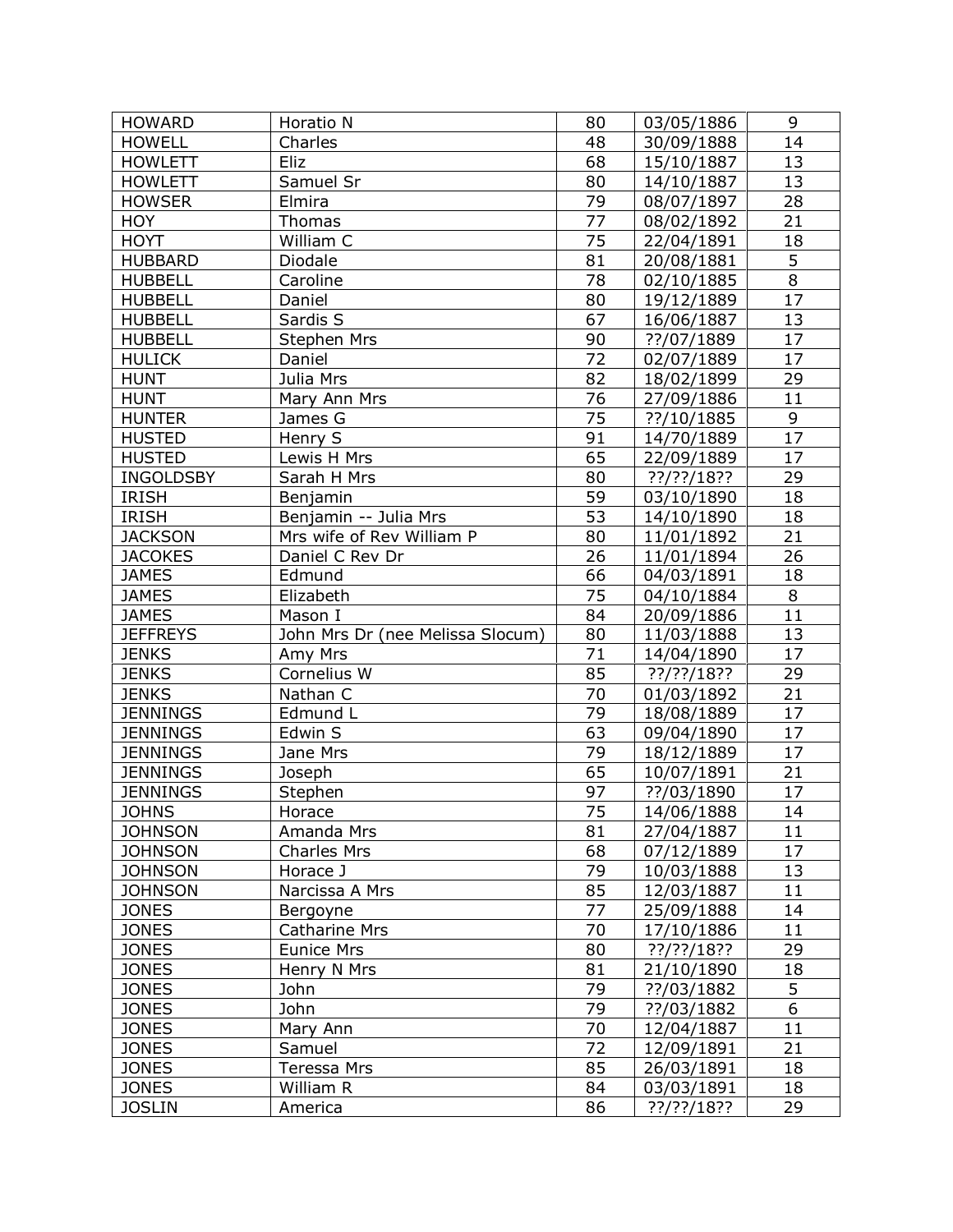| <b>JUDD</b>       | Henry A                      | 76 | 07/06/1891 | 21 |
|-------------------|------------------------------|----|------------|----|
| <b>JUDSON</b>     | Alfred                       | 86 | 14/01/1887 | 11 |
| <b>KELLOGG</b>    | C P Mrs                      | 82 | 21/02/1897 | 28 |
| <b>KELLY</b>      | Edward                       | 76 | 03/11/1889 | 17 |
| <b>KELLY</b>      | Thos M                       | 74 | 30/01/1889 | 14 |
| <b>KETCHUM</b>    | Daniel P                     | 78 | 08/06/1889 | 17 |
| <b>KEYSER</b>     | Jacob H                      | 76 | 17/12/1891 | 21 |
| <b>KINCKERNER</b> | <b>Catherine Mrs</b>         | 86 | 02/04/1891 | 18 |
| <b>KING</b>       | James                        | 85 | 27/04/1891 | 18 |
| <b>KING</b>       | Mary Hyull                   | 85 | 18/12/1889 | 17 |
| <b>KING</b>       | <b>William Mrs</b>           | 80 | 20/01/1892 | 21 |
| <b>KINNEY</b>     | Riley                        | 82 | ??/08/1900 | 31 |
| <b>KINNEY</b>     | Wells                        | 76 | 26/06/1886 | 11 |
| <b>KIRBY</b>      | A Mrs                        | 86 | 21/03/1891 | 18 |
| <b>KLINE</b>      | Eliza Mrs                    | 81 | 29/10/1887 | 13 |
| <b>KNAPP</b>      | Calvin R                     | 81 | 07/09/1890 | 18 |
| <b>KNAPP</b>      | Ruth Mrs                     | 82 | 24/10/1899 | 29 |
| <b>KNIGHT</b>     | Potter                       | 65 | 15/12/1886 | 11 |
| <b>KNIGHT</b>     | <b>Potter Mrs</b>            | 67 | 03/03/1886 | 9  |
| <b>KNIGHT</b>     | Potter Mrs                   | 67 | 03/03/1887 | 11 |
| <b>KNOX</b>       | Jane Mrs                     | 75 | 19/02/1890 | 17 |
| <b>KYLE</b>       | Joseph                       | 73 | 25/08/1889 | 17 |
| <b>LAMBERTSON</b> | Christopher                  | 76 | 27/04/1888 | 13 |
| LANE              | Leonard Mrs                  | 83 | 09/03/1892 | 21 |
| <b>LANNING</b>    | Ann Mrs                      | 79 | 06/09/1890 | 18 |
| LAPHAM            | Abram                        | 66 | 05/01/1890 | 17 |
| LAPHAM            | Norton                       | 79 | 01/01/1886 | 9  |
| LAW               | Chester A                    | 65 | 29/01/1892 | 21 |
| <b>LAWRENCE</b>   | Allen                        | 89 | 05/01/1887 | 11 |
| <b>LAWRENCE</b>   | John                         | 84 | ??/01/1887 | 11 |
| <b>LAWSON</b>     | John Mrs                     | 80 | 10/06/1891 | 21 |
| <b>LEACH</b>      | Benjamin                     | 82 | 29/06/1890 | 18 |
| <b>LEACH</b>      | Benjamin -- Marilla Page Mrs | 78 | 16/03/1891 | 18 |
| <b>LEE</b>        | D A Mrs                      | 95 | 31/03/1900 | 31 |
| <b>LEE</b>        | Elijah                       | 86 | 15/07/1889 | 17 |
| LEE               | Horatio Mrs                  | 83 | 26/12/1890 | 18 |
| <b>LEE</b>        | Joseph                       | 81 | 01/11/1887 | 13 |
| <b>LEE</b>        | <b>Mrs</b>                   | 83 | 04/04/1889 | 14 |
| <b>LEE</b>        | Norman                       | 71 | ??/12/1884 | 8  |
| <b>LEE</b>        | Ralsmon                      | 76 | 21/05/1888 | 13 |
| <b>LEEK</b>       | Victor                       | 84 | 27/12/1891 | 21 |
| <b>LEGGETT</b>    | Eliza S Mrs                  | 85 | 08/02/1900 | 31 |
| <b>LELAND</b>     | Daniel                       | 82 | 05/04/1886 | 9  |
| <b>LENNON</b>     | Hannah                       | 76 | 09/12/1889 | 17 |
| LEONARD           | Seth                         | 80 | 29/01/1901 | 31 |
| <b>LIGHTBODY</b>  | Gordon                       | 62 | 25/07/1888 | 14 |
| <b>LINABURY</b>   | H C Mrs                      | 68 | 13/04/1891 | 18 |
| <b>LINABURY</b>   | Henry C                      | 77 | 16/06/1888 | 14 |
| <b>LOCKWOOD</b>   | John O                       | 70 | 14/08/1885 | 9  |
| <b>LOCKWOOD</b>   | John O Mrs                   | 69 | 09/08/1890 | 18 |
| <b>LONDON</b>     | John H                       | 81 | 08/06/1891 | 21 |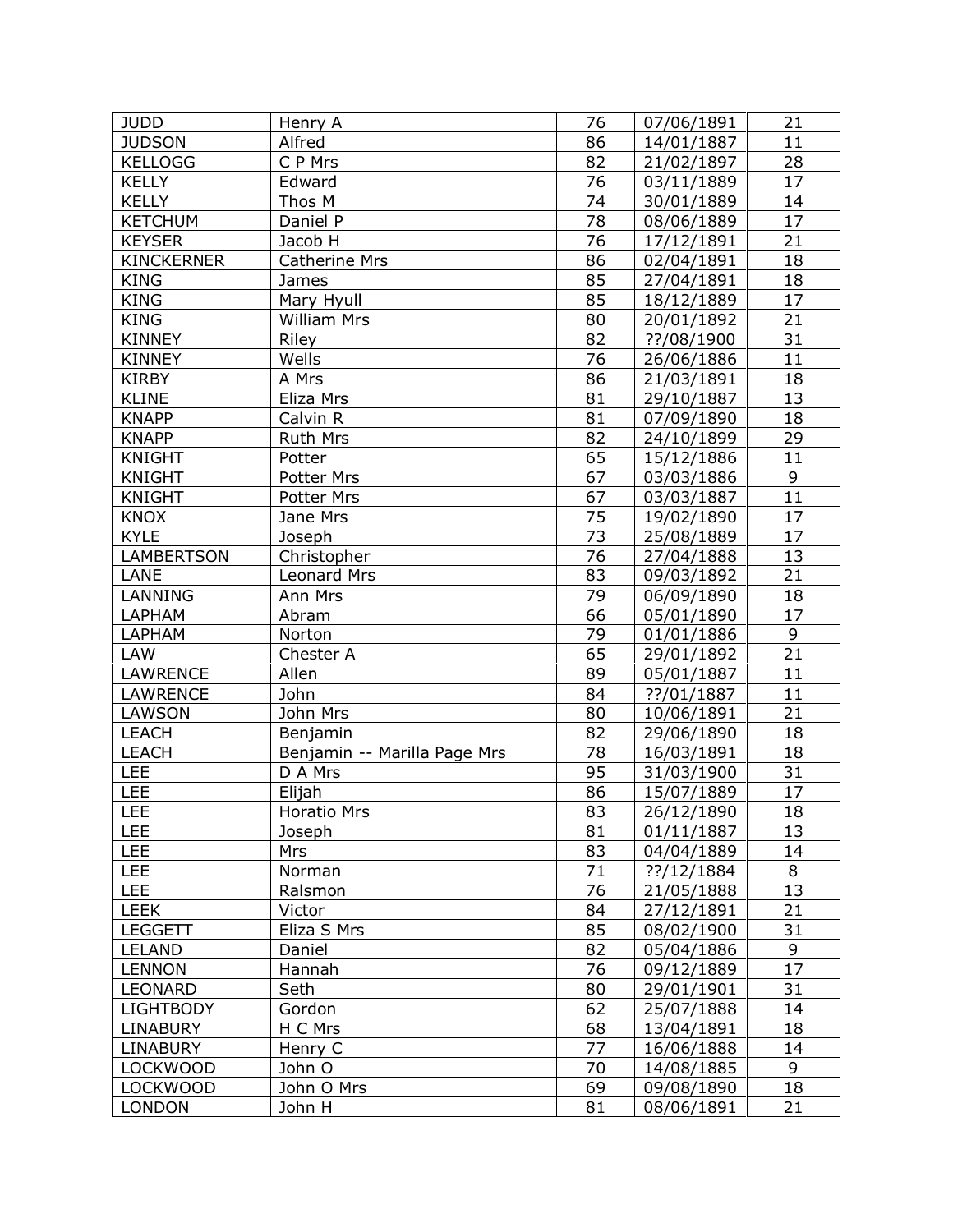| <b>LONG</b>         | Joseph                            | 77              | $?$ ?/??/1888 | 13              |
|---------------------|-----------------------------------|-----------------|---------------|-----------------|
| <b>LOOMIS</b>       | Nicolas S                         | 85              | 25/08/1891    | 21              |
| LOVWELL             | <b>B B Mrs</b>                    | 76              | 11/07/1888    | 14              |
| LULL                | A A Mrs                           | 71              | 25/05/1890    | 17              |
| <b>MACK</b>         | Almon                             | 80              | 20/01/1885    | 8               |
| <b>MALCOLM</b>      | George                            | 84              | 13/09/1889    | 17              |
| <b>MANN</b>         | Earnest                           | 82              | 15/06/1890    | 18              |
| <b>MARCIA</b>       | Mrs                               | 79              | 16/06/1891    | $\overline{21}$ |
| <b>MARKHAM</b>      | Samuel                            | 89              | 28/02/1897    | 28              |
| <b>MARSH</b>        | Lyman                             | 82              | 15/10/1891    | 21              |
| <b>MARTIN</b>       | Amos                              | 76              | 21/04/1891    | 18              |
| <b>MARTIN</b>       | <b>Betsey</b>                     | ???             | 25/02/1889    | 14              |
| <b>MARTIN</b>       | John                              | 89              | 04/02/1887    | 11              |
| <b>MARTZ</b>        | John B                            | 86              | 06/02/1892    | 21              |
| <b>MASEY</b>        | George A                          | 87              | 03/12/1890    | 18              |
| <b>MASEY</b>        | George A Mrs                      | 79              | 21/12/1890    | 18              |
| <b>MATON</b>        | James                             | $\overline{72}$ | 24/09/1887    | 13              |
| <b>MATTHEWS</b>     | <b>Elmira Mrs</b>                 | 88              | 06/10/1891    | 21              |
| <b>MAUMEE</b>       | Joseph Mrs                        | 68              | 19/11/1889    | 17              |
| <b>MAYBEE</b>       | John                              | 92              | 10/08/1898    | 29              |
| <b>MCCAIN</b>       | Abram                             | 80              | 14/07/1891    | 21              |
| <b>MCCONNELL</b>    | Willard M                         | 72              | 13/04/1885    | 8               |
| <b>MCCOY</b>        | <b>Isabell Mrs</b>                | 85              | 31/03/1891    | 18              |
| <b>MCCRUMB</b>      | P S Mrs                           | 92              | 18/05/1888    | 13              |
| <b>MCGONEGAL</b>    | Edward                            | 50              | 13/12/1886    | 11              |
| <b>MCGUIRE</b>      | Margaret Mrs                      | 72              | 30/11/1889    | 17              |
| <b>MCHENRY</b>      | Permelia Mrs                      | 83              | 11/05/1887    | 11              |
| <b>MCKINLEY</b>     | Andrew Sr                         | 91              | 16/08/1890    | 18              |
| <b>MCKINLEY</b>     | John G                            | 51              | ??/04/1886    | 9               |
| <b>MCKNIGHT</b>     | David                             | 76              | 26/11/1885    | 9               |
| <b>MCNULTY</b>      | Thomas                            | 79              | 03/11/1890    | 18              |
| <b>MCQUIGG</b>      | Simon L                           | 83              | ??/11/1882    | 6               |
| <b>MCSTAY</b>       | George                            | 74              | 01/04/1887    | 11              |
| <b>MCVEAN</b>       | Daniel                            | 83              | 04/04/1887    | 11              |
| <b>MCWITHEY</b>     | Ephraim                           | 79              | 07/04/1897    | 28              |
| <b>MEAD</b>         | Henry Mrs                         | $\overline{74}$ | 01/11/1890    | $\overline{18}$ |
| <b>MEAD</b>         | Joseph                            | 82              | 25/06/1891    | 21              |
| <b>MERRILL</b>      | Lucretia Mrs                      | 88              | 10/12/1900    | 31              |
| MERRILL             | Roswell T                         | 87              | 12/04/1892    | 21              |
| MERRITHEW           | Walter                            | 79              | 30/06/1888    | 14              |
| <b>MERRYWEATHER</b> | Horatio                           | 85              | 09/09/1885    | 9               |
| <b>MERWIN</b>       | Midwell                           | 85              | 30/05/1891    | 18              |
| <b>MERWIN</b>       | Mindwell Mrs                      | 84              | 30/05/1890    | 17              |
| <b>MILES</b>        | Elizabeth Mrs                     | 68              | 28/03/1888    | 13              |
| MILLARD             | Erwin W                           | 82              | ??/01/1901    | 31              |
| MILLARD             | James Mrs                         | 68              | 17/05/1890    | 17              |
| <b>MILLER</b>       | ΑL                                | 69              | 26/10/1891    | 21              |
| <b>MILLER</b>       | Elizabeth widow of Abraham Miller | 91              | 20/06/1888    | 14              |
| MILLER              | George                            | 80              | 09/04/1881    | 5               |
| <b>MILLER</b>       | George Mrs                        | 88              | 23/07/1891    | 21              |
| MILLER              | Margaret                          | 75              | 07/09/1888    | 14              |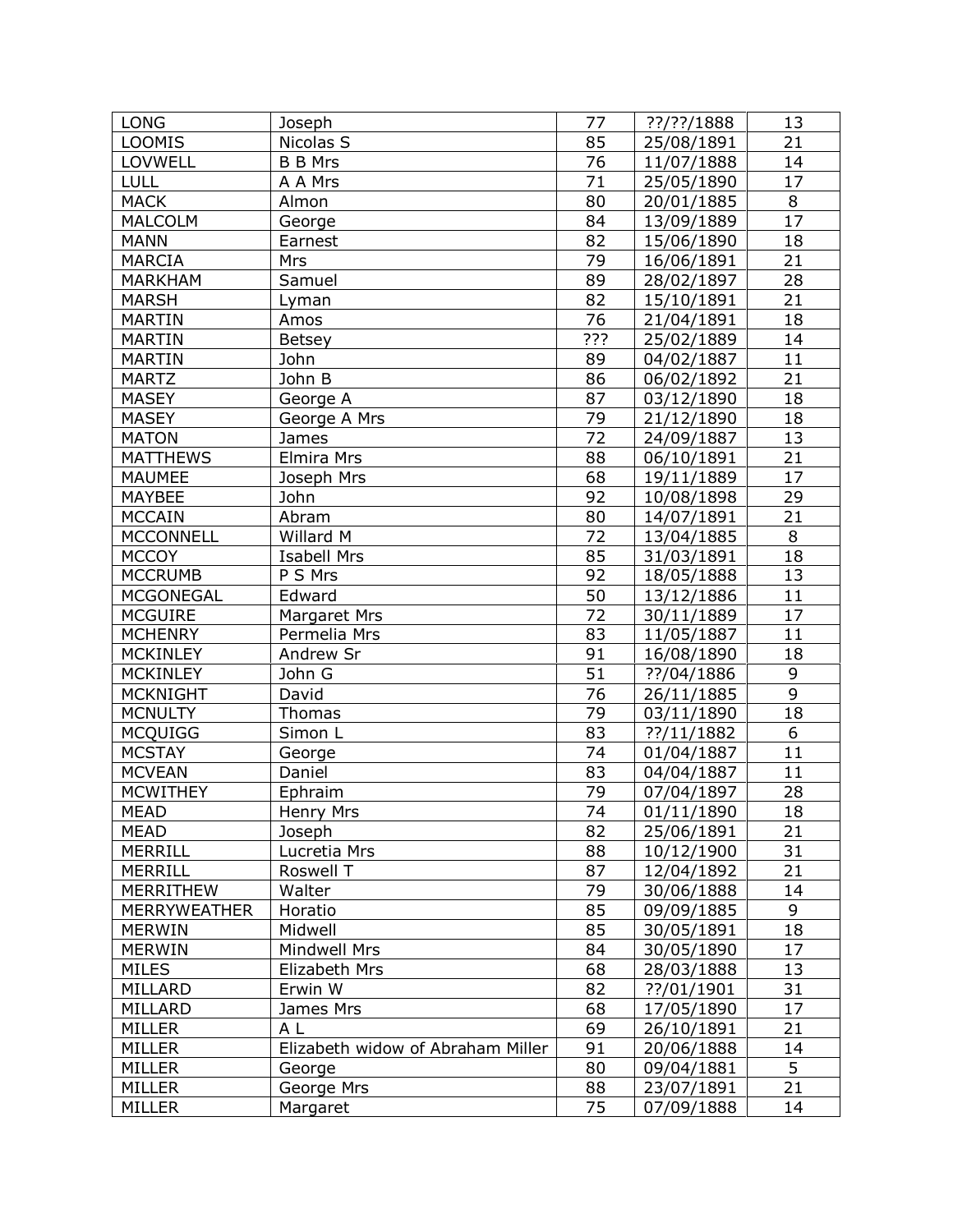| <b>MILLER</b>                    | Mary Mrs                     | 80              | 02/08/1898               | 29              |
|----------------------------------|------------------------------|-----------------|--------------------------|-----------------|
| <b>MILLER</b>                    | Samuel                       | 85              | 03/01/1892               | 21              |
| <b>MILLIS</b>                    | Elmyra Mrs                   | 73              | 21/06/1886               | 11              |
| <b>MILLIS</b>                    | John D                       | 69              | 29/04/1888               | 13              |
| <b>MILLIS</b>                    | Samuel L                     | 85              | ??/11/1881               | 5               |
| <b>MONTGOMERY</b>                | Eliza A Mrs                  | 73              | 10/12/1889               | $\overline{17}$ |
| <b>MOODY</b>                     | Jane Mrs                     | 77              | 24/03/1888               | 13              |
| <b>MOODY</b>                     | W H                          | 74              | 09/09/1890               | 18              |
| <b>MOON</b>                      | Stephen Mrs                  | 79              | 30/01/1891               | 18              |
| <b>MOONEY</b>                    | George                       | 83              | 07/12/1890               | 18              |
| <b>MOORE</b>                     | Celia A Mrs                  | 69              | 31/08/1891               | 21              |
| <b>MOREHOUSE</b>                 | Matthew                      | 72              | ??/11/1885               | 9               |
| <b>MOREHOUSE</b>                 | <b>Matthew Mrs</b>           | 62              | 08/02/1888               | 13              |
| <b>MORGAN</b>                    | Hiram                        | 76              | 23/01/1888               | 13              |
| <b>MORGAN</b>                    | Nelson                       | 85              | 08/03/1899               | 29              |
| <b>MORRIS</b>                    | Abram Mrs                    | 71              | $??$ /??/1887            | 11              |
| <b>MORRIS</b>                    | Abram Mrs                    | 71              | 26/02/1888               | 13              |
| <b>MORRIS</b>                    | Benjamin B                   | 85              | 14/11/1889               | 17              |
| <b>MORRIS</b>                    | Jane Mrs                     | 74              | 02/12/1889               | 17              |
| <b>MUNSON</b>                    | Samuel C                     | 88              | 08/04/1888               | 13              |
| <b>MUNSON</b>                    | Searin B                     | 76              | 23/03/1887               | 11              |
| <b>MURLIN</b>                    | Moses V Mrs                  | 83              | 28/02/1888               | 13              |
| <b>MURPHY</b>                    | John                         | 80              | 06/02/1892               | 21              |
| <b>MURRAY</b>                    | Rebecca E Mrs                | 87              | 03/01/1901               | 31              |
| <b>NARRIN</b>                    | John L                       | 76              | 22/08/1889               | 17              |
| <b>NARRIN</b>                    |                              | 73              |                          | 28              |
| <b>NELSON</b>                    | Sarah A Mrs                  | 89              | 10/02/1897               | 18              |
| <b>NESBITT</b>                   | S A Mrs<br>Thomas P          | 81              | 13/04/1891               | $\overline{31}$ |
|                                  |                              | 73              | 12/06/1900               | 21              |
| <b>NEWELL</b><br><b>NEWMAN</b>   | Harvey Mrs<br>John W         | 80              | 24/02/1892               | 21              |
| <b>NEWSOME</b>                   |                              |                 | ??/01/1892               | 21              |
| <b>NEWTON</b>                    | James<br>Mary E              | 80<br>73        | 24/05/1891               | 13              |
|                                  | Benjamin F                   | 75              | 06/04/1888               | 17              |
| <b>NICHOLS</b><br><b>NICHOLS</b> | W <sub>C</sub>               | 93              | 17/03/1890<br>29/03/1898 | 29              |
| <b>NICHOLSON</b>                 |                              | 87              | 22/04/1890               | 17              |
| <b>NICHOLSON</b>                 | Anna                         | $\overline{72}$ | 26/08/1890               | 18              |
|                                  | Henry Mrs                    | 64              |                          |                 |
| <b>NILES</b>                     | Orange Mrs                   | 82              | 13/11/1887               | 13              |
| <b>NOBLE</b><br><b>NOBLE</b>     | A G Dr<br>Mrs wife of Dr a G | 80              | 31/12/1897               | 28<br>21        |
|                                  |                              | 77              | 13/04/1892               |                 |
| <b>NOE</b><br><b>NORTON</b>      | Matilda Mrs                  | 61              | 21/07/1891               | 21<br>8         |
|                                  | Samuel H                     | 68              | 26/04/1885               | 34              |
| <b>NOTT</b><br><b>NOYSE</b>      | Jane Burnett                 | 84              | 05/03/1905               | 17              |
|                                  | Samuel                       | 76              | ??/01/1890               |                 |
| <b>NUSBAUMER</b>                 | Catherine S Mrs              | 72              | 25/02/1889               | 14              |
| <b>OGDEN</b>                     | Huldah R Miss                |                 | 23/03/1888               | 13              |
| OLIN                             | Henry                        | 84              | 10/11/1891               | 21              |
| <b>OLMSTEAD</b>                  | Harley                       | 82              | 01/10/1885               | 9               |
| <b>OLMSTEAD</b>                  | Rhoda Mrs                    | 60              | 12/03/1889               | 14              |
| <b>OMICK</b>                     | Wm Mrs                       | 73              | $??$ /??/1897            | 28              |
| <b>ORMSBY</b>                    | Philip R J Mrs               | 78              | 07/07/1890               | 18              |
| <b>ORR</b>                       | Charles M                    | 81              | 10/11/1890               | 18              |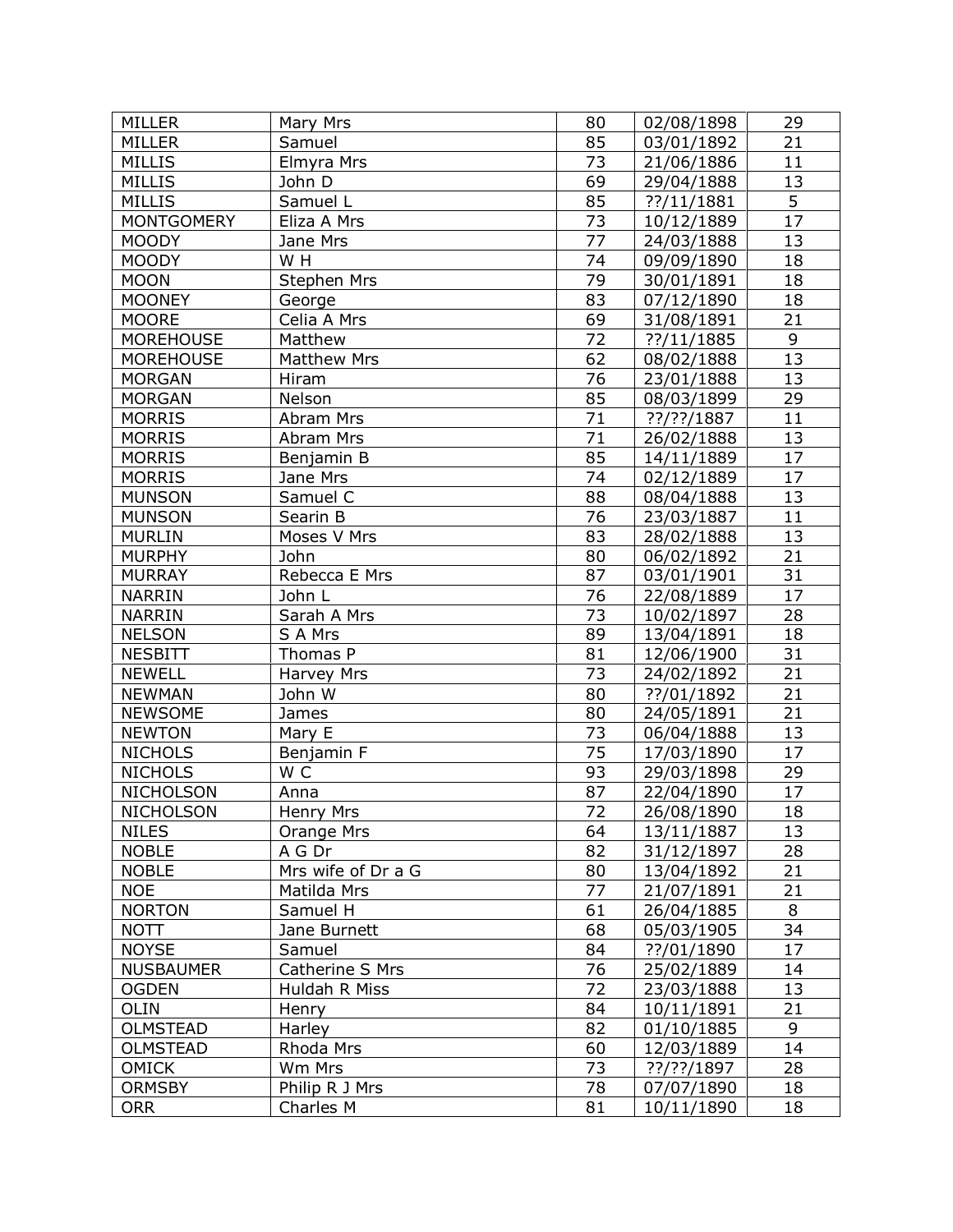| <b>ORTON</b>    | Amos               | 79 | 20/03/1888    | 13              |
|-----------------|--------------------|----|---------------|-----------------|
| <b>OSMAN</b>    | Mary A Mrs         | 80 | 16/03/1900    | 31              |
| <b>OWEN</b>     | Olive Mrs          | 89 | ??/01/1891    | 18              |
| <b>PACKARD</b>  | Prudence D Mrs     | 88 | 04/05/1889    | 14              |
| <b>PACKARD</b>  | Prudence Mrs       | 86 | 04/05/1888    | 13              |
| <b>PADDACK</b>  | David Mrs          | 71 | 19/07/1889    | 17              |
| <b>PAGE</b>     | Benjamin Mrs       | 75 | 14/02/1892    | 21              |
| <b>PALMER</b>   | Charles H Hon      | 72 | 09/04/1887    | 11              |
| <b>PARKER</b>   | Calvin             | 68 | 11/04/1888    | 13              |
| <b>PARKER</b>   | Jarvis             | 83 | 01/07/1891    | 21              |
| <b>PARKER</b>   | John D             | 83 | 12/06/1888    | 14              |
| <b>PARKER</b>   | Mahala Mrs         | 77 | 12/07/1888    | 14              |
| <b>PARKS</b>    | Elizabeth Mrs      | 81 | 07/70/1898    | 29              |
| <b>PARKS</b>    | Mansfield          | 74 | 23/04/1891    | 18              |
| <b>PARR</b>     | John               | 76 | 08/07/1890    | 18              |
| PARSHALL        | Clarrissa Mrs      | 96 | 02/07/1887    | 13              |
| PARSHALL        | Ezra K             | 84 | $?$ ?/??/1888 | 13              |
| <b>PARSONS</b>  | Charles            | 80 | ??/??/18??    | 29              |
| <b>PATCH</b>    | <b>Truman Mrs</b>  | 68 | 11/11/1891    | 21              |
| <b>PATRICK</b>  | Franklin           | 90 | 08/04/1889    | 14              |
| PATTISON        | Julia A            | 69 | 21/07/1888    | 14              |
| <b>PEACOCK</b>  | Nicholas           | 79 | 01/07/1890    | 18              |
| PEARSALL        | Fanny Mrs          | 82 | 19/10/1886    | 11              |
| <b>PEARSALL</b> | Mrs                | 85 | 21/10/1888    | 14              |
| <b>PEARSALL</b> | Mrs                | 76 | 20/11/1888    | 14              |
| PEARSALL        | Sarah A Mrs        | 89 | 21/11/1900    | 31              |
| <b>PEARSELL</b> | George             | 78 | 21/01/1888    | 13              |
| <b>PEARSELL</b> | Sally Mrs          | 91 | 20/02/1891    | 18              |
| <b>PECK</b>     | Edward W           | 82 | 25/08/1889    | 17              |
| <b>PELTON</b>   | Joseph W           | 80 | 12/03/1897    | 28              |
| <b>PERKINS</b>  | Ephraim            | 87 | 07/04/1891    | 18              |
| <b>PERRY</b>    | Adam               | 84 | 20/03/1889    | 14              |
| <b>PERRY</b>    | Edward C           | 78 | 12/05/1890    | 17              |
| <b>PETERS</b>   | Jacob              | 84 | 26/01/1892    | 21              |
| <b>PETERS</b>   | Jacob Mrs          | 84 | 31/01/1892    | 21              |
| <b>PETTY</b>    | Ellen Mrs          | 66 | 22/70/1891    | $\overline{21}$ |
| <b>PETTY</b>    | Johnathan          | 83 | 31/08/1888    | 14              |
| <b>PHELPS</b>   | Alfred             | 84 | 21/11/1881    | 5               |
| <b>PHELPS</b>   | Alfred Mrs         | 86 | 11/02/1887    | 11              |
| <b>PHELPS</b>   | Lucy               | 86 | 26/05/1884    | 7               |
| <b>PHELPS</b>   | William H          | 70 | 12/12/1890    | 18              |
| PHILBRICK       | H H                | 65 | ??/03/1882    | 5               |
| PHILBRICK       | H H                | 66 | ??/03/1882    | 6               |
| PHILBRICK       | Mary Mrs           | 77 | 02/05/1891    | 18              |
| <b>PHILLIPS</b> | <b>Harriet Mrs</b> | 84 | 08/12/1889    | 17              |
| <b>PHILLIPS</b> | Jane Mrs           | 82 | 03/10/1890    | 18              |
| <b>PHIPPS</b>   | Chester M          | 53 | 27/11/1885    | 9               |
| <b>PICKETT</b>  | Huldah Mrs         | 77 | 18/01/1887    | 11              |
| <b>PICKETT</b>  | Marietta Mrs       | 73 | 16/12/1890    | 18              |
| PIERSON         | William            | 87 | 02/12/1887    | 13              |
| <b>PIKE</b>     | Hiram              | 79 | 24/01/1889    | 14              |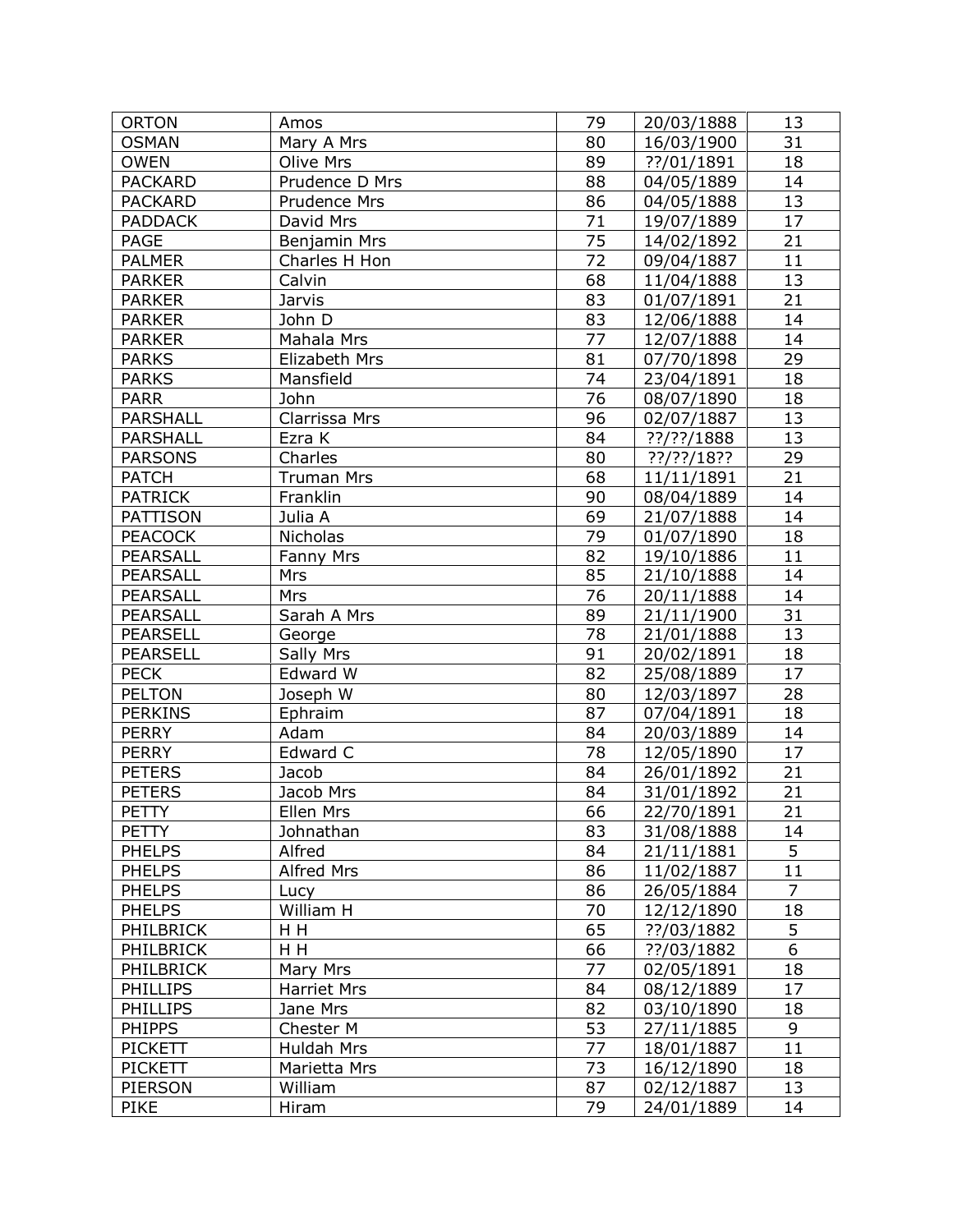| <b>PIXLEY</b><br>Polly Mrs<br>88<br>18<br>27/12/1890<br><b>PLACE</b><br>78<br><b>Isaac Mrs</b><br>24/02/1892<br>21<br>72<br>21<br><b>PLUM</b><br>Carlos B<br>07/05/1892<br><b>POLLOCK</b><br>85<br>??/10/1888<br>14<br>Mrs<br>18<br><b>POLLOCK</b><br>Robert<br>78<br>02/01/1891<br>76<br><b>POPE</b><br>William A<br>26/11/1890<br>18<br>$\overline{21}$<br>74<br><b>POPPLETON</b><br>Orrin<br>18/03/1892<br>$\overline{36}$<br>92<br><b>POPPLETON</b><br>Sarah Abbey - Mrs Orrin<br>03/06/1907<br>69<br>13<br><b>PORTER</b><br>18/12/1887<br><b>Charles Mrs</b><br>29<br><b>PORTER</b><br>James Dr<br>87<br>12/04/1899<br>28<br><b>PORTER</b><br>78<br>Moses Mrs<br>29/03/1897<br>83<br>21<br><b>POST</b><br>Edmund R<br>05/77/1891<br>83<br>14<br><b>POSTAL</b><br>27/04/1889<br>George<br>71<br>13<br><b>POSTAL</b><br>William F<br>??/04/1888<br>21<br>82<br><b>POTTER</b><br>23/01/1892<br>Jeremiah Mrs<br>17<br>66<br><b>POTTS</b><br>Francis<br>24/11/1889<br>80<br>28<br><b>POTTS</b><br>William<br>26/02/0897<br>87<br>11<br><b>POWELL</b><br>John<br>29/01/1887<br>21<br><b>POWER</b><br>91<br>Amy Mrs<br>29/02/1892<br>79<br><b>POWERS</b><br>18<br>Russell H<br>02/05/1891<br>78<br>??/??/1891<br>18<br><b>PREDMORE</b><br>Alanson<br>76<br>14<br><b>PRICE</b><br>L B<br>26/07/1888<br>75<br>PRITCHARD<br>Fannie Mrs<br>08/11/1888<br>14<br>13<br>69<br><b>PROBASCO</b><br>04/10/1887<br>Joseph<br>Joseph<br>80<br>??/??/18??<br><u>29</u><br><b>PROUD</b><br>$\overline{7}$<br>93<br><b>PULFORD</b><br>Wm Dr<br>??/??/1884<br>79<br>17<br>H W F<br><b>PUTNAM</b><br>26/12/1889<br>29<br>QUACKENBUSH<br>Eliza Mrs<br>84<br>21/11/1899<br><b>QUICK</b><br>71<br>13<br>A V D<br>12/09/1887<br>83<br>11<br>QUICK<br>02/04/1887<br>Dennis<br>79<br>28<br><b>QUICK</b><br>J H Mrs<br>15/03/1897<br>59<br>17<br><b>QUICK</b><br>16/07/1889<br>James Rev<br><b>RANSFORD</b><br>Sarah Mrs<br>80<br>22/07/1890<br>18<br>$\overline{5}$<br>77<br><b>RAYNATE</b><br>24/03/1881<br>Ebenezer MD<br>$\overline{18}$<br>80<br>14/04/1891<br><b>REDFIELD</b><br>Benjamin Mrs<br>70<br><b>REED</b><br><b>Azubel Coats Mrs</b><br>17<br>03/10/1889<br>William<br><b>REED</b><br>80<br>13<br>21/03/1888<br><b>REED</b><br>William<br>70<br>21<br>23/02/1892<br>68<br>13<br>REID<br>Charles<br>18/12/1887<br><b>REYNOLDS</b><br>80<br>??/??/1888<br>14<br>Abel<br>77<br><b>REYNOLDS</b><br>09/09/1888<br>14<br>Asa<br>9<br><b>RICE</b><br>61<br>14/11/1885<br>Benjamin A<br>6<br><b>RICHARDS</b><br>72<br>??/09/1882<br>Lyman<br>21<br>Danforth C<br>71<br><b>RICHARDSON</b><br>06/02/1892<br>64<br>13<br><b>RICHMOND</b><br>Charles M<br>11/12/1887<br>67<br>17<br><b>RIKER</b><br>John<br>19/07/1889<br>David W<br>78<br>21<br><b>RIKERD</b><br>18/11/1891<br>78<br><b>RIKERD</b><br>John L<br>20/08/1888<br>14<br>79<br>William<br><b>RILEY</b><br>28/05/1891<br>21 | <b>PINKERTON</b> | Thos      | 81 | 12/08/1883 | $\overline{7}$ |
|-----------------------------------------------------------------------------------------------------------------------------------------------------------------------------------------------------------------------------------------------------------------------------------------------------------------------------------------------------------------------------------------------------------------------------------------------------------------------------------------------------------------------------------------------------------------------------------------------------------------------------------------------------------------------------------------------------------------------------------------------------------------------------------------------------------------------------------------------------------------------------------------------------------------------------------------------------------------------------------------------------------------------------------------------------------------------------------------------------------------------------------------------------------------------------------------------------------------------------------------------------------------------------------------------------------------------------------------------------------------------------------------------------------------------------------------------------------------------------------------------------------------------------------------------------------------------------------------------------------------------------------------------------------------------------------------------------------------------------------------------------------------------------------------------------------------------------------------------------------------------------------------------------------------------------------------------------------------------------------------------------------------------------------------------------------------------------------------------------------------------------------------------------------------------------------------------------------------------------------------------------------------------------------------------------------------------------------------------------------------------------------------------------------------------------------------------------------------------------------------------------------------------------------------------------------------------------------------------------------------------------------------------------------------------------------------------------------------------------------------------------------------------------------------------------------------------------------------------------------------|------------------|-----------|----|------------|----------------|
|                                                                                                                                                                                                                                                                                                                                                                                                                                                                                                                                                                                                                                                                                                                                                                                                                                                                                                                                                                                                                                                                                                                                                                                                                                                                                                                                                                                                                                                                                                                                                                                                                                                                                                                                                                                                                                                                                                                                                                                                                                                                                                                                                                                                                                                                                                                                                                                                                                                                                                                                                                                                                                                                                                                                                                                                                                                                 |                  |           |    |            |                |
|                                                                                                                                                                                                                                                                                                                                                                                                                                                                                                                                                                                                                                                                                                                                                                                                                                                                                                                                                                                                                                                                                                                                                                                                                                                                                                                                                                                                                                                                                                                                                                                                                                                                                                                                                                                                                                                                                                                                                                                                                                                                                                                                                                                                                                                                                                                                                                                                                                                                                                                                                                                                                                                                                                                                                                                                                                                                 |                  |           |    |            |                |
|                                                                                                                                                                                                                                                                                                                                                                                                                                                                                                                                                                                                                                                                                                                                                                                                                                                                                                                                                                                                                                                                                                                                                                                                                                                                                                                                                                                                                                                                                                                                                                                                                                                                                                                                                                                                                                                                                                                                                                                                                                                                                                                                                                                                                                                                                                                                                                                                                                                                                                                                                                                                                                                                                                                                                                                                                                                                 |                  |           |    |            |                |
|                                                                                                                                                                                                                                                                                                                                                                                                                                                                                                                                                                                                                                                                                                                                                                                                                                                                                                                                                                                                                                                                                                                                                                                                                                                                                                                                                                                                                                                                                                                                                                                                                                                                                                                                                                                                                                                                                                                                                                                                                                                                                                                                                                                                                                                                                                                                                                                                                                                                                                                                                                                                                                                                                                                                                                                                                                                                 |                  |           |    |            |                |
|                                                                                                                                                                                                                                                                                                                                                                                                                                                                                                                                                                                                                                                                                                                                                                                                                                                                                                                                                                                                                                                                                                                                                                                                                                                                                                                                                                                                                                                                                                                                                                                                                                                                                                                                                                                                                                                                                                                                                                                                                                                                                                                                                                                                                                                                                                                                                                                                                                                                                                                                                                                                                                                                                                                                                                                                                                                                 |                  |           |    |            |                |
|                                                                                                                                                                                                                                                                                                                                                                                                                                                                                                                                                                                                                                                                                                                                                                                                                                                                                                                                                                                                                                                                                                                                                                                                                                                                                                                                                                                                                                                                                                                                                                                                                                                                                                                                                                                                                                                                                                                                                                                                                                                                                                                                                                                                                                                                                                                                                                                                                                                                                                                                                                                                                                                                                                                                                                                                                                                                 |                  |           |    |            |                |
|                                                                                                                                                                                                                                                                                                                                                                                                                                                                                                                                                                                                                                                                                                                                                                                                                                                                                                                                                                                                                                                                                                                                                                                                                                                                                                                                                                                                                                                                                                                                                                                                                                                                                                                                                                                                                                                                                                                                                                                                                                                                                                                                                                                                                                                                                                                                                                                                                                                                                                                                                                                                                                                                                                                                                                                                                                                                 |                  |           |    |            |                |
|                                                                                                                                                                                                                                                                                                                                                                                                                                                                                                                                                                                                                                                                                                                                                                                                                                                                                                                                                                                                                                                                                                                                                                                                                                                                                                                                                                                                                                                                                                                                                                                                                                                                                                                                                                                                                                                                                                                                                                                                                                                                                                                                                                                                                                                                                                                                                                                                                                                                                                                                                                                                                                                                                                                                                                                                                                                                 |                  |           |    |            |                |
|                                                                                                                                                                                                                                                                                                                                                                                                                                                                                                                                                                                                                                                                                                                                                                                                                                                                                                                                                                                                                                                                                                                                                                                                                                                                                                                                                                                                                                                                                                                                                                                                                                                                                                                                                                                                                                                                                                                                                                                                                                                                                                                                                                                                                                                                                                                                                                                                                                                                                                                                                                                                                                                                                                                                                                                                                                                                 |                  |           |    |            |                |
|                                                                                                                                                                                                                                                                                                                                                                                                                                                                                                                                                                                                                                                                                                                                                                                                                                                                                                                                                                                                                                                                                                                                                                                                                                                                                                                                                                                                                                                                                                                                                                                                                                                                                                                                                                                                                                                                                                                                                                                                                                                                                                                                                                                                                                                                                                                                                                                                                                                                                                                                                                                                                                                                                                                                                                                                                                                                 |                  |           |    |            |                |
|                                                                                                                                                                                                                                                                                                                                                                                                                                                                                                                                                                                                                                                                                                                                                                                                                                                                                                                                                                                                                                                                                                                                                                                                                                                                                                                                                                                                                                                                                                                                                                                                                                                                                                                                                                                                                                                                                                                                                                                                                                                                                                                                                                                                                                                                                                                                                                                                                                                                                                                                                                                                                                                                                                                                                                                                                                                                 |                  |           |    |            |                |
|                                                                                                                                                                                                                                                                                                                                                                                                                                                                                                                                                                                                                                                                                                                                                                                                                                                                                                                                                                                                                                                                                                                                                                                                                                                                                                                                                                                                                                                                                                                                                                                                                                                                                                                                                                                                                                                                                                                                                                                                                                                                                                                                                                                                                                                                                                                                                                                                                                                                                                                                                                                                                                                                                                                                                                                                                                                                 |                  |           |    |            |                |
|                                                                                                                                                                                                                                                                                                                                                                                                                                                                                                                                                                                                                                                                                                                                                                                                                                                                                                                                                                                                                                                                                                                                                                                                                                                                                                                                                                                                                                                                                                                                                                                                                                                                                                                                                                                                                                                                                                                                                                                                                                                                                                                                                                                                                                                                                                                                                                                                                                                                                                                                                                                                                                                                                                                                                                                                                                                                 |                  |           |    |            |                |
|                                                                                                                                                                                                                                                                                                                                                                                                                                                                                                                                                                                                                                                                                                                                                                                                                                                                                                                                                                                                                                                                                                                                                                                                                                                                                                                                                                                                                                                                                                                                                                                                                                                                                                                                                                                                                                                                                                                                                                                                                                                                                                                                                                                                                                                                                                                                                                                                                                                                                                                                                                                                                                                                                                                                                                                                                                                                 |                  |           |    |            |                |
|                                                                                                                                                                                                                                                                                                                                                                                                                                                                                                                                                                                                                                                                                                                                                                                                                                                                                                                                                                                                                                                                                                                                                                                                                                                                                                                                                                                                                                                                                                                                                                                                                                                                                                                                                                                                                                                                                                                                                                                                                                                                                                                                                                                                                                                                                                                                                                                                                                                                                                                                                                                                                                                                                                                                                                                                                                                                 |                  |           |    |            |                |
|                                                                                                                                                                                                                                                                                                                                                                                                                                                                                                                                                                                                                                                                                                                                                                                                                                                                                                                                                                                                                                                                                                                                                                                                                                                                                                                                                                                                                                                                                                                                                                                                                                                                                                                                                                                                                                                                                                                                                                                                                                                                                                                                                                                                                                                                                                                                                                                                                                                                                                                                                                                                                                                                                                                                                                                                                                                                 |                  |           |    |            |                |
|                                                                                                                                                                                                                                                                                                                                                                                                                                                                                                                                                                                                                                                                                                                                                                                                                                                                                                                                                                                                                                                                                                                                                                                                                                                                                                                                                                                                                                                                                                                                                                                                                                                                                                                                                                                                                                                                                                                                                                                                                                                                                                                                                                                                                                                                                                                                                                                                                                                                                                                                                                                                                                                                                                                                                                                                                                                                 |                  |           |    |            |                |
|                                                                                                                                                                                                                                                                                                                                                                                                                                                                                                                                                                                                                                                                                                                                                                                                                                                                                                                                                                                                                                                                                                                                                                                                                                                                                                                                                                                                                                                                                                                                                                                                                                                                                                                                                                                                                                                                                                                                                                                                                                                                                                                                                                                                                                                                                                                                                                                                                                                                                                                                                                                                                                                                                                                                                                                                                                                                 |                  |           |    |            |                |
|                                                                                                                                                                                                                                                                                                                                                                                                                                                                                                                                                                                                                                                                                                                                                                                                                                                                                                                                                                                                                                                                                                                                                                                                                                                                                                                                                                                                                                                                                                                                                                                                                                                                                                                                                                                                                                                                                                                                                                                                                                                                                                                                                                                                                                                                                                                                                                                                                                                                                                                                                                                                                                                                                                                                                                                                                                                                 |                  |           |    |            |                |
|                                                                                                                                                                                                                                                                                                                                                                                                                                                                                                                                                                                                                                                                                                                                                                                                                                                                                                                                                                                                                                                                                                                                                                                                                                                                                                                                                                                                                                                                                                                                                                                                                                                                                                                                                                                                                                                                                                                                                                                                                                                                                                                                                                                                                                                                                                                                                                                                                                                                                                                                                                                                                                                                                                                                                                                                                                                                 |                  |           |    |            |                |
|                                                                                                                                                                                                                                                                                                                                                                                                                                                                                                                                                                                                                                                                                                                                                                                                                                                                                                                                                                                                                                                                                                                                                                                                                                                                                                                                                                                                                                                                                                                                                                                                                                                                                                                                                                                                                                                                                                                                                                                                                                                                                                                                                                                                                                                                                                                                                                                                                                                                                                                                                                                                                                                                                                                                                                                                                                                                 |                  |           |    |            |                |
|                                                                                                                                                                                                                                                                                                                                                                                                                                                                                                                                                                                                                                                                                                                                                                                                                                                                                                                                                                                                                                                                                                                                                                                                                                                                                                                                                                                                                                                                                                                                                                                                                                                                                                                                                                                                                                                                                                                                                                                                                                                                                                                                                                                                                                                                                                                                                                                                                                                                                                                                                                                                                                                                                                                                                                                                                                                                 |                  |           |    |            |                |
|                                                                                                                                                                                                                                                                                                                                                                                                                                                                                                                                                                                                                                                                                                                                                                                                                                                                                                                                                                                                                                                                                                                                                                                                                                                                                                                                                                                                                                                                                                                                                                                                                                                                                                                                                                                                                                                                                                                                                                                                                                                                                                                                                                                                                                                                                                                                                                                                                                                                                                                                                                                                                                                                                                                                                                                                                                                                 |                  |           |    |            |                |
|                                                                                                                                                                                                                                                                                                                                                                                                                                                                                                                                                                                                                                                                                                                                                                                                                                                                                                                                                                                                                                                                                                                                                                                                                                                                                                                                                                                                                                                                                                                                                                                                                                                                                                                                                                                                                                                                                                                                                                                                                                                                                                                                                                                                                                                                                                                                                                                                                                                                                                                                                                                                                                                                                                                                                                                                                                                                 |                  |           |    |            |                |
|                                                                                                                                                                                                                                                                                                                                                                                                                                                                                                                                                                                                                                                                                                                                                                                                                                                                                                                                                                                                                                                                                                                                                                                                                                                                                                                                                                                                                                                                                                                                                                                                                                                                                                                                                                                                                                                                                                                                                                                                                                                                                                                                                                                                                                                                                                                                                                                                                                                                                                                                                                                                                                                                                                                                                                                                                                                                 |                  |           |    |            |                |
|                                                                                                                                                                                                                                                                                                                                                                                                                                                                                                                                                                                                                                                                                                                                                                                                                                                                                                                                                                                                                                                                                                                                                                                                                                                                                                                                                                                                                                                                                                                                                                                                                                                                                                                                                                                                                                                                                                                                                                                                                                                                                                                                                                                                                                                                                                                                                                                                                                                                                                                                                                                                                                                                                                                                                                                                                                                                 |                  |           |    |            |                |
|                                                                                                                                                                                                                                                                                                                                                                                                                                                                                                                                                                                                                                                                                                                                                                                                                                                                                                                                                                                                                                                                                                                                                                                                                                                                                                                                                                                                                                                                                                                                                                                                                                                                                                                                                                                                                                                                                                                                                                                                                                                                                                                                                                                                                                                                                                                                                                                                                                                                                                                                                                                                                                                                                                                                                                                                                                                                 |                  |           |    |            |                |
|                                                                                                                                                                                                                                                                                                                                                                                                                                                                                                                                                                                                                                                                                                                                                                                                                                                                                                                                                                                                                                                                                                                                                                                                                                                                                                                                                                                                                                                                                                                                                                                                                                                                                                                                                                                                                                                                                                                                                                                                                                                                                                                                                                                                                                                                                                                                                                                                                                                                                                                                                                                                                                                                                                                                                                                                                                                                 |                  |           |    |            |                |
|                                                                                                                                                                                                                                                                                                                                                                                                                                                                                                                                                                                                                                                                                                                                                                                                                                                                                                                                                                                                                                                                                                                                                                                                                                                                                                                                                                                                                                                                                                                                                                                                                                                                                                                                                                                                                                                                                                                                                                                                                                                                                                                                                                                                                                                                                                                                                                                                                                                                                                                                                                                                                                                                                                                                                                                                                                                                 |                  |           |    |            |                |
|                                                                                                                                                                                                                                                                                                                                                                                                                                                                                                                                                                                                                                                                                                                                                                                                                                                                                                                                                                                                                                                                                                                                                                                                                                                                                                                                                                                                                                                                                                                                                                                                                                                                                                                                                                                                                                                                                                                                                                                                                                                                                                                                                                                                                                                                                                                                                                                                                                                                                                                                                                                                                                                                                                                                                                                                                                                                 |                  |           |    |            |                |
|                                                                                                                                                                                                                                                                                                                                                                                                                                                                                                                                                                                                                                                                                                                                                                                                                                                                                                                                                                                                                                                                                                                                                                                                                                                                                                                                                                                                                                                                                                                                                                                                                                                                                                                                                                                                                                                                                                                                                                                                                                                                                                                                                                                                                                                                                                                                                                                                                                                                                                                                                                                                                                                                                                                                                                                                                                                                 |                  |           |    |            |                |
|                                                                                                                                                                                                                                                                                                                                                                                                                                                                                                                                                                                                                                                                                                                                                                                                                                                                                                                                                                                                                                                                                                                                                                                                                                                                                                                                                                                                                                                                                                                                                                                                                                                                                                                                                                                                                                                                                                                                                                                                                                                                                                                                                                                                                                                                                                                                                                                                                                                                                                                                                                                                                                                                                                                                                                                                                                                                 |                  |           |    |            |                |
|                                                                                                                                                                                                                                                                                                                                                                                                                                                                                                                                                                                                                                                                                                                                                                                                                                                                                                                                                                                                                                                                                                                                                                                                                                                                                                                                                                                                                                                                                                                                                                                                                                                                                                                                                                                                                                                                                                                                                                                                                                                                                                                                                                                                                                                                                                                                                                                                                                                                                                                                                                                                                                                                                                                                                                                                                                                                 |                  |           |    |            |                |
|                                                                                                                                                                                                                                                                                                                                                                                                                                                                                                                                                                                                                                                                                                                                                                                                                                                                                                                                                                                                                                                                                                                                                                                                                                                                                                                                                                                                                                                                                                                                                                                                                                                                                                                                                                                                                                                                                                                                                                                                                                                                                                                                                                                                                                                                                                                                                                                                                                                                                                                                                                                                                                                                                                                                                                                                                                                                 |                  |           |    |            |                |
|                                                                                                                                                                                                                                                                                                                                                                                                                                                                                                                                                                                                                                                                                                                                                                                                                                                                                                                                                                                                                                                                                                                                                                                                                                                                                                                                                                                                                                                                                                                                                                                                                                                                                                                                                                                                                                                                                                                                                                                                                                                                                                                                                                                                                                                                                                                                                                                                                                                                                                                                                                                                                                                                                                                                                                                                                                                                 |                  |           |    |            |                |
|                                                                                                                                                                                                                                                                                                                                                                                                                                                                                                                                                                                                                                                                                                                                                                                                                                                                                                                                                                                                                                                                                                                                                                                                                                                                                                                                                                                                                                                                                                                                                                                                                                                                                                                                                                                                                                                                                                                                                                                                                                                                                                                                                                                                                                                                                                                                                                                                                                                                                                                                                                                                                                                                                                                                                                                                                                                                 |                  |           |    |            |                |
|                                                                                                                                                                                                                                                                                                                                                                                                                                                                                                                                                                                                                                                                                                                                                                                                                                                                                                                                                                                                                                                                                                                                                                                                                                                                                                                                                                                                                                                                                                                                                                                                                                                                                                                                                                                                                                                                                                                                                                                                                                                                                                                                                                                                                                                                                                                                                                                                                                                                                                                                                                                                                                                                                                                                                                                                                                                                 |                  |           |    |            |                |
|                                                                                                                                                                                                                                                                                                                                                                                                                                                                                                                                                                                                                                                                                                                                                                                                                                                                                                                                                                                                                                                                                                                                                                                                                                                                                                                                                                                                                                                                                                                                                                                                                                                                                                                                                                                                                                                                                                                                                                                                                                                                                                                                                                                                                                                                                                                                                                                                                                                                                                                                                                                                                                                                                                                                                                                                                                                                 |                  |           |    |            |                |
|                                                                                                                                                                                                                                                                                                                                                                                                                                                                                                                                                                                                                                                                                                                                                                                                                                                                                                                                                                                                                                                                                                                                                                                                                                                                                                                                                                                                                                                                                                                                                                                                                                                                                                                                                                                                                                                                                                                                                                                                                                                                                                                                                                                                                                                                                                                                                                                                                                                                                                                                                                                                                                                                                                                                                                                                                                                                 |                  |           |    |            |                |
|                                                                                                                                                                                                                                                                                                                                                                                                                                                                                                                                                                                                                                                                                                                                                                                                                                                                                                                                                                                                                                                                                                                                                                                                                                                                                                                                                                                                                                                                                                                                                                                                                                                                                                                                                                                                                                                                                                                                                                                                                                                                                                                                                                                                                                                                                                                                                                                                                                                                                                                                                                                                                                                                                                                                                                                                                                                                 |                  |           |    |            |                |
|                                                                                                                                                                                                                                                                                                                                                                                                                                                                                                                                                                                                                                                                                                                                                                                                                                                                                                                                                                                                                                                                                                                                                                                                                                                                                                                                                                                                                                                                                                                                                                                                                                                                                                                                                                                                                                                                                                                                                                                                                                                                                                                                                                                                                                                                                                                                                                                                                                                                                                                                                                                                                                                                                                                                                                                                                                                                 |                  |           |    |            |                |
|                                                                                                                                                                                                                                                                                                                                                                                                                                                                                                                                                                                                                                                                                                                                                                                                                                                                                                                                                                                                                                                                                                                                                                                                                                                                                                                                                                                                                                                                                                                                                                                                                                                                                                                                                                                                                                                                                                                                                                                                                                                                                                                                                                                                                                                                                                                                                                                                                                                                                                                                                                                                                                                                                                                                                                                                                                                                 |                  |           |    |            |                |
|                                                                                                                                                                                                                                                                                                                                                                                                                                                                                                                                                                                                                                                                                                                                                                                                                                                                                                                                                                                                                                                                                                                                                                                                                                                                                                                                                                                                                                                                                                                                                                                                                                                                                                                                                                                                                                                                                                                                                                                                                                                                                                                                                                                                                                                                                                                                                                                                                                                                                                                                                                                                                                                                                                                                                                                                                                                                 |                  |           |    |            |                |
|                                                                                                                                                                                                                                                                                                                                                                                                                                                                                                                                                                                                                                                                                                                                                                                                                                                                                                                                                                                                                                                                                                                                                                                                                                                                                                                                                                                                                                                                                                                                                                                                                                                                                                                                                                                                                                                                                                                                                                                                                                                                                                                                                                                                                                                                                                                                                                                                                                                                                                                                                                                                                                                                                                                                                                                                                                                                 |                  |           |    |            |                |
|                                                                                                                                                                                                                                                                                                                                                                                                                                                                                                                                                                                                                                                                                                                                                                                                                                                                                                                                                                                                                                                                                                                                                                                                                                                                                                                                                                                                                                                                                                                                                                                                                                                                                                                                                                                                                                                                                                                                                                                                                                                                                                                                                                                                                                                                                                                                                                                                                                                                                                                                                                                                                                                                                                                                                                                                                                                                 |                  |           |    |            |                |
|                                                                                                                                                                                                                                                                                                                                                                                                                                                                                                                                                                                                                                                                                                                                                                                                                                                                                                                                                                                                                                                                                                                                                                                                                                                                                                                                                                                                                                                                                                                                                                                                                                                                                                                                                                                                                                                                                                                                                                                                                                                                                                                                                                                                                                                                                                                                                                                                                                                                                                                                                                                                                                                                                                                                                                                                                                                                 |                  |           |    |            |                |
|                                                                                                                                                                                                                                                                                                                                                                                                                                                                                                                                                                                                                                                                                                                                                                                                                                                                                                                                                                                                                                                                                                                                                                                                                                                                                                                                                                                                                                                                                                                                                                                                                                                                                                                                                                                                                                                                                                                                                                                                                                                                                                                                                                                                                                                                                                                                                                                                                                                                                                                                                                                                                                                                                                                                                                                                                                                                 |                  |           |    |            |                |
|                                                                                                                                                                                                                                                                                                                                                                                                                                                                                                                                                                                                                                                                                                                                                                                                                                                                                                                                                                                                                                                                                                                                                                                                                                                                                                                                                                                                                                                                                                                                                                                                                                                                                                                                                                                                                                                                                                                                                                                                                                                                                                                                                                                                                                                                                                                                                                                                                                                                                                                                                                                                                                                                                                                                                                                                                                                                 |                  |           |    |            |                |
|                                                                                                                                                                                                                                                                                                                                                                                                                                                                                                                                                                                                                                                                                                                                                                                                                                                                                                                                                                                                                                                                                                                                                                                                                                                                                                                                                                                                                                                                                                                                                                                                                                                                                                                                                                                                                                                                                                                                                                                                                                                                                                                                                                                                                                                                                                                                                                                                                                                                                                                                                                                                                                                                                                                                                                                                                                                                 |                  |           |    |            |                |
|                                                                                                                                                                                                                                                                                                                                                                                                                                                                                                                                                                                                                                                                                                                                                                                                                                                                                                                                                                                                                                                                                                                                                                                                                                                                                                                                                                                                                                                                                                                                                                                                                                                                                                                                                                                                                                                                                                                                                                                                                                                                                                                                                                                                                                                                                                                                                                                                                                                                                                                                                                                                                                                                                                                                                                                                                                                                 | <b>RIMES</b>     | James Mrs | 86 | 05/05/1890 | 17             |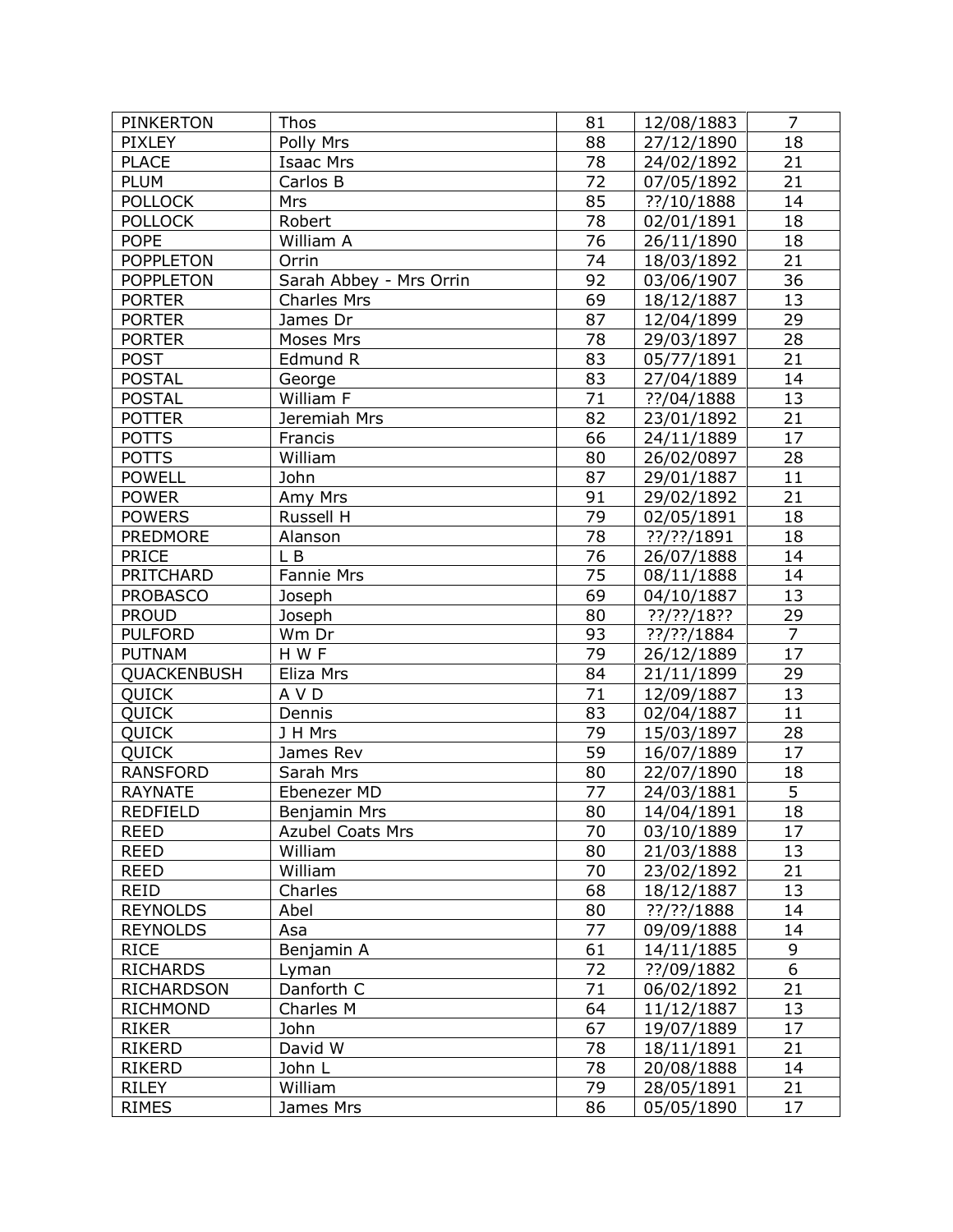| <b>RIPLEY</b>    | Whitman            | 83              | 21/09/1885    | 9               |
|------------------|--------------------|-----------------|---------------|-----------------|
| <b>RITCHIE</b>   | Ann Mrs            | 76              | 15/04/1891    | 18              |
| <b>ROBBINS</b>   | Freeman Captain    | 81              | ??/05/1887    | 11              |
| <b>ROBERTS</b>   | Elisha             | 95              | 13/10/1891    | 21              |
| <b>ROBERTSON</b> | George             | 88              | ??/08/1900    | 31              |
| <b>ROBERTSON</b> | William            | 82              | 14/07/1887    | 13              |
| <b>ROBERTSON</b> | <b>William Mrs</b> | 63              | 29/10/1889    | 17              |
| <b>ROBINS</b>    | James              | $\overline{77}$ | 07/10/1890    | 18              |
| <b>ROBINSON</b>  | Albert             | 87              | 22/04/1891    | 18              |
| <b>ROBINSON</b>  | <b>Bissell</b>     | 85              | 10/11/1889    | 17              |
| <b>ROBINSON</b>  | Mary Mrs           | 92              | 21/03/1899    | 29              |
| <b>RODGERS</b>   | Jane Mrs           | 68              | 05/06/1889    | 17              |
| <b>ROE</b>       | <b>Emeline Mrs</b> | 87              | 10/10/1890    | 18              |
| <b>ROGERS</b>    | Jas Mrs Dr         | 76              | 24/09/1887    | 13              |
| <b>ROSE</b>      | <b>Betsy Mrs</b>   | 74              | 18/01/1889    | 14              |
| <b>ROSE</b>      | Calvin Mrs         | 75              | 15/09/1890    | 18              |
| <b>ROSE</b>      | John F Rev         | 83              | 16/11/1890    | 18              |
| <b>ROSE</b>      | Melvin             | 84              | 02/02/1899    | 29              |
| <b>ROSE</b>      | Melvina            | 84              | 02/02/1899    | 29              |
| <b>ROUNDS</b>    | Harley             | 95              | 22/02/1899    | 29              |
| <b>RUNDLE</b>    | <b>Warren Mrs</b>  | 81              | 30/04/1888    | 13              |
| <b>RUSSELL</b>   | Daniel Mrs         | 63              | 02/07/1887    | 13              |
| <b>RUST</b>      | Lydia Mrs          | 86              | $??$ /??/18?? | 29              |
| <b>SAGE</b>      | Sarah A Mrs        | 74              | 19/12/1888    | 14              |
| <b>SANDBROOK</b> | Mary Ann           | 71              | 17/11/1885    | 9               |
| <b>SANDBROOK</b> | William            | 78              | 17/11/1885    | 9               |
| <b>SATTERLEE</b> | <b>William Mrs</b> | 55              | 29/10/1889    | $\overline{17}$ |
| <b>SAYERE</b>    | Elizabeth Mrs      | 91              | 14/05/1898    | 29              |
| <b>SCHUYLER</b>  | Nelson S           | 73              | 17/05/1890    | 17              |
| <b>SCOTT</b>     | E H                | 71              | 10/06/1891    | 21              |
| <b>SCOTT</b>     | Horatio            | 86              | 13/01/1892    | 21              |
| <b>SCOTT</b>     | Horatio Mrs        | 80              | 14/01/1892    | 21              |
| <b>SCOTT</b>     | Michael            | 85              | 15/08/1891    | 21              |
| <b>SEBRING</b>   | Lewis              | 81              | 08/08/1890    | 18              |
| <b>SEELEY</b>    | Harvey Mrs         | 65              | ??/??/18??    | 28              |
| <b>SEELEY</b>    | Matilda Mrs        | $\overline{70}$ | 19/01/1887    | $\overline{11}$ |
| <b>SELBY</b>     | Warren B           | 66              | 12/11/1885    | 9               |
| <b>SELLMAN</b>   | George             | 78              | 02/01/1893    | 27              |
| <b>SERVISS</b>   | William            | 77              | 05/09/1890    | 18              |
| <b>SHADBOLT</b>  | A D                | 80              | $??$ /??/18?? | 29              |
| <b>SHAW</b>      | Phillip            | 96              | 10/04/1876    | 3               |
| <b>SHEA</b>      | Rebecca Mrs        | 86              | 22/11/1885    | 9               |
| <b>SHEAR</b>     | John               | 76              | 26/02/1891    | 18              |
| <b>SHEAR</b>     | Peter              | 76              | 05/10/1891    | 21              |
| <b>SHEPARD</b>   | Phineas Mrs        | 86              | 17/05/1892    | 21              |
| <b>SHERMAN</b>   | Jonathan B         | 64              | 08/02/1882    | 5               |
| <b>SHERMAN</b>   | Joseph B           | 63              | ??/02/1882    | 6               |
| <b>SHERWOOD</b>  | Erasmus S          | 71              | ??/03/1888    | 13              |
| <b>SHERWOOD</b>  | William J          | 58              | 13/05/1889    | 14              |
| <b>SHETLER</b>   | William            | 88              | 16/03/1891    | 18              |
| <b>SHOEMAKER</b> | Peter              | 76              | 30/01/1892    | 21              |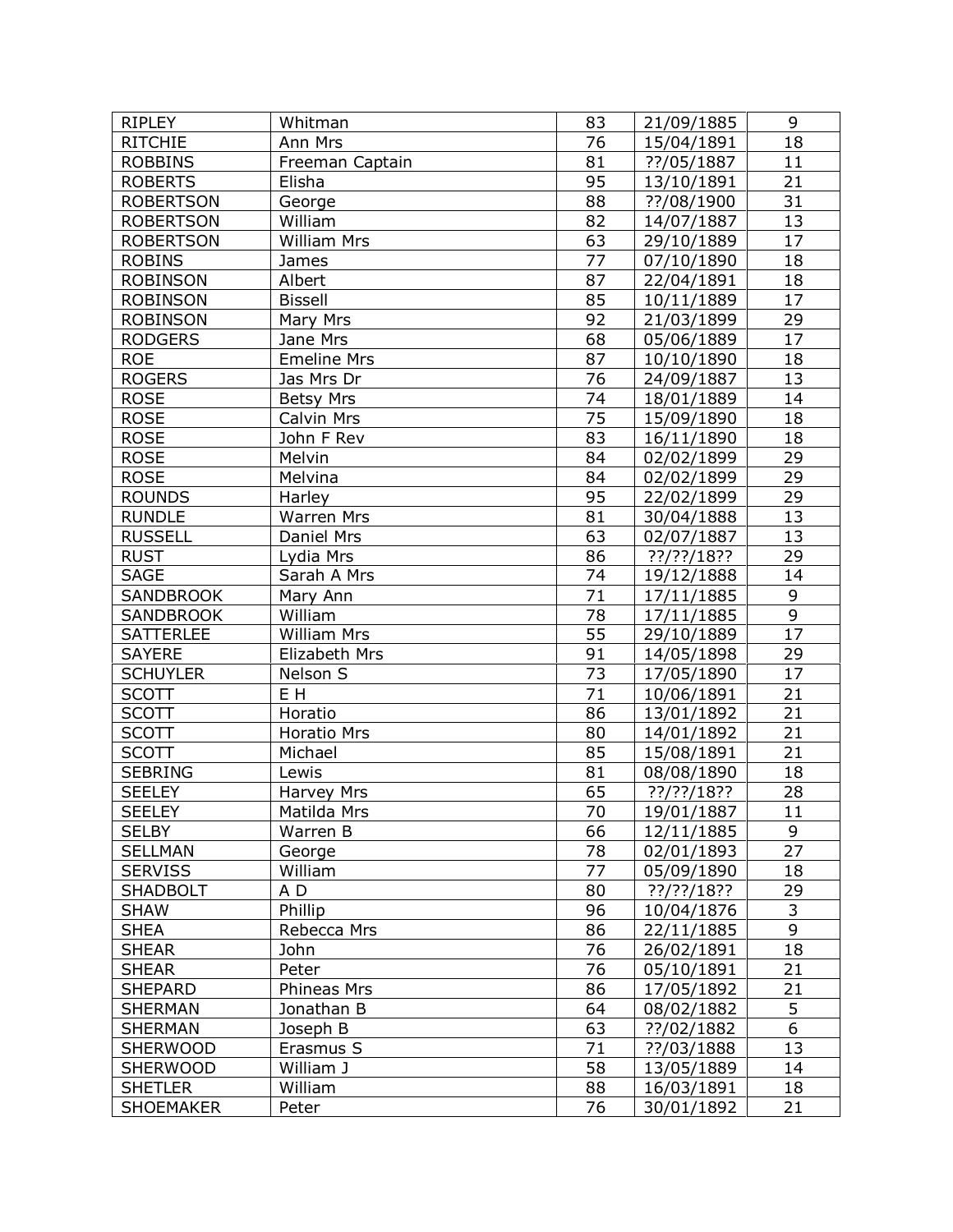| <b>SHULTERS</b>  | Elijah Mrs         | 86              | ??/02/1892    | 21             |
|------------------|--------------------|-----------------|---------------|----------------|
| <b>SHULTERS</b>  | Henry              | 83              | 09/03/1889    | 14             |
| <b>SHURTER</b>   | Joseph W           | 80              | 17/05/1885    | 8              |
| <b>SIBLEY</b>    | Almira Mrs         | 82              | ??/03/1889    | 14             |
| <b>SIMERSON</b>  | Mary Mrs           | 93              | 15/02/1889    | 14             |
| <b>SIMMONS</b>   | Joshua             | 81              | ??/04/1882    | 6              |
| SIMONSON         | Alvin D            | 69              | 22/01/1891    | 18             |
| <b>SIMPSON</b>   | Andrew             | 88              | 09/11/1886    | 11             |
| <b>SIMPSON</b>   | John               | 62              | 16/10/1888    | 14             |
| <b>SIMPSON</b>   | O W Mrs            | 89              | 31/12/1887    | 13             |
| <b>SINCLAIR</b>  | James              | 80              | 31/07/1887    | 13             |
| <b>SINCLAIR</b>  | Laura H            | 81              | 07/01/1886    | 9              |
| <b>SIPPLE</b>    | Hannah M           | 69              | 06/07/1888    | 14             |
| <b>SKEELMORE</b> | Solomon C          | 83              | 20/06/1900    | 31             |
| <b>SKIDMORE</b>  | James              | 89              | 23/11/1886    | 11             |
| <b>SKINNER</b>   | Harvey             | 81              | 07/05/1892    | 21             |
| <b>SLAIGHT</b>   | Matthias           | 71              | 17/04/1891    | 18             |
| <b>SLITER</b>    | Perlina Miss       | 83              | 08/11/1888    | 14             |
| <b>SMALLEY</b>   | Robert             | 87              | 21/08/1900    | 31             |
| <b>SMITH</b>     | <b>Abigail Mrs</b> | 80              | 29/03/1899    | 29             |
| <b>SMITH</b>     | Abram              | 85              | 17/07/1887    | 13             |
| <b>SMITH</b>     | Alva A             | 78              | 09/02/1892    | 21             |
| <b>SMITH</b>     | Amos               | 98              | 22/05/1888    | 13             |
| <b>SMITH</b>     | Benjamin P         | 67              | ??/10/1884    | 8              |
| <b>SMITH</b>     | Deacon Francis     | 92              | 08/06/1900    | 31             |
| <b>SMITH</b>     | Dinah              | 83              | $??$ /??/1883 | $\overline{7}$ |
| <b>SMITH</b>     | E Stanley          | 77              | 12/03/1890    | 17             |
| <b>SMITH</b>     | Henley             | 84              | 04/12/1891    | 21             |
| <b>SMITH</b>     | John H             | 67              | 04/05/1887    | 11             |
| <b>SMITH</b>     | Josephus           | 68              | 10/05/1890    | 17             |
| <b>SMITH</b>     | Laban              | 68              | 11/06/1889    | 17             |
| <b>SMITH</b>     | Lorinda S          | 79              | 15/06/1891    | 21             |
| <b>SMITH</b>     | Lucinda Mrs        | 87              | 18/01/1892    | 21             |
| <b>SMITH</b>     | Lura Mrs           | 83              | 06/03/1899    | 29             |
| <b>SMITH</b>     | Mortimer           | 83              | 01/03/1899    | 29             |
| <b>SMITH</b>     | O B                | $\overline{72}$ | 27/11/1888    | 14             |
| <b>SMITH</b>     | Polly Mrs          | 83              | 06/02/1890    | 17             |
| <b>SMITH</b>     | William            | 87              | 16/06/1890    | 18             |
| SMITHERMAN       | Abel               | 63              | 16/11/1887    | 13             |
| <b>SNOVER</b>    | Daniel C           | 74              | 27/05/1891    | 21             |
| <b>SNOVER</b>    | Jacob              | 72              | 02/01/1889    | 14             |
| <b>SNYDER</b>    | Cornelius          | 83              | 27/05/1899    | 29             |
| <b>SNYDER</b>    | Sarah A            | 72              | 13/03/1891    | 18             |
| <b>SOULS</b>     | Lester V           | 77              | 25/07/1888    | 14             |
| SOUTHARD         | John               | 85              | 30/09/1881    | $\overline{5}$ |
| <b>SPEAR</b>     | Moses G            | 83              | 30/07/1890    | 18             |
| <b>SPELLER</b>   | Mark N             | 82              | 28/02/1887    | 11             |
| <b>SPENCER</b>   | M J Mrs            | 75              | 16/04/1891    | 18             |
| <b>SPILLER</b>   | Mark               | 84              | 28/02/1888    | 13             |
| <b>SPRAGUE</b>   | Henry              | 83              | 03/05/1891    | 18             |
| <b>SPRAGUE</b>   | James M            | 66              | 06/07/1885    | 9              |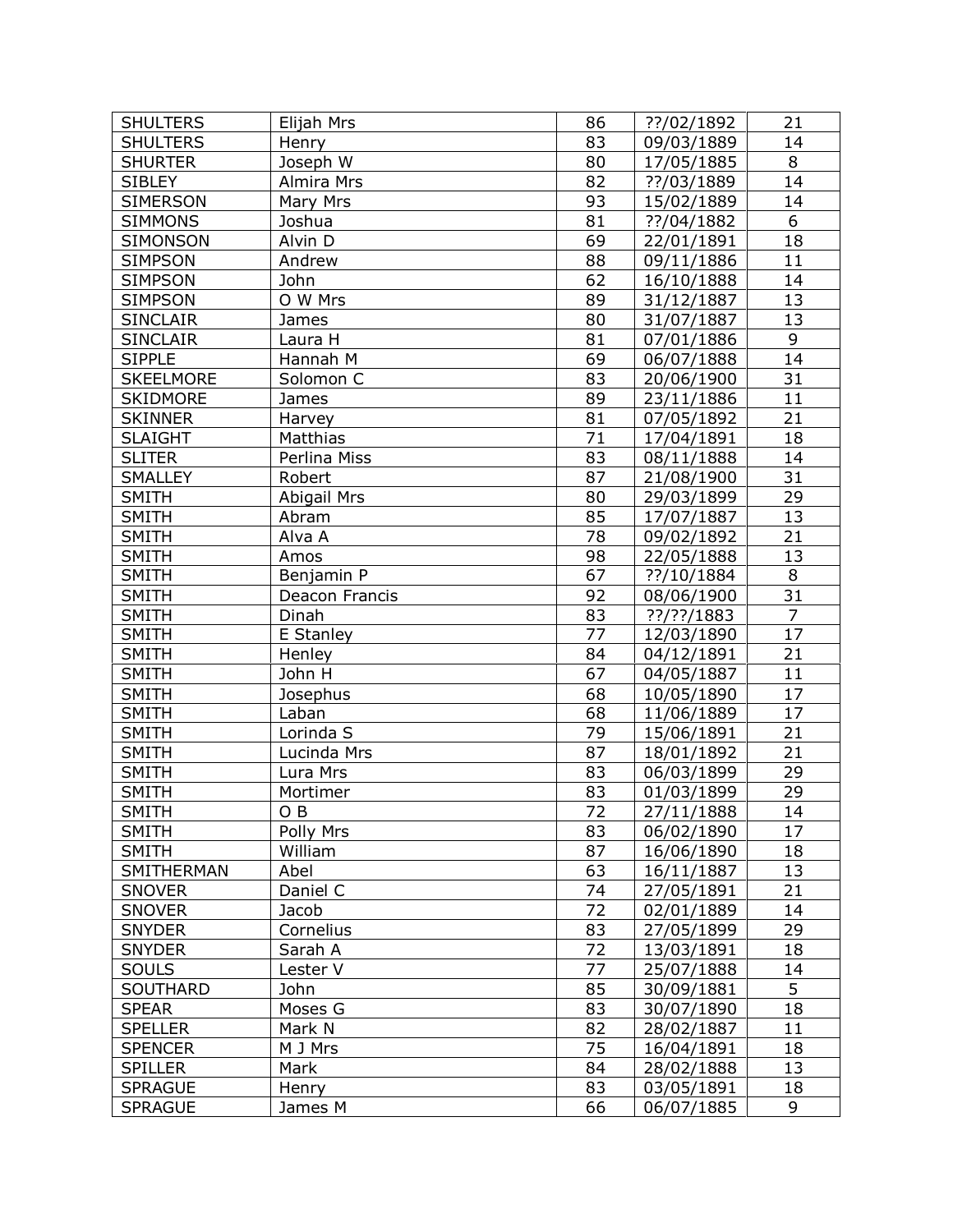| <b>SPRAGUE</b>    | Oren               | 78  | 03/12/1896 | 28              |
|-------------------|--------------------|-----|------------|-----------------|
| <b>SPRAGUE</b>    | Polly              | 79  | 03/11/1884 | 8               |
| <b>SPRAGUE</b>    | Roger              | 86  | 20/02/1891 | 18              |
| <b>ST JOHN</b>    | Germana Mrs        | ??? | 01/04/1889 | 14              |
| <b>STAFFORD</b>   | Abel Mrs           | 80  | 10/02/1890 | 17              |
| <b>STANLAKE</b>   | Robert             | 66  | 24/12/1890 | 18              |
| <b>STANLAKE</b>   | Thomas             | 75  | 12/12/1891 | 21              |
| <b>STANLEY</b>    | Ellen Mrs          | 76  | 25/02/1887 | $\overline{11}$ |
| <b>STANTON</b>    | Hannah             | 82  | ??/??/18?? | 29              |
| <b>STARK</b>      | Aaron              | 90  | 13/07/1890 | 18              |
| <b>STARKS</b>     | Elizabeth          | 80  | 30/11/1890 | 18              |
| <b>STEVENS</b>    | John V             | 79  | 08/09/1887 | 13              |
| <b>STEVENS</b>    | John V Mrs         | 83  | 12/05/1890 | 17              |
| <b>STEVENS</b>    | Willis             | 74  | 07/06/1887 | 13              |
| <b>STEWART</b>    | Mary B Miss        | 94  | 01/06/1887 | 13              |
| <b>STICKNEY</b>   | Ann D Mrs          | 79  | 07/04/1888 | 13              |
| <b>STILES</b>     | Pomeroy            | 83  | 31/07/1883 | $\overline{7}$  |
| <b>STILLSON</b>   | Jonathan           | 73  | 26/03/1888 | 13              |
| <b>STOCKWELL</b>  | Milo M             | 78  | 23/01/1892 | 21              |
| <b>STOUGHTON</b>  | William            | 87  | 30/12/1887 | 13              |
| <b>STOUT</b>      | Byron G            | 67  | 19/06/1896 | 28              |
| <b>STOUT</b>      | Jesse Lee          | 69  | ??/04/1874 | 28              |
| <b>STOUT</b>      | Jesse Lee Mrs      | 93  | 10/02/1899 | 29              |
| <b>STOUT</b>      | Orrin P            | 93  | 10/02/1899 | 29              |
| <b>STOWELL</b>    | Ira                | 65  | 21/05/1882 | $\overline{5}$  |
| <b>STRONG</b>     | Sally Mrs          | 84  | ??/02/1892 | 21              |
| <b>STRYKER</b>    | Wm W               | 84  | 06/05/1899 | 29              |
| <b>STUART</b>     | Minerva            | 69  | 16/05/1890 | 17              |
| <b>STUART</b>     | Orlando G          | 68  | 21/05/1886 | 9               |
| <b>STURMAN</b>    | William            | 67  | 29/12/1890 | 18              |
| <b>SULLEY</b>     | ΖL                 | 79  | 26/04/1891 | 18              |
| <b>SULLIVAN</b>   | Peter              | 75  | 28/12/1891 | 21              |
| <b>SUMMERS</b>    | Laura Mrs          | 89  | ??/??/18?? | 29              |
| <b>SUTHERLAND</b> | Polly Mrs          | 83  | 17/04/1899 | 29              |
| <b>SUTTON</b>     | E Mrs              | 81  | 13/06/1899 | 29              |
| <b>SUTTON</b>     | Elizabeth Mrs      | 94  | ??/??/18?? | $\overline{29}$ |
| <b>SUTTON</b>     | Peter W            | 81  | 10/02/1898 | 29              |
| <b>SWAIN</b>      | James              | 87  | 01/09/1898 | 29              |
| <b>SWAN</b>       | John               | 73  | 05/12/1884 | 8               |
| SWAYZE            | William            | 72  | 06/08/1887 | 13              |
| <b>TAFT</b>       | Emmons H           | 61  | ??/05/1885 | 8               |
| <b>TAFT</b>       | Sylvanus           | 86  | 25/04/1888 | 13              |
| <b>TALLMAN</b>    | James              | 72  | 04/08/1887 | 13              |
| <b>TANNER</b>     | Francis C          | 82  | 07/06/1900 | 31              |
| <b>TANNER</b>     | Francis C Mrs      | 80  | ??/06/1900 | 31              |
| <b>TAYLOR</b>     | Andrew             | 90  | 05/04/1887 | 11              |
| <b>TAYLOR</b>     | David              | 90  | 03/12/1900 | 31              |
| <b>TAYLOR</b>     | <b>Harriet Mrs</b> | 84  | 14/05/1892 | 21              |
| <b>TAYLOR</b>     | Katherine Mrs      | 65  | 02/04/1889 | 14              |
| <b>TAYLOR</b>     | William            | 69  | 15/07/1887 | 13              |
| <b>TELLER</b>     | Jarvis Mrs         | 82  | ??/01/1892 | 21              |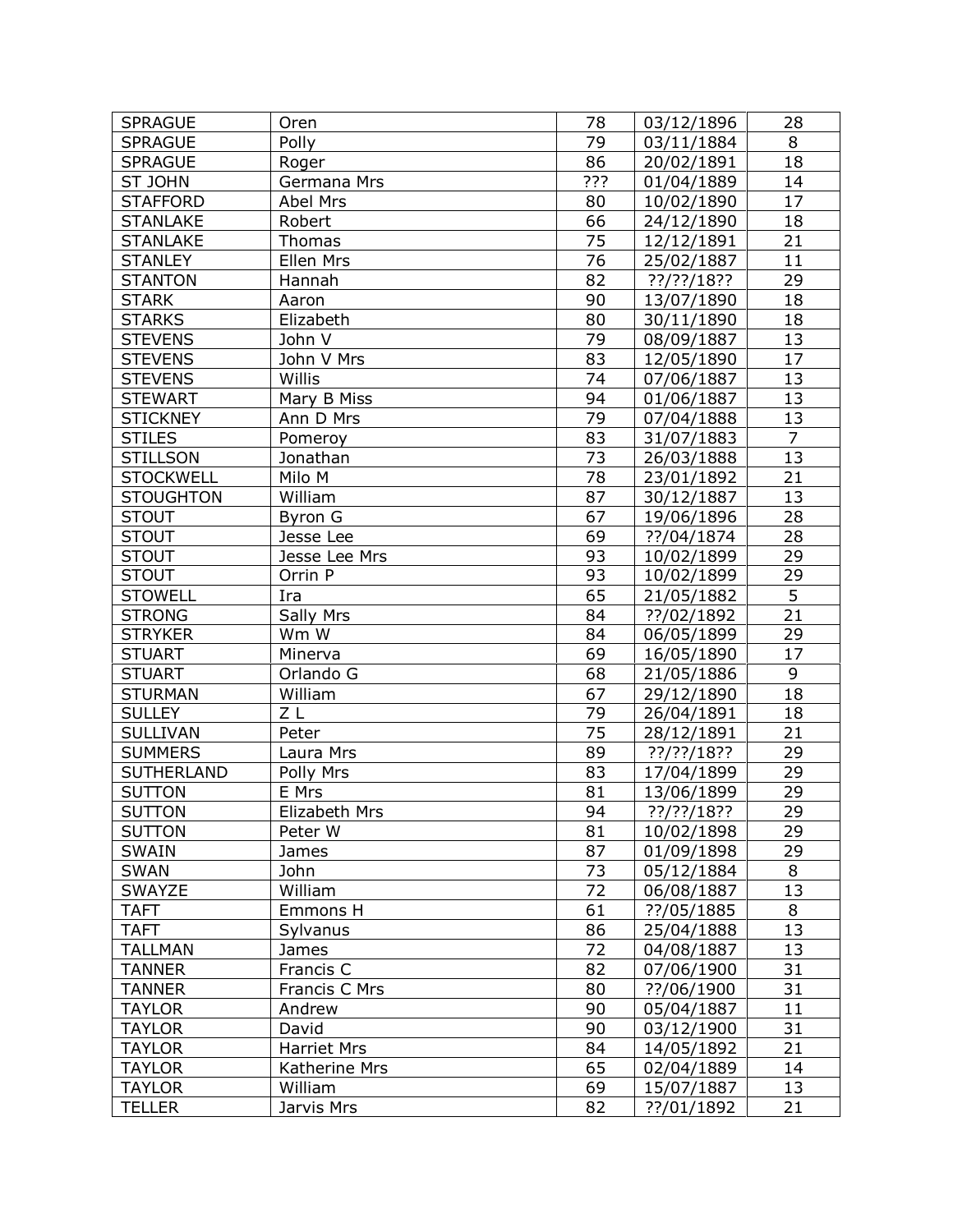| <b>TENNANT</b>     | Benjamin         | 86              | 30/08/1889    | 17              |
|--------------------|------------------|-----------------|---------------|-----------------|
| <b>TERHUSH</b>     | Alexander        | 86              | 29/07/1889    | 17              |
| <b>TERRY</b>       | Demick           | 65              | 17/08/1888    | 14              |
| <b>TERRY</b>       | Jacob            | 71              | 03/07/1888    | 14              |
| <b>TERRY</b>       | Merritt          | 83              | 02/04/1897    | 28              |
| <b>THAYER</b>      | John             | 77              | 05/05/1887    | 11              |
| <b>THAYER</b>      | John             | 79              | 15/02/1888    | 13              |
| <b>THAYER</b>      | Rufus            | 90              | ??/03/1888    | 13              |
| <b>THAYER</b>      | Rufus Captain    | $\overline{78}$ | ??/03/1887    | 11              |
| <b>THOMAS</b>      | Herny W          | 74              | ??/10/1881    | 5               |
| <b>THOMAS</b>      | John             | 81              | 05/05/1891    | 18              |
| <b>THOMPSON</b>    | Helen Mrs        | 63              | ??/??/1891    | 21              |
| <b>THORNE</b>      | Benjamin A       | 70              | 26/08/1889    | 17              |
| <b>THURBER</b>     | Horace C         | 78              | 24/01/1891    | 18              |
| <b>THURBUR</b>     | Eliza D Mrs      | 61              | 23/06/1889    | 17              |
| <b>THURSTON</b>    |                  | 77              |               | 11              |
|                    | George P<br>J M  |                 | 27/12/1886    |                 |
| <b>TILLMAN</b>     |                  | 83              | 29/03/1890    | 17              |
| <b>TIMS</b>        | Ira              | 92              | 07/05/1886    | 9               |
| <b>TINDALL</b>     | James Mrs        | 83              | 09/05/1889    | 14              |
| <b>TOBY</b>        | <b>Grace Mrs</b> | 81              | $??$ /??/18?? | 29              |
| <b>TOMPKINSON</b>  | WD               | 82              | ??/??/18??    | 29              |
| <b>TOMS</b>        | Martin M         | 76              | ??/10/1885    | $\mathsf 9$     |
| <b>TOMS</b>        | Minerva          | 94              | 08/01/1885    | 8               |
| <b>TOMS</b>        | William          | 68              | 08/10/1887    | 13              |
| <b>TONCRAY</b>     | James B          | 65              | 06/08/1887    | 13              |
| <b>TORREY</b>      | Charles          | 86              | 13/02/1891    | 18              |
| <b>TOTTEN</b>      | Chauncey         | 66              | 22/04/1891    | 18              |
| <b>TOWER</b>       | Anna E Mrs       | 68              | 21/12/1887    | 13              |
| <b>TOWER</b>       | George R         | 65              | 01/03/1892    | 21              |
| <b>TOWER</b>       | Mrs              | 80              | $??$ /??/18?? | 29              |
| <b>TOWER</b>       | $\mathsf{R}$     | 89              | 18/05/1888    | 13              |
| <b>TOWER</b>       | Samuel           | 78              | 27/07/1889    | 17              |
| <b>TOWNSEND</b>    | Maria Mrs        | 79              | 18/12/1890    | 18              |
| <b>TRAVIS</b>      | Andrew B         | 78              | 14/04/1892    | 21              |
| <b>TRAVIS</b>      | Hiram Sr         | 84              | 27/11/1887    | 13              |
| <b>TREAT</b>       | LL               | 67              | ??/02/1882    | $6\overline{6}$ |
| <b>TRENT</b>       | Cordelia Mrs     | 80              | ??/??/18??    | 29              |
| <b>TROWBRIDGE</b>  | Amariah C        | 81              | 08/09/1886    | 11              |
| <b>TROWBRIDGE</b>  | Charles A        | 71              | 13/04/1889    | 14              |
| TROWBRIDGE         | Rowland E        | 59              | 20/06/1881    | 5               |
| <b>TROWBRIDGE</b>  | Tillman C Rev    | 57              | 20/07/1888    | 14              |
| <b>TROWGRIDGE</b>  | A C Mrs          | 73              | 18/07/1889    | 17              |
| <b>TUCK</b>        | George           | 71              | 11/06/1889    | 17              |
| <b>TUCKER</b>      | Laura Mrs        | 76              | 14/01/1891    | 18              |
| <b>TURK</b>        | Thomas           | 77              | 16/06/1897    | 28              |
| <b>TURNER</b>      | <b>Emily Mrs</b> | 86              | 25/04/1900    | 31              |
| <b>TUTTLE</b>      | Clarissa Mrs     | 64              | ??/??/1881    | 5               |
| <b>TYLER</b>       | Noah             | 61              | 19/06/1885    | 9               |
| <b>VALLER</b>      | Edmond           | 71              | 27/07/1890    | 18              |
| <b>VAN WAGONER</b> | Alonzo           | 70              | 25/01/1889    | 14              |
| <b>VANCAMPEN</b>   | Sarah Mrs        | 66              | 14/08/1889    | 17              |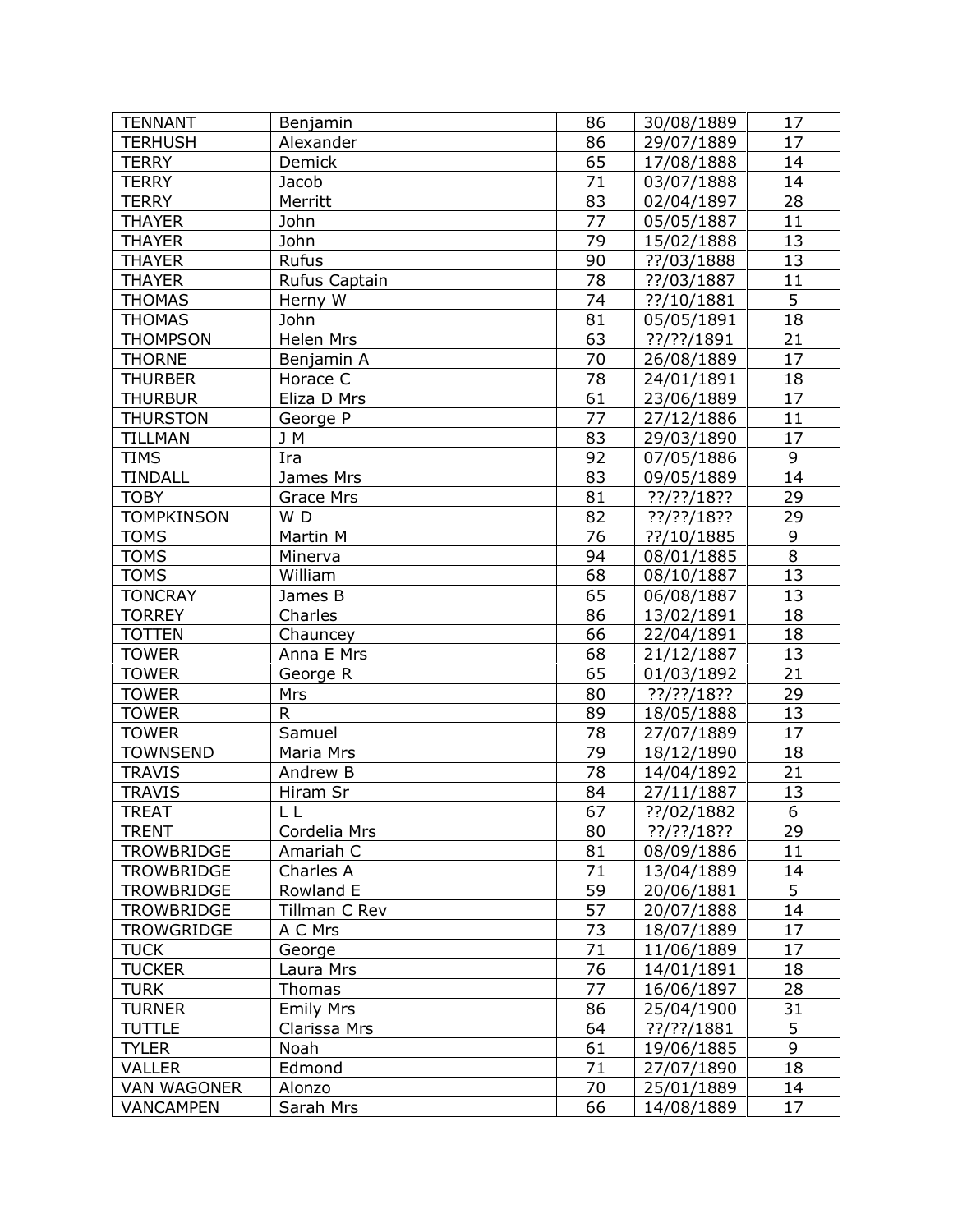| <b>VANEVERY</b>  | Peter                         | 74              | 09/70/1889    | 17              |
|------------------|-------------------------------|-----------------|---------------|-----------------|
| VANGORDON        | Jonathan                      | 80              | 19/07/1891    | 21              |
| <b>VANHOVEN</b>  | Henry Mrs                     | 64              | 11/02/1890    | 17              |
| <b>VANSYCKLE</b> | William K                     | 71              | 29/08/1890    | 18              |
| <b>VANTYNE</b>   | Peter Mrs                     | 74              | 20/09/1890    | 18              |
| VANWAGNER        | K Mrs                         | $\overline{75}$ | 22/09/1889    | 17              |
| <b>VANWAGNER</b> | Lorenzo                       | 82              | 22/08/1899    | 29              |
| <b>VOORHEIS</b>  | Elizabeth Mrs                 | 84              | 12/12/1886    | 11              |
| <b>VOORHEIS</b>  | Isaac S                       | 87              | 02/08/1886    | 11              |
| <b>VOORHEIS</b>  | Jackson                       | 65              | 25/10/1888    | 13              |
| <b>VOORHEIS</b>  | William                       | 85              | 08/08/1886    | 11              |
| <b>VOORHIES</b>  | Sebring                       | 62              | ??/02/1882    | 5               |
| <b>WALDO</b>     | C C                           | 90              | 06/01/1899    | 29              |
| <b>WALDO</b>     | C <sub>C</sub>                | 90              | 06/01/1899    | 29              |
| <b>WALDRON</b>   | Henry                         | 73              | 24/06/1881    | 5               |
| <b>WALLACE</b>   | Adolphus                      | 81              | 30/03/1887    | 11              |
| <b>WALLACE</b>   | Andrew C                      | 75              | 12/10/1890    | 18              |
| WALLACE          | James                         | 85              | $??$ /??/1881 | $\overline{5}$  |
| <b>WALLACE</b>   | James Mrs                     | 91              | 16/11/1890    | 18              |
| <b>WALLACE</b>   | Mrs                           | 94              | 13/08/1887    | 13              |
| <b>WALLS</b>     | James                         | 96              | 15/12/1889    | 17              |
| <b>WALLS</b>     | James Mrs                     | 78              | ??/08/1891    | 21              |
| <b>WALTER</b>    | John                          | 61              | 18/01/1888    | 13              |
| <b>WALTER</b>    | Levi                          | 91              | ??/11/1891    | 21              |
| <b>WALTON</b>    | Allen A                       | 71              | 25/04/1889    | 14              |
| <b>WALTON</b>    | Hiram                         | 66              | ??/12/1883    | $\overline{7}$  |
| <b>WALTON</b>    | Joseph                        | 89              | 28/04/1898    | 29              |
| <b>WARD</b>      | Isaiah B                      | 88              | 19/03/1890    | 17              |
| <b>WARD</b>      | Rebecca Mrs                   | 97              | 15/12/1889    | 17              |
| <b>WARD</b>      | Thomas                        | 66              | 19/10/1890    | 18              |
| <b>WARNER</b>    | Ambrose S                     | 74              | 04/02/1890    | 17              |
| <b>WARNER</b>    | Harvey                        | 86              | 27/01/1892    | 21              |
| <b>WARREN</b>    | Perry                         | 72              | 21/07/1890    | 18              |
| <b>WASHBURN</b>  | Adin                          | 60              | ??/02/1884    | $\overline{7}$  |
| <b>WASHBURN</b>  | Lorenzo                       | 55              | ??/09/1883    | $\overline{7}$  |
| WASHBURNE        | Lodema Mrs                    | 93              | 18/12/1890    | $\overline{18}$ |
| <b>WATERBURY</b> | Archibald                     | 84              | 09/09/1890    | 18              |
| <b>WATERBURY</b> | Nancy Mrs                     | 93              | 06/09/1898    | 29              |
| <b>WATERS</b>    | John                          | 76              | ??/08/1883    | $\overline{7}$  |
| WAUGH            | <b>Charles Mrs</b>            | 80              | 29/01/1891    | 18              |
| <b>WEAVER</b>    | Robert                        | 80              | 11/09/1888    | 14              |
| <b>WEBBER</b>    | Jane W Mrs                    | 76              | 19/01/1890    | 17              |
| <b>WEBSTER</b>   | Chester                       | 90              | 28/08/1884    | 8               |
| <b>WEBSTER</b>   | <b>Chester Mrs</b>            | 89              | 04/11/1887    | 13              |
| <b>WEBSTER</b>   | J B                           | 65              | 16/10/1891    | 21              |
| <b>WELFARE</b>   | James                         | 63              | 25/06/1887    | 13              |
| <b>WELLS</b>     | Leonard B                     | 88              | 20/10/1891    | 21              |
| WENDALL          | Evart                         | 74              | 31/07/1888    | 14              |
| WENDELL          | Adeline (wife of Carnelius V) | 77              | 17/03/1888    | 13              |
| WENDELL          | Cornelius V                   | 76              | 13/04/1888    | 13              |
| <b>WEST</b>      | Benedict                      | 78              | 11/11/1888    | 14              |